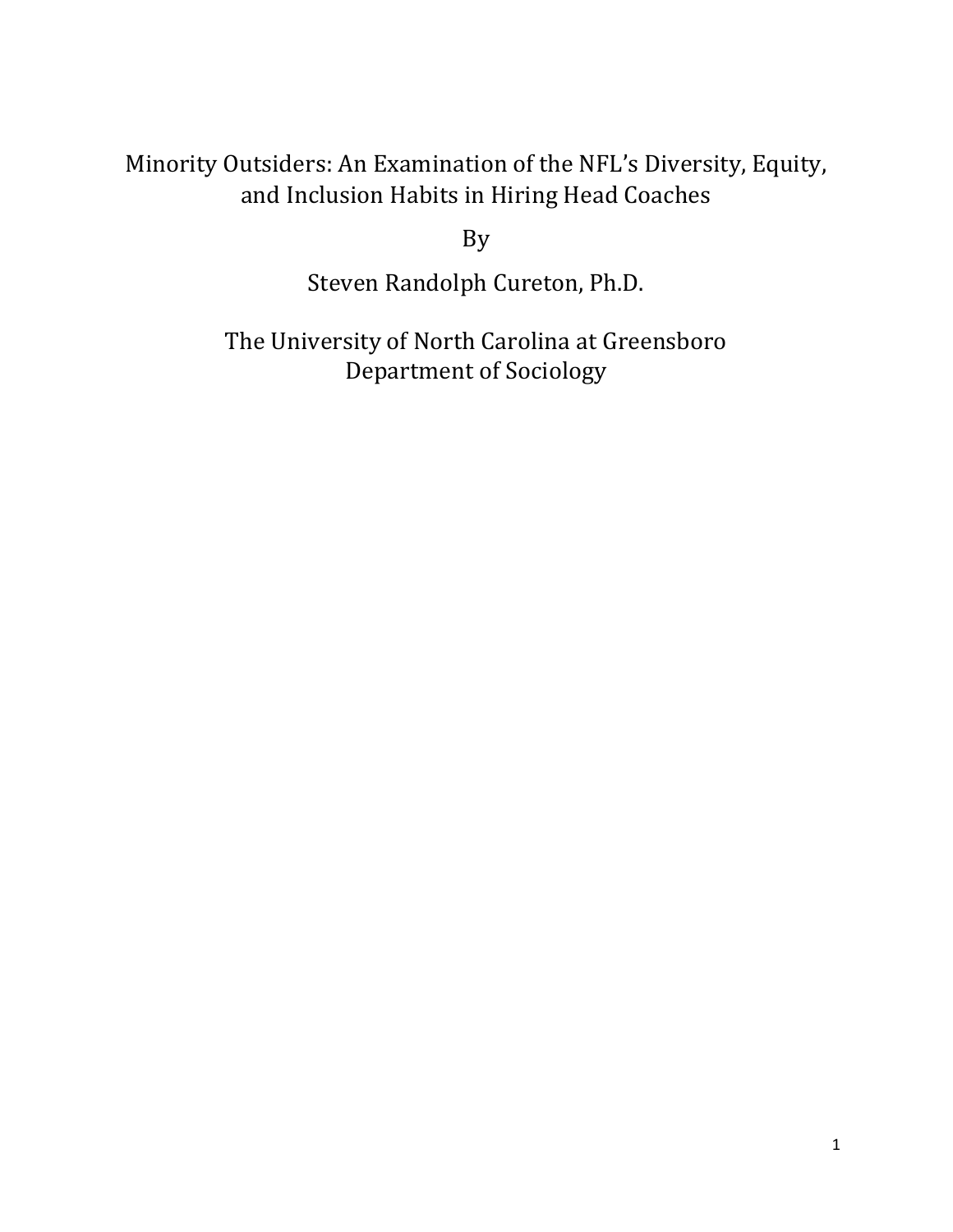# **TABLE OF CONTENTS**

| Dedication                                        | 3  |
|---------------------------------------------------|----|
| Part 1: Introduction                              | 4  |
| The Sociological Imagination                      | 5  |
| The call on June 24                               | 6  |
| <b>NFL Culture Wars</b>                           | 6  |
| An Integrated NFL                                 | 9  |
| Rooney Rule                                       | 13 |
| NFL Diversity Equity and Inclusion                | 16 |
| Part 1: Sociological Synopsis                     | 17 |
| Part 2: Definition of the Problem                 | 18 |
| Methods                                           | 19 |
| <b>Results from Journalists</b>                   | 21 |
| <b>Results from Lawyers</b>                       | 25 |
| <b>Results from Athletic Directors</b>            | 28 |
| <b>Results from Head Coaches and Coordinators</b> | 32 |
| <b>Results from General Managers</b>              | 38 |
| <b>Results from Team Presidents</b>               | 39 |
| Results from Player, Scout, Agent, Team Executive | 40 |
| Discussion, Conclusions and Recommendations       | 42 |
| References                                        | 43 |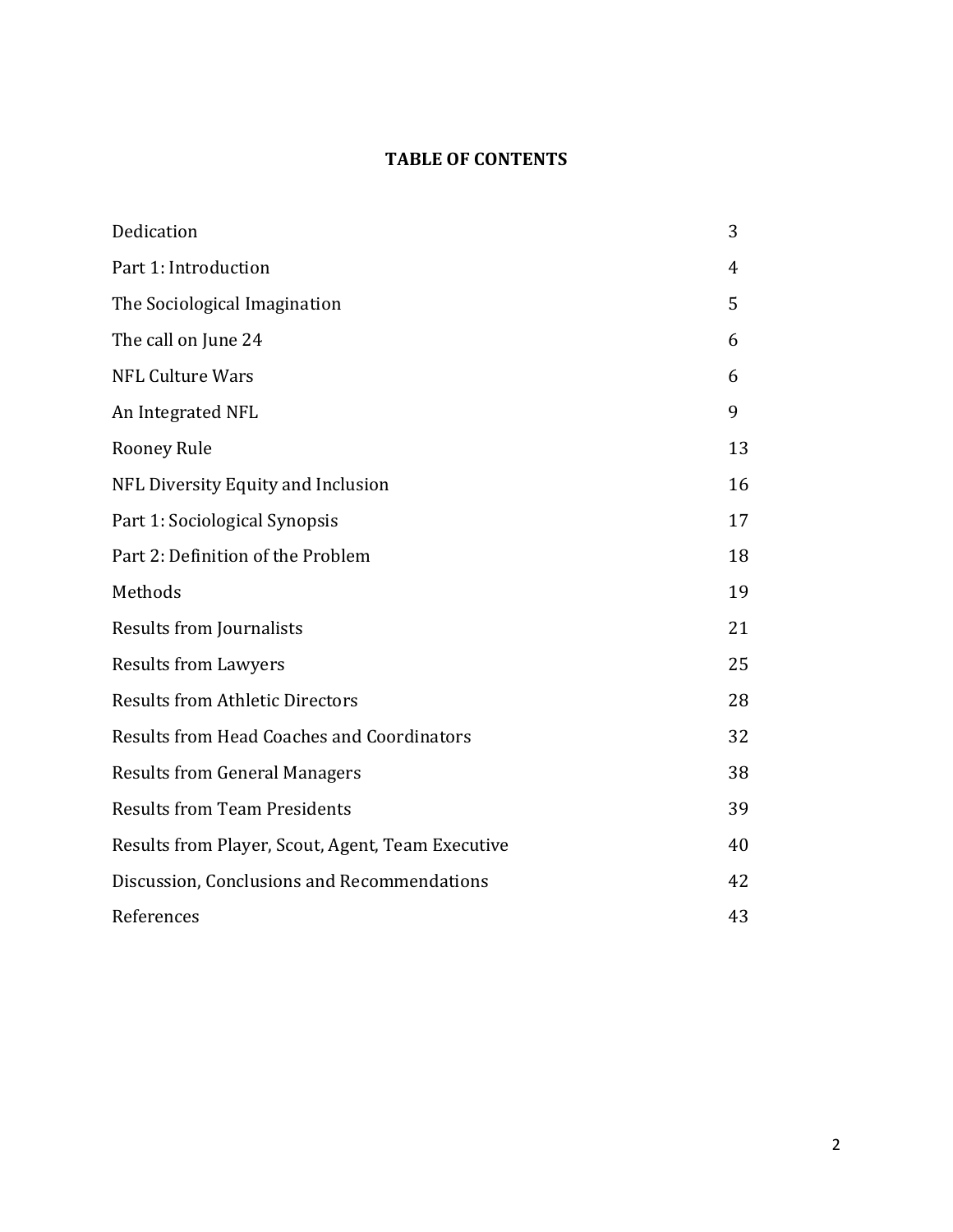# Minority Outsiders: An Examination of the NFL's Diversity, Equity, and Inclusion Habits in Hiring Head Coaches

Steven Randolph Cureton, Ph.D. The University of North Carolina-Greensboro

*"You have to fight forever" (J. Wooten)*

#### Abstract

In a post-racial society, the premier beacon of racial opportunity, which is the National *Football League has advanced beyond racially plagued issues related to African American athlete player representation, position segregation and has seemingly turned the corner concerning employing African American quarterbacks as the face of a franchise. However, at its peak NFL teams have only once had 8 minority head coaches employed during the same football season. In fact, the general trend appears to be no more than three to four minority head coaches out of 32 teams spanning some thirty years or more. This failure in numerical diversity, continues to be the NFL's Achilles heel despite recommendations from the Fritz Pollard Alliance, implementation of the Rooney Rule and a myriad of diversity, equity, and inclusion Studies. The qualitative component (open ended interview sessions) of this research indicates that African Americans who have spent time as either a player, coach, and/or have held administrative positions of influence have found that their voices regarding the nuances of effective minority head coaching hires have been mostly maligned or treated as fringe conversation. To this end this supplemental report details the intuitive intel that the NFL should take seriously in its approach to clearing the last racial hurdle of racial equity and inclusion with respect to equitable hiring practices.* 

#### **DEDICATION**

This research report on the NFL as a league and its composition of 32 football teams is the result of Mr. John Wooten's heavy lifting. Mr. John Wooten was instrumental as he essentially built the qualitative data base of general managers, coaches, athletic directors, and journalists who participated in this study. When Mr. Wooten would say "give me two seconds'" that meant he was reaching for his phone to provide a contact that would prove beneficial for this research report. When Mr. Wooten would say "I'm going to give you this for you to have in your pocket" that meant he was disclosing firsthand accounts of events that demand authentic presentation with respect to not only race in America but also race in the NFL. Thus, this report is dedicated to Mr. John Wooten because of his "two seconds" and "pocket knowledge." To take it one step further, by virtue of Mr. John Wooten's sixty-twoyear tenure in the NFL as a player, scout, executive, coalition builder, and contributor to the NFL's efforts at diversity, equity, and inclusion in the form of being co-founder of the Black Coaches Visitation Program, the Fritz Pollard Alliance, and being a staunch ally contributor, to the original blueprint of the Rooney Rule, John deserves to be inducted into The Pro-Football Hall of Fame, immediately.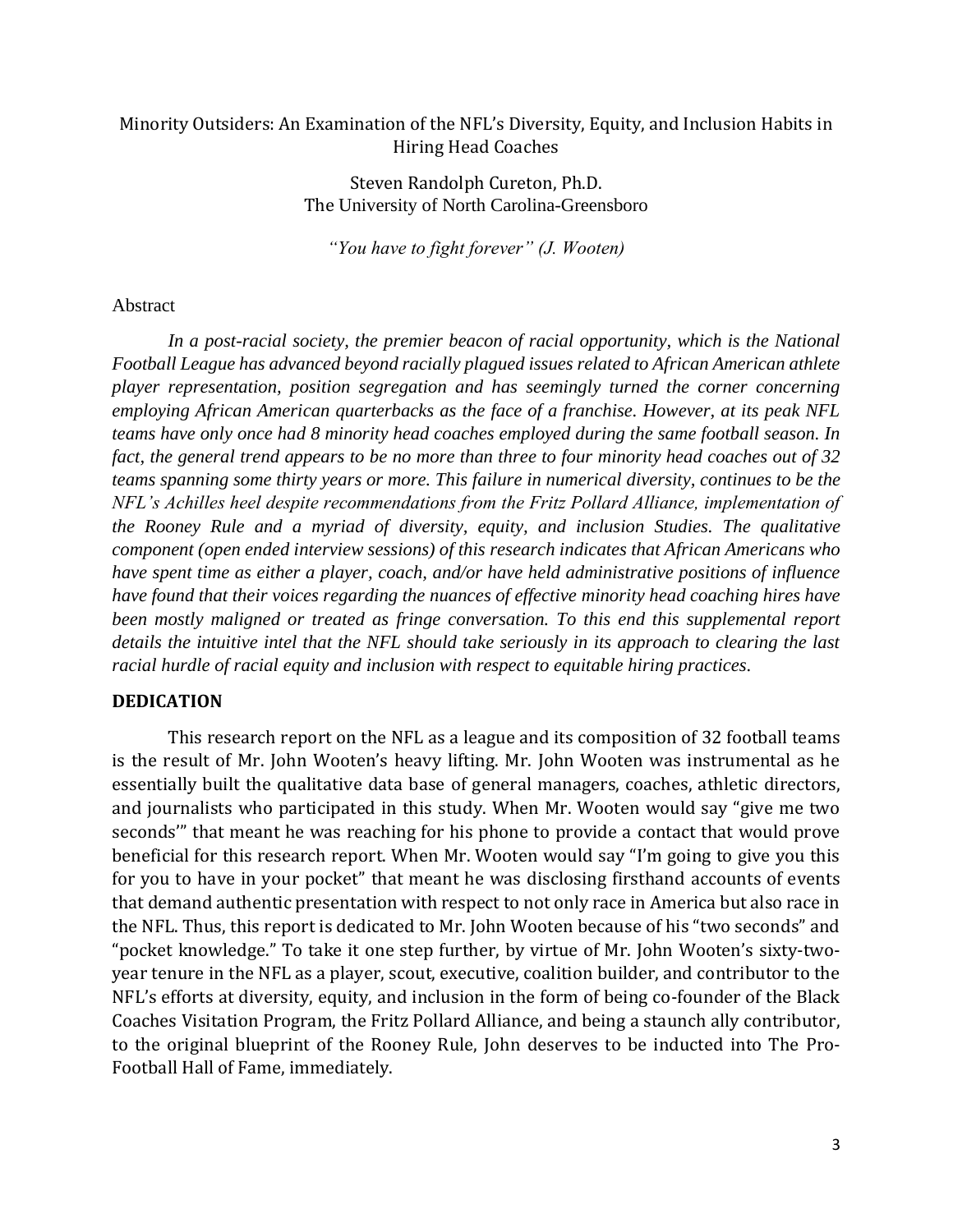#### **INTRODUCTION**

Professional sports share a unique relationship with American race relations. At times sports have provided a necessary outlet whereby fans come together to cheer for their favorite teams for a 2 to 4-hour time frame during which troublesome race matters are rendered neutral. Political, economic, class, and cultural divisiveness are rendered neutral and replaced by fanhood, cheering for, smiling, high-fiving, hugging, sharing food, and drinks in one location where people experience the same emotional highs and lows over a team's winning or losing. At other times, sports have provided a catalyst to challenge America's practice of upholding inequality by way of seeming to endorse systemic racism. The kind of systemic racism that manifests as discrimination creating opportunity gaps, inequity in social mobility, job opportunity, housing accommodations, education, resource and material acquisitions, indifference about reverence for life, and the right to impartial justice. At best sports can be entertaining, serve as a platform for racial awareness and at its worse can reflect mainstream America's collective conscience that seems welded to traditional assumptions about racial deservedness, inter-racial mobility, employment competition, racial dominance symbolism in racially different intelligence and athletic ability (Moye 1998).

The purpose of Part 1 of this research is to provide sociological coverage of the NFL through reviewing the literature that corresponds to its 102-season history. The job of a sociologist is to offer a sociological lens examining patterns of behavior and interactions the NFL engaged in while coping with historical challenges relative to diversity, equity, and inclusion. The purpose for doing so is to offer a logical forecast of how the NFL can deal with the same issues in an evolving professional sports league.

The National Football League arguably is not a microcosm of society. Rather the National Football League is a market based capitalistic parallel universe of its own mirroring the peaks and valleys of institutional, pluralistic and individualistic human agency (Anderson 1996). Look no further than owner's decision to impose a league segregation initiative essentially banning black players from the NFL during the Great Depression years and the subsequent economic woes and high unemployment from 1934 to 1946. Owners felt that the league needed to gain credibility and respectability and could only do so by not giving black players jobs when so many whites were experiencing labor market displacement (Lomax 1999). An example of this would be the decision to prohibit black players from participating, thereby choosing segregation primarily between 1926-1946. The National Football League has always been an elite entity of owners of a mode of production and everyone else are workers or subordinates who represent a class that is subject to the consequences of what happens to and with them at the expense of elites' decisions about opportunities for economic, and social mobility. An example of this would be the NFL's running narrative about discrimination and source of disgruntlements over the inequitable treatment in hiring. Just mention names like Jimmy Raye II and Sherm Lewis and the frenzy of polarized conversation commences. Taking it one step further, elites or owners of the mode of production are interested in maintaining power and staying in an ownership position for as many generations as possible. While workers, sometimes referred to as subordinates are competing amongst themselves for positions that define their nearness to elitism or a position that affords some level of distinction and social mobility. Amongst their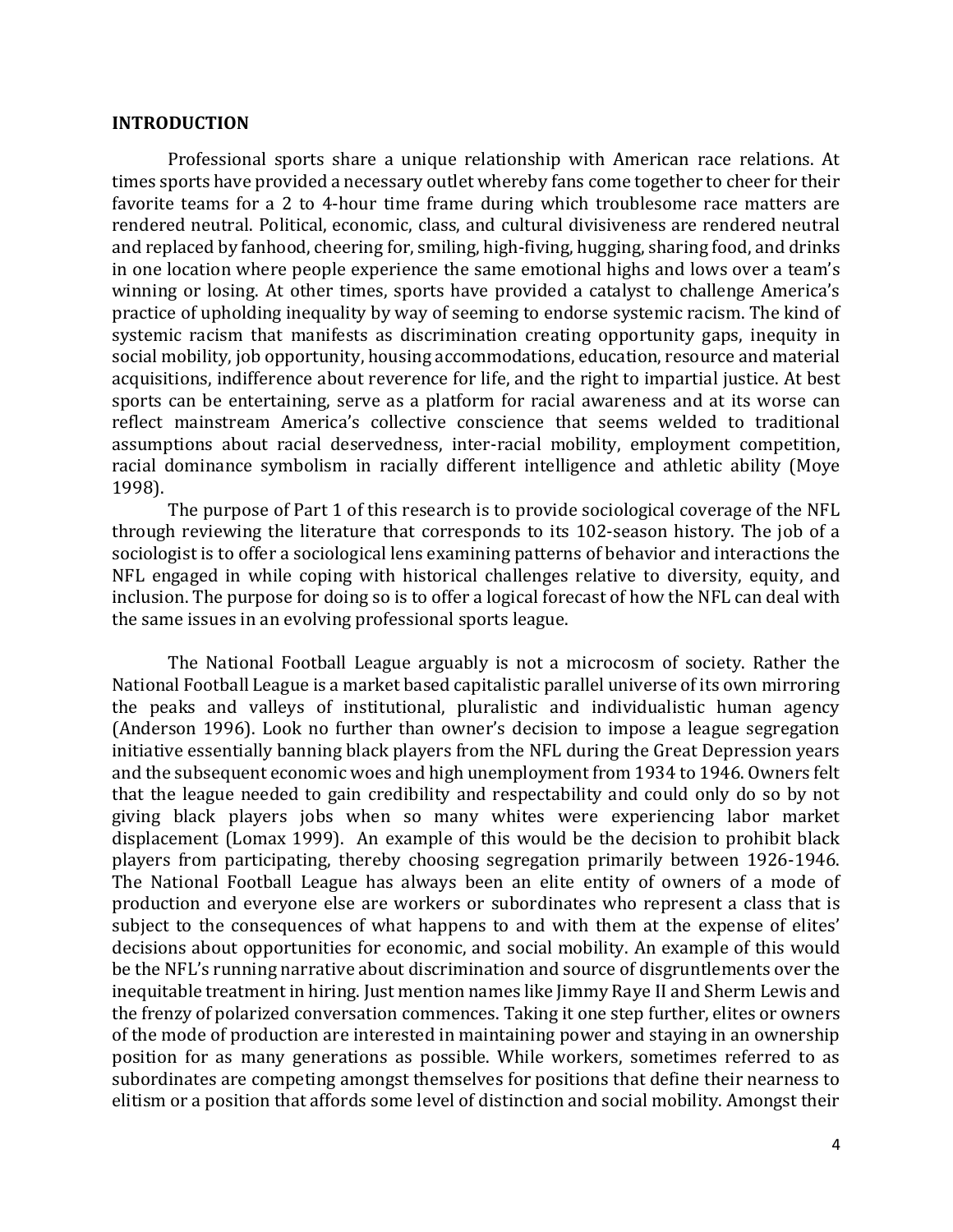competition class of workers or subordinates, no matter the elevation in status within the institution, their presence is about classism and racial casting. This is sociological jargon, straight from elements of conflict theory, which situates owners, and workers as continuously engaged in a struggle for resources and protection of interests (Cureton 2002).

Diversity, equity, and inclusion in the NFL is about understanding the League and its 32 team organizations that position themselves as a family unit in the business of sport entertainment for profit. The average value for teams was estimated to be 1 billion in 2010 and has topped 3 billion dollars in 2020 (Vrooman 2012; Ozanian and Badenhausen 2020). The NFL is a moneymaking machine and monopolizes the sport entertainment viewing industry, which means despite its cultural hiccups on diversity, equity, and inclusion, there was an insignificant impact on the NFL's financial profits. Ultimately, this implies that diversity, equity, and inclusion efforts remain contingent upon the good will of team owners, league accountability, and a collectively dormant perhaps economically pacified group of minority athletes who make up close to 70% of NFL rosters (NewKirk 2019; and Rhoden 2006). NFL team owners have long since figured out that they don't have to somehow transition to the fundamental premise of consensus theory, which promotes a specific group (in this case the NFL) as a mutual benefit association working towards the common good and the general welfare of everyone who is connected more so by cultural human agency than by the exploitation bottom line of profit motives. In fact, the NFL, functions within the context of a "survivalist league-think." Meaning, the league of 32 teams is only as strong as the weakest economic team and that can be remedied by a percentage of economic profit sharing (Vrooman 2012: 7). Stated another way, NFL team ownership is economic white privilege and any person occupying a position outside of team ownership is expendable (Newkirk 2019; Duru 2011; Rhoden 2006; and Cureton 2002). No matter the cultural deficits or diversity, shortcomings, the promise of economic profits allows for the proverbial game initiated by a routine kick-off for what will be 102 seasons on September 9th, 2021.

# **The Sociological Imagination Intersects with Youthful Exuberance**

Sociology is a social science that examines human agency, culture, choice, behavioral outcomes, and interaction patterns. In attempting to understand, forecast and even predict the likelihood of a phenomenon occurring, the best indicator is significantly related to what has transpired in the past. I am a sociologist, and the NFL is the unit of analysis for this report. I am also a fan of the NFL. The point of intersection is being a fan and a trained sociologist hired to research the professional game of football.

I grew up in the 1970's in the heights or low-income buildings in Washington D. C. infamously referred to as Dodge City. The only shows that my stepfather would watch on television was war movies, sitcoms, and made for television documentaries about the Vietnam war. Carter's Army (also known as Black Brigade), the Mobile Army Surgical Hospital (M\*A\*S\*H) and Hogan's Heroes were infectious. I wanted to join the army. My young mind was fascinated by the army uniform and soldiers were heroes. I could not be talked out of thinking that soldiering was a brave and noble cause. My stepfather was a fan of the National Football League and liked the Washington Redskins, now known as the Washington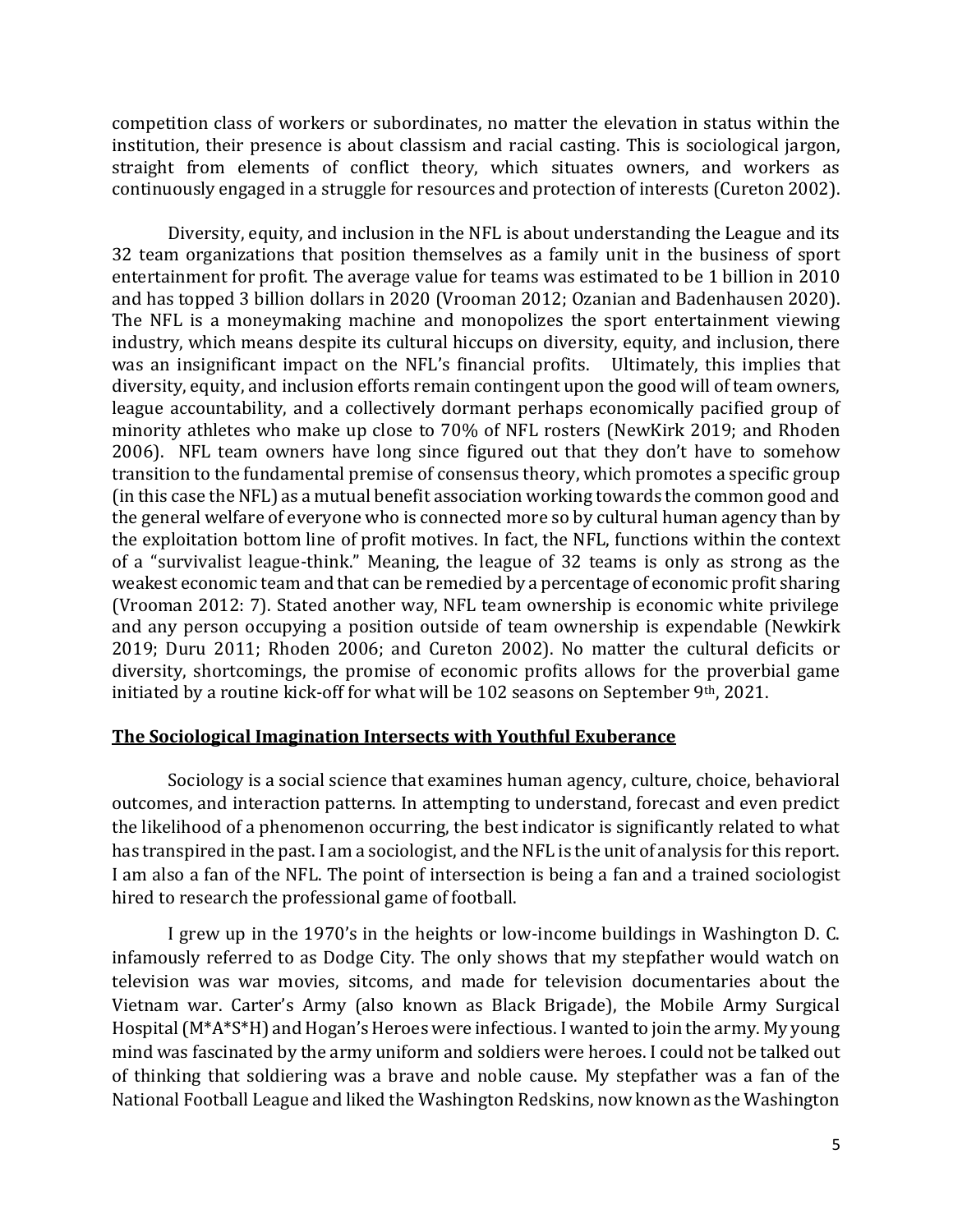Football Team. When I was not watching war movies or football, I was outside playing football with the neighborhood kids. We played "throw up football." This was a very physical game where someone would throw the football in the air and whoever caught it, tried to score a touchdown. Mind you, the field was just some makeshift partial grass, partial dirt, and sometimes glassy area that we called a playground. Whoever caught the ball tried to run towards the touchdown area while everyone else tried to tackle him by any means necessary. My very first experience with organized football was when the neighborhood's older boys arranged to play against a rival neighborhood at a local park. What was significant about this is that the older boys spent more time street hustling in the form of gangs and often positioned themselves as neighborhood toughs. Usually, street politics and drama ruled our neighborhoods but on rare occasions street peace treaties were implemented so that entire neighborhoods could come together and watch the boys they looked up to, play organized tackle football, complete with referees and a small coaching staff, which were typically the neighborhood's fathers. For me, these older boys became giants as they put on the football equipment loaned to them by a nearby recreational center. These neighborhood heroes, now giants would play in the spirit of competition. There was a distinct smell of grass and a painted field because recreational centers also loaned the equipment needed to paint the field. There were tents and tables with barbequed foods, a line of ice-cream trucks, and the fellowship and cheers from the small crowd, which consisted of residents who were normally at odds with one another. Football had arrived in my neighborhood and it spelled relief from the stressful routine activities of being a resident in low-income housing. Still the most attractive of all was the sound of helmets colliding and pads popping. Tackling or watching older boys crash into one another just seemed to be a beautiful attraction.

At 12 years old, my fascination with becoming a soldier and a football player would merge. In 1980, the movie *Fighting Back, The Story of Rocky Bleier* aired. I was mesmerized by Rocky being a soldier and then of course was traumatized when he was injured in the Vietnam war. Dan Rooney's Pittsburgh Steelers remained loyal to Rocky's draft status and kept his opportunity to become a Steeler open (Roberts and Welky 2001). Rocky's comeback story was inspiring and his storybook career with the Steelers was impressive, which is why I became a fan of Dan Rooney and the Pittsburgh Steelers. After graduating from high school, wanting to be a soldier was supplanted by wanting to go to college and play football, which I was able to achieve as a student for 4 years, earning a bachelor's degree and football player for two seasons 1988-1989 at North Carolina Agricultural and Technical State University under Coach Bill Hayes, a Mid-Eastern Athletic Conference (MEAC) and Central Inter-Collegiate Athletic Association (CIAA) Historically Black Colleges Hall of Famer. I tell this story because my love for the NFL and the Pittsburgh Steelers remains as innocent as that 12-year-old boy. Of course, I would never make it to the NFL, but I have been given a chance to contribute something of value that will hopefully effect equal opportunity for minority coaches in the NFL.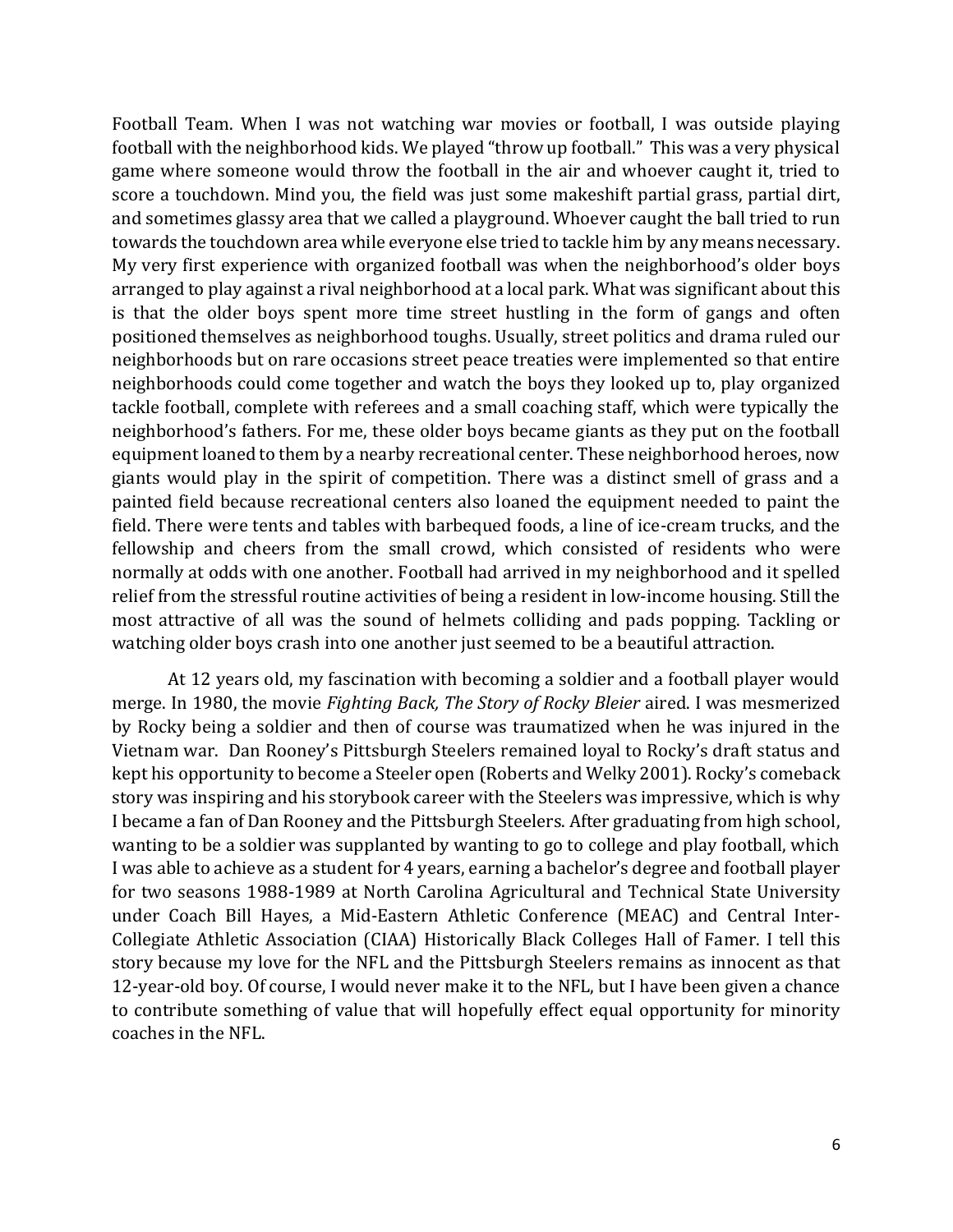### **The Call on June 24th, 2021**

The origin of this report stems from a conversation between Mr. Rod Graves, Executive Director of the Fritz Pollard Alliance and Mr. James Hasty, Managing Partner of Eneje Consulting LLC. Mr. Rod Graves suggested Mr. Hasty conduct a research study that extends knowledge of coach criteria beyond quantitative statistics. Mr. Graves has served as a General Manager for the Arizona Cardinals and stated that his experience with the Bidwills was enriching and outstanding. For Mr. Graves, a coach criteria should include foundational principles that indicate how a potential candidate manages his personal life in addition to the unpredictable and at times adverse circumstances related to an NFL team.

Due to Mr. James Hasty's, (a player for 14 years in the NFL, with the New York Jets and Kansas City Chiefs) desire to explore diversity, equity, and inclusion in the NFL, I was hired to conduct a study to examine the nature and extent of equal opportunity in head coach hiring decisions in the NFL. I enthusiastically accepted the challenge. The call on June 24<sup>th</sup>, 2021 is noteworthy because it provided a chance to speak directly with the Commissioner. This report defers to Mr. John Wooten who has stated *"4 Commissioners, I have played and worked, no Commissioner has done the work of moving toward complete diversity, and inclusion than Roger Goodell.*" Therefore, it was a pleasure to have the opportunity to speak with the Commissioner about diversity, equity, and inclusion.

### **NFL Culture Wars from 1934-1990's**

The National Football League's 2021 season, set to start September 9<sup>th</sup>, 2021 will mark the NFL's 102 season. When the football is kicked off there will be 5 out of 32 (15.6%) minority head coaches, 8 out of 32 (25%) minority assistant head coaches, 2 out of 32 (6%) minority offensive coordinators, 12 out of 32 (38%) minority defensive coordinators, and 255 out of 676 (37.8%) position head coaches who are minorities. There will be 5 out of 32 (15.6%) minority general managers and 2 out of 32 (6%) minority team owners. Progress with respect to diversity, equity, and inclusion amongst coaches depends on a look at raw numbers or percentages. Looking at the raw numbers suggest that there remains a substantial gap in minorities occupying coaching positions and looking at percentages arguably, permits some applause that could be quickly interrupted when considering that minority athletes make up close to 70% of players on NFL rosters.

The NFL will be 102 years old at the start of the 2021 season and the question of diversity, remains best captured by a conversation that took place some 40 years ago between Mr. Tex Schramm, General Manager with the Dallas Cowboys for 29 years (1959- 1989) and Mr. John Wooten, Director of Professional Personnel for 11 years (1980-1991). Mr. John Wooten served as a scout for the Dallas Cowboys from 1975 until promotion in1980.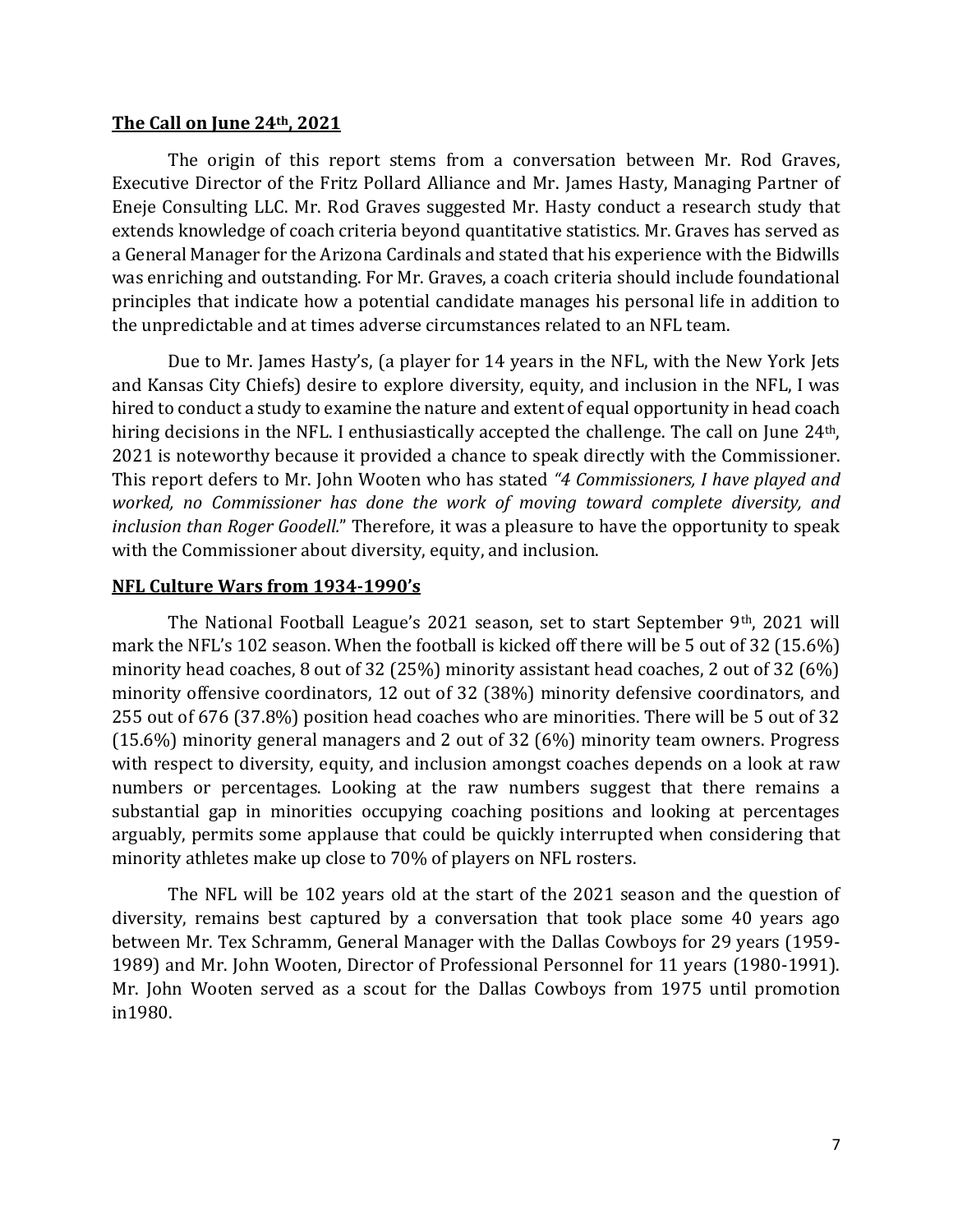Schramm: *I just don't understand what you're doing, Woots,*

Wooten: *I'm trying to make the League better. I'm trying to make it what it should be.*

Schramm: *Okay, but I don't know why you have to go to all of these meetings. It's like you're saying you want to have an all-black franchise.*

Wooten: *I never said that. I love the NFL. I love the NFL as much as you love it, but I don't understand why we don't have black head coaches or general managers.*

Schramm: *When I'm hiring, I know who I want.*

Wooten: *Well of course, but we're not arguing whether you know who you want or not, we're arguing whether you got the best guy. How can you tell me you got the best guy when you haven't interviewed all these guys? (Duru 2011:56).*

The nature of Schramm and Wooten's relationship as friends who at times would hold contentious conversations that polarized their positions make it hard to determine if their arguments were friendly bantering or were they both equally intense to the point where Schramm was just as curious as he was suspicious about Wooten's involvement in diversity, meetings. Schramm disclosed a concern about the emergence of an all-black franchise. While Wooten was simply looking to diversify the league because it would make the league better. With Wooten, there is a march towards a winning proposition that includes minority head coaches and with Schramm there are reserved rights with respect to decision making that owners are entitled (Duru 2011).

Still the NFL of the 1960's and 1970's was racially turbulent with respect to culture clashes, team ownership investment in white ethnocentrism, player revolts, boycotts and threats to defect to competing leagues like the American Football League (AFL). During the 1960's NFL teams were adjusting to the influx of black players, rising towards 30% and Commissioner Pete Rozelle was contending with voices of discontent relative to black player team quotas, black player's contracts, the NFL yielding to social pressures regarding civil entitlements related to equal lodging, dining, exposure to fan racism, and discrimination, lack of security and protection for black athletes, silence and complicity with regards to restrictive neighborhood covenants. In the 1970's there were rumblings from the league that football had provided an avenue for merit employment and should therefore be applauded for improving the plight of black men, black families and black communities. The NFL as a League and teams opined that they were ahead of the American curve when it came to fulfilling the American dream of opportunism. Sociologist Jonathon Brower contended that the NFL while perhaps engaging in self-anointing as the beacon of opportunity, also defaulted into thinking that it was their duty to uphold traditional white-middle class values centering whiteness as the exemplary example of American values, while simultaneously positioning black culture as something that taints the purity of white American values, inclusive of its most beloved sport, football (Lomax 1998).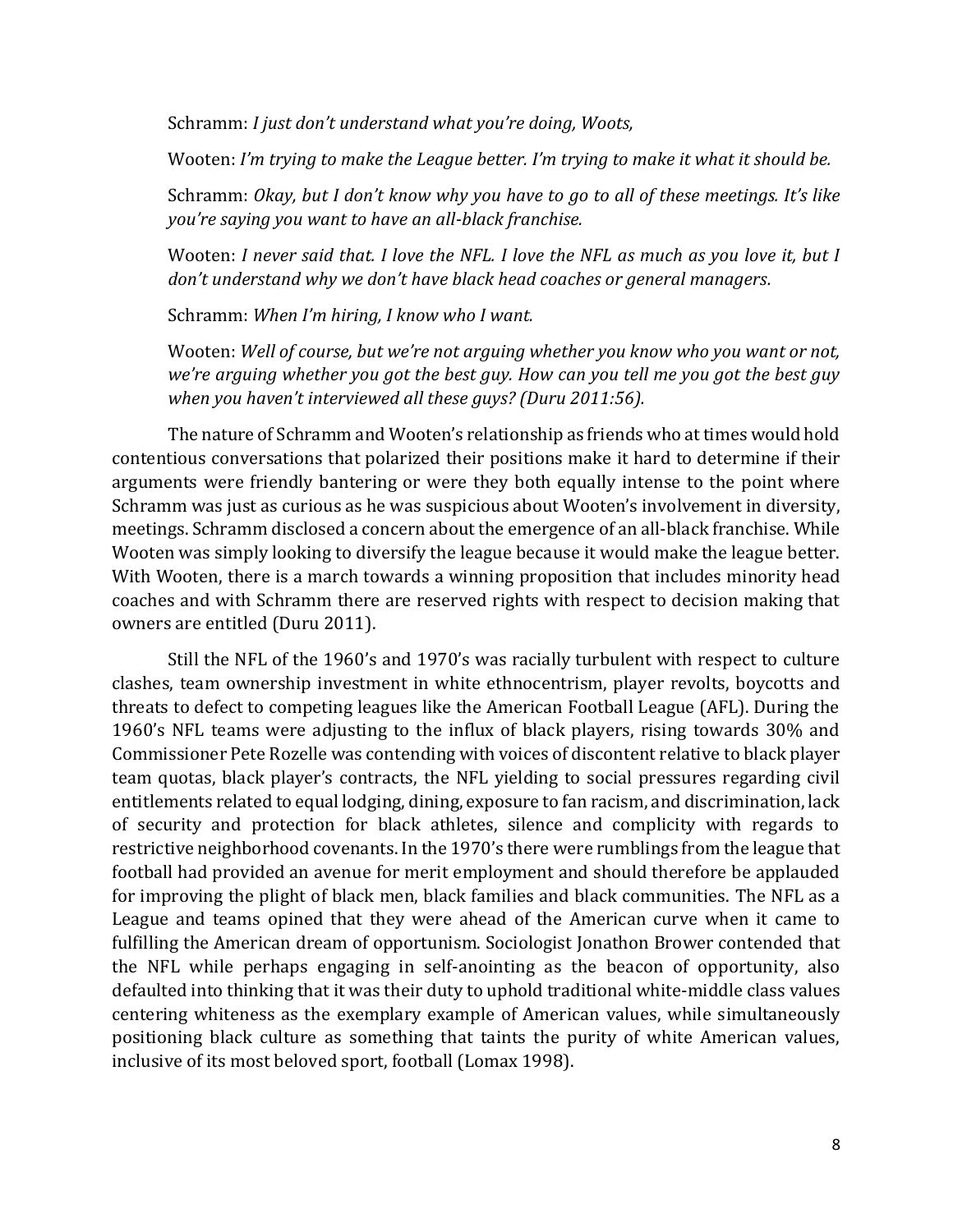Just when it seemed like the Civil Rights Movement had advanced inter-racial relations by raising inter-racial social appraisals, and potential for equitable opportunities on and off the field for professional football, a popular commentator would cast a racially polarizing stone. One commentator seemed to harp on the pulse of white conservatism, reminding the newly impacted post-civil rights generation that the growing popularity of professional football and the escalating percentages of visible black players did not mean class or caste racial tolerance. In fact, Jimmy "The Greek" Snyder seemed to sound the alarm of the inevitable racial takeover and complete dominance of blacks in professional football at every level. In the late 1980's Mr. Snyder who was eventually fired by CBS infamously opined about the genetic superiority of black athletes, on the field positional dominance and ultimately a push to secure coaching jobs occupied by whites. On Martin Luther King's designated birthday in 1988 Ed Hotaling asked Jimmy "The Greek" Snyder a CBS football commentator about blacks in football to which the response was

Jimmy "The Greek" Snyder: *If they take over coaching like everybody wants them to, there is not going to be anything left for white people. I mean all the players are black the only thing that the whites control is the coaching jobs. Now I'm not being derogatory about it but that's all that is left for them. The black talent is beautiful, it's great and it's out there. The only thing left for whites is a couple of coaching jobs. It's all right with me—in reference to black coaches—I'm pretty sure they will take over that pretty soon too" Jimmy* (Anderson, 1996:362 and Sharbutt 1988:1).

### **An Integrated NFL, Civil Rights and Black Flight**

There are two statements that this section will focus on: (1) the NFL is a moneymaking machine and monopolizes the sport entertainment viewing industry, which means despite its cultural hiccups on diversity, equity, and inclusion, there was an insignificant impact on the NFL's financial profits. Ultimately, this implies that diversity, equity, and inclusion efforts remains contingent upon the good will of team owners, league accountability, and a collectively dormant perhaps economically pacified group of minority athletes who make up close to 70% of NFL rosters; and (2) in the 1970's there were rumblings from the league that football had provided an avenue for merit employment and should therefore be applauded for improving the plight of black men, black families and black communities. The NFL as a League and teams opined that they were ahead of the American curve when it came to fulfilling the American dream of opportunism. To the first statement concerning collectively dormant perhaps economically pacified group of minority athletes. This statement is definitely not true for athletes coming into the league between 1946 (end of a segregated NFL) and the 1970's. There are undeniable examples of black athletes who were pioneers of the game, combatted racial ignorance and intolerance, and managed to display their athletic talents while also maintaining a revolutionary stance against oppression as early as 1920 until League segregation and then picking up the mantle of athletic exceptionalism post segregation in 1946. Athletes who stepped into the roles where Joe Follis (first black player of what was arguably the semi-pro era of the NFL), Robert "Rube" Marshall and a small band of brothers that have fallen out of academic and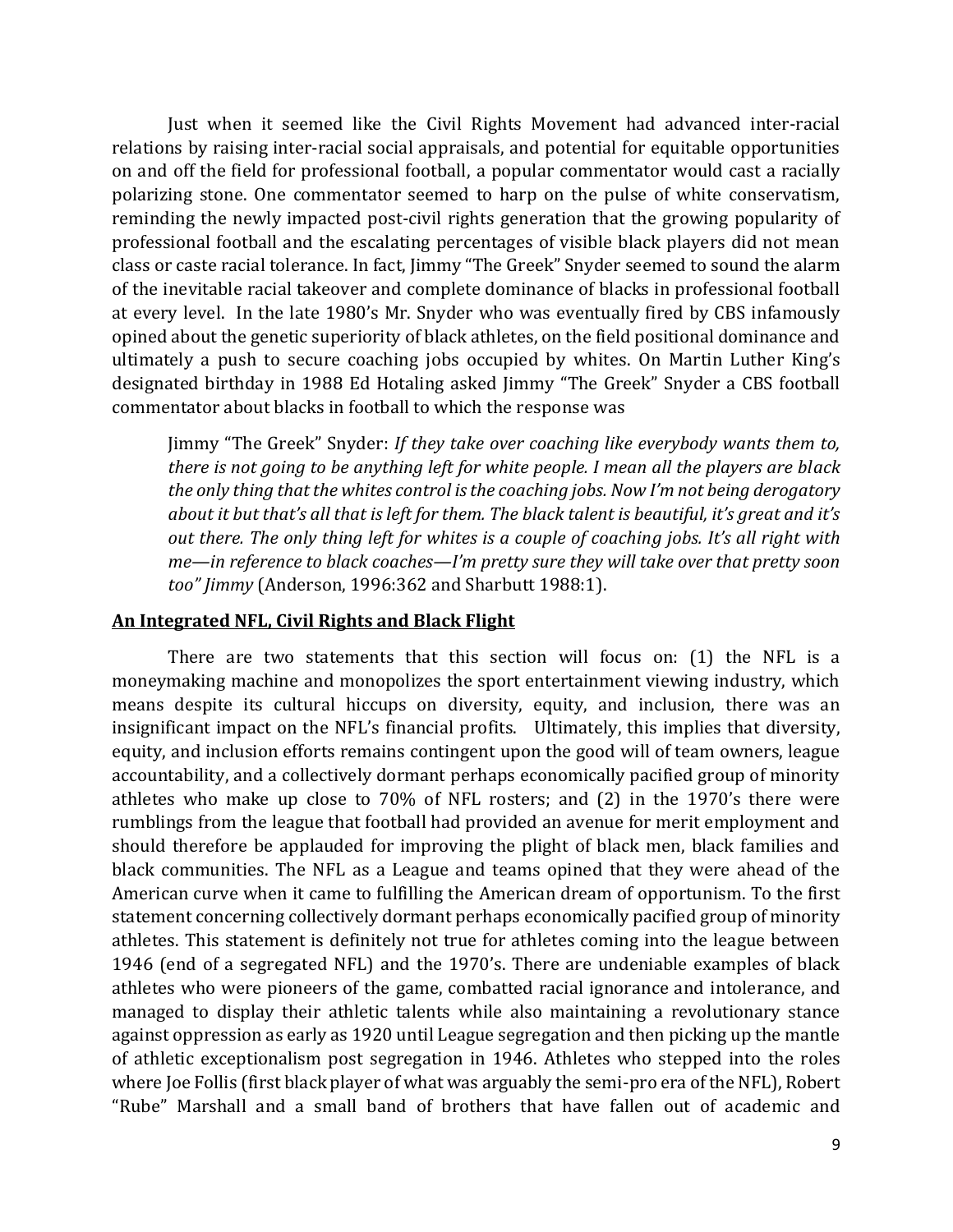journalistic attention because of contributions made by Fritz Pollard and Paul Robeson (Lomax 1998). Even after desegregation, the NFL as a league was beholden to cultural mandates and restrictions imposed by team owners. Leading the charge for labor suppression of black athletes was Washington Redskins owner, George P. Marshall. Mr. Marshall fashioned himself as an owner who would at times yield to the scrutiny of his fan base, which lead not only to player segregation, player stacking, and player stagnation but also the message that black players detract from the game, thus making it less pure.

Distance in history has been a friend to political correctness and thus the blame for segregation and all things adverse to the success of the black athlete would be blamed on owners having good will as they aimed to protect the purity and respectability of the game. The "good ole boy" statement is often trotted out but remains elusive except it strike down equality and equity while at the same time making a thunderous clap that owners will continue to own, and players simply play. Progress will be measured by what is good for the network of 32 teams operating as one unit, "the survivalist mentality" to secure protections, power, wealth, and resources that has generational replacement from within, and not by way of the chosen few that get to lead a team onto the field of play (Cureton 2019, Vrooman 2012; Duru 2011; and Cureton 2002). Moreover, conversations have elevated to racist and discriminatory decisions that were carried out based on integrity, and good business decisions as it relates to making the league profitable during a cultural combustion as the presence of more and more black athletes meant sharing otherwise all white housing accommodations, and places of leisure with black families and a black fan base. At some point, there must be a definitive statement about the reason for segregation and the snail's pace to desegregate teams. Only part of the reason for a segregated NFL can be laid at the feet of American politics, business models and cultural combustion stemming from increased shared spaces and places between blacks and whites. Stripping this language away leaves us with there was no appetite for the presence of blacks who were perceived as social health hazards. To exhaust vocabulary distinctions that occupied the minds of mainstream America, not excluding team owners given they are also tied to America's cultural DNA promoting white elitism at the expense of blackness as the antithesis of white means there was no appetite for too many black athletes who did in fact conjure images of a threat to social order, control, and balance because they were still black bogeymen (Cureton 2020; Cureton 2019; Silberman 1964; Du Bois 1978, 1953 and 1920). What part of America's cultural DNA that fashions black skin as something alien and threatening transcended time and has found some way to occupy space in a post-modern NFL as a League of 32 teams?

Of course, none of this sat well with the revolutionary types who would add in the impact of colorism and other forms of intra-racial turmoil. Certainly, there was nothing dormant or passive about Mr. John Wooten, Mr. Jim Brown, Mr. Bobby Mitchell, Mr. Don Perkins, Mr. Clarence Peaks, and Mr. Lenny Moore (Rhoden 2006; and Lomax 1998). This by no means is an exhaustive list and every day that passes where men like these are not examined for their impact on racial implications within the National Football League and American race relations, represents a tragedy for those who fashion themselves as scholarly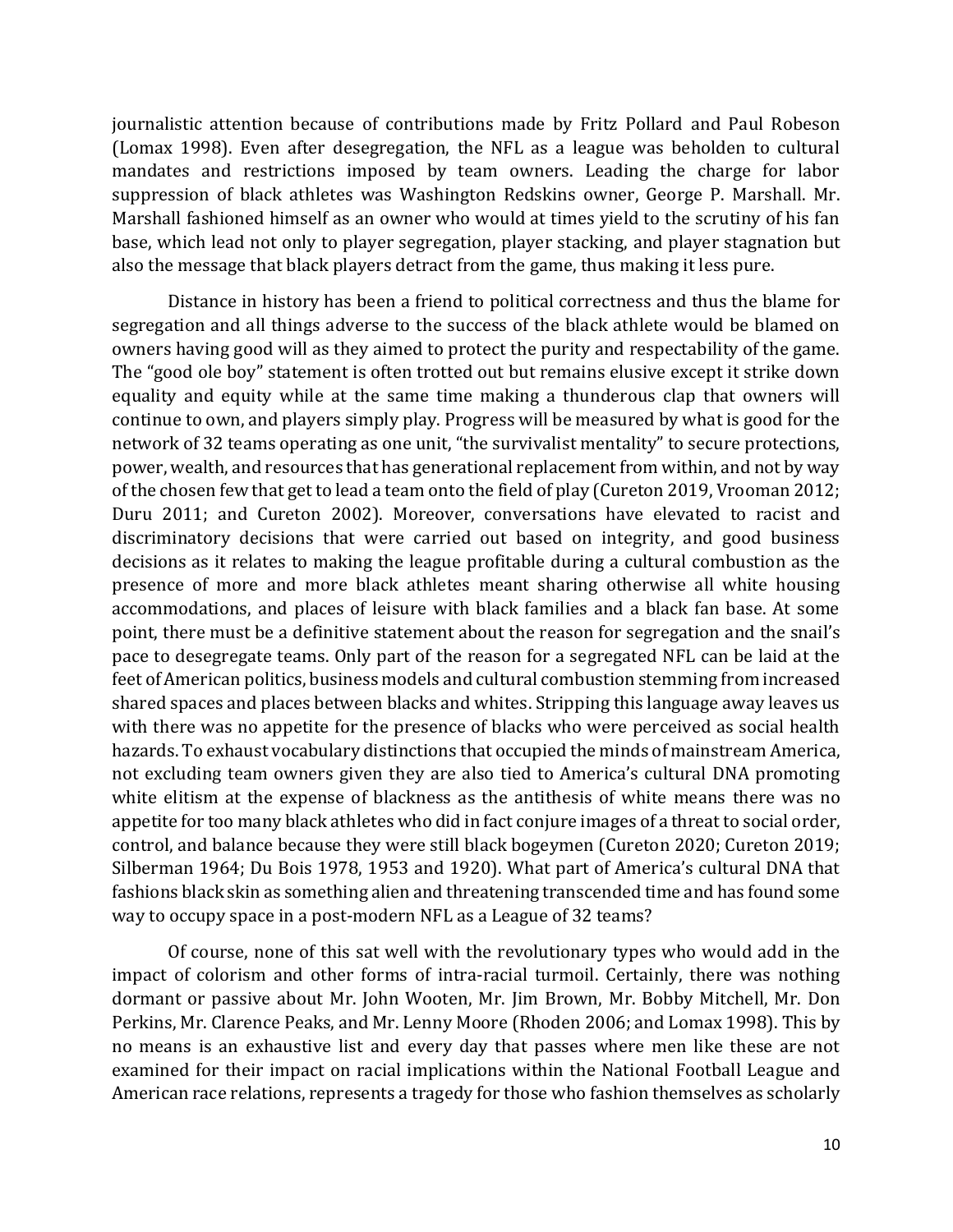fans of the game and African American academics who step into college classrooms claiming to discuss race in an American Society without dedicating time to the impact of race on sports. The revolution within the sport mirrored the pace of the civil rights movement in the form of civil disobedience, but also struck a black nationalist tone in the form of threats to take black athletic talents to competing football leagues and as a result posed a significant threat to owners' financial profits. Additionally, the most important piece was the push towards economic independence where athletes were sowing financial seeds back into the communities that were responsible for raising them. Certainly, the athletes of this era (1950's through 1970's) understood the responsibility of what Du Bois coined "the talented tenth" (Du Bois 1903). More than that the revolutionary athlete understood that black power meant financial black independence, keeping the black dollar in the black community, protection of black bodies from domestic terrorism and the obvious exposure to potential death on foreign soil fighting for freedoms that were not being fully granted on American soil. Thus, many athletes stood in support of Cassius Clay as he stood in opposition to the Vietnam war and/or stood in protest as a conscientious objector to the level of citizen disenfranchisement and blocked existentialism, which are huge indicators of an inequitable American Dream (Ture and Hamilton 1992).

Why is this important history for consideration when dealing with a report on the NFL? It is important because being historically reflexive about the plight of black athletes presents a human element that data will reveal (in part 2 of this report) is an important consideration when hiring minority coaches. What are the odds, that owners of NFL teams and other decision makers have any awareness of what is has meant to be a black athlete who became an African American athlete by way of sport integration and thus performing on the field while contending with a racially toxic America, a toxic American sport, and an evolving black community? It is no wonder that efforts at diversity, equity, and inclusion have had highs and lows and have not to date achieved consistent success. The hard questions for a post-modern NFL are: (1) what is the racial demerit that still must be overcome; (2) what is the threshold for convincing team owners and decisions makers that a minority does not alter, create an imbalance, shift in power or stain a team's identity.; (3) what is the threshold for convincing a decision maker that a minority coach will be guided by racial neutrality and/or this will be his dominant characteristic in the face of racial turbulence; and (4) are owners looking for a coach that will provide cover by way of support even under such conditions where the team's decision makers have offended its minority fan base? These hard questions are addressed in part 2 of this report.

To the initial questions posed on page 7, concerning the NFL's profit margins despite its record on diversity, equity, and inclusion. The fact that there is an economic survivalist mentality guaranteeing financial sharing amongst the best and the worst teams allows for a lack of sustained interest in diversity, equity, and inclusion. State another way, there are no immediate hard hitting financial damages that can't be somehow offset by profit sharing in the NFL. Ultimately, this implies that diversity, equity, and inclusion efforts remain contingent upon the good will of team owners. The second statement the NFL lamented,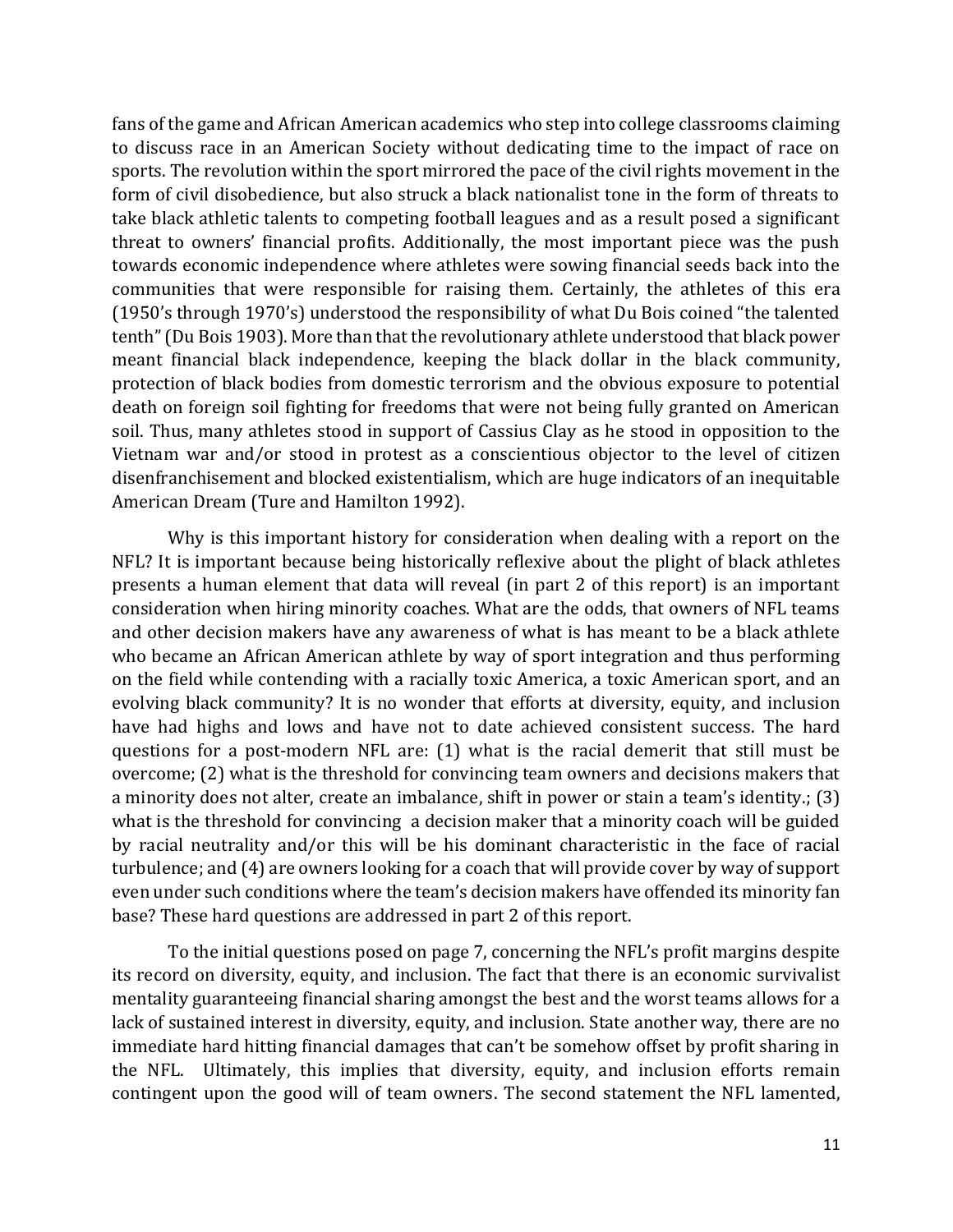"football had provided an avenue for merit employment and should therefore be applauded for improving the plight of black men, black families and black communities" deserves an opposing viewpoint because a one-sided view speaks to privilege and should be countered for reason of racial understanding. The NFL as a League and teams opined that they were ahead of the American curve when it came to fulfilling the American dream of opportunism. This claim borders on business narcissism and the belief that the opportunism in integration means a wholesale improvement for the black community. This assumption is embedded in institutional arrogance by assuming that black communities are by and large economically, socially, culturally, and even spiritually bankrupt or somehow suffering without the advantages of integration and assimilation. This assumption draws the foregone conclusion that the NFL is a meritocracy. Finally, this assumption fails to consider that class stratification has an adverse impact on previously settled black communities. To the first assumption, the blueprint for economic independence was laid out in places like Tulsa Oklahoma, Rosewood Florida, Durham and Wilmington North Carolina. Black Nationalist's and Black Power Movements moved and seized upon economic independence and this very same blueprint birthed the Black Panther Party for Self-Defense as well as activist's street gangs in places like Chicago, Oakland, and New York (Cureton, 2021, 2020 and 2019; and Ture and Hamilton 1992). To the second assumption regarding the NFL being a meritocracy. A meritocracy implies that coaching decisions are less about unique notions embedded in personal images, social fitness and interpersonal appraisals and more about a system being in place to objectively measure ingredients of performance success. At worst the NFL is comprised of far too many NFL teams that cling to an owner's image of what "he wants in a coach" and at best the NFL has been comprised of NFL teams that have had decision makers that were intentional in hiring minorities (e.g., Tex Schramm, Dan Rooney, Bill Walsh, and Al Davis from an older generation). Still a more accurate statement is that the NFL's version of a meritocracy rests on a continuum of decisions made by people in positions of power who need to think it is plausible for a minority coach to be in a leadership role as a winning proposition without fears of encroaching on the dynamics of ownership powers nor their secular sanctuary of family values. Stated another way, the NFL's version of meritocracy is beholden to a calculation were there must be a race neutral candidate who is effectively a non-threat to the status quo and does not potentially threaten the generational power structure, wealth and removal of a white male as the patriarchal figurehead (Cureton, 2020; Rhoden 2006; and Moye 1998). To the third assumption, it is ill advised to think black communities were devoid of functional cultural dynamics that promoted intact families, community homogeneity of values and the general welfare of community residents. Perhaps the NFL is guilty of subscribing to the same unforeseen pitfalls that the civil rights movement failed to fully realize. Meaning integration and equal opportunity provided access to resources that eventually intra-racially stratified classes causing a stripping away of community heroes, and professional mentors. Additionally, the reverberations of integration were numerical departure and an assimilationist cultural framework or mindset of white conservatism, which effected a declination in the quality of education, culture, and sports at historically black colleges. Unfortunately, integration and assimilation in American society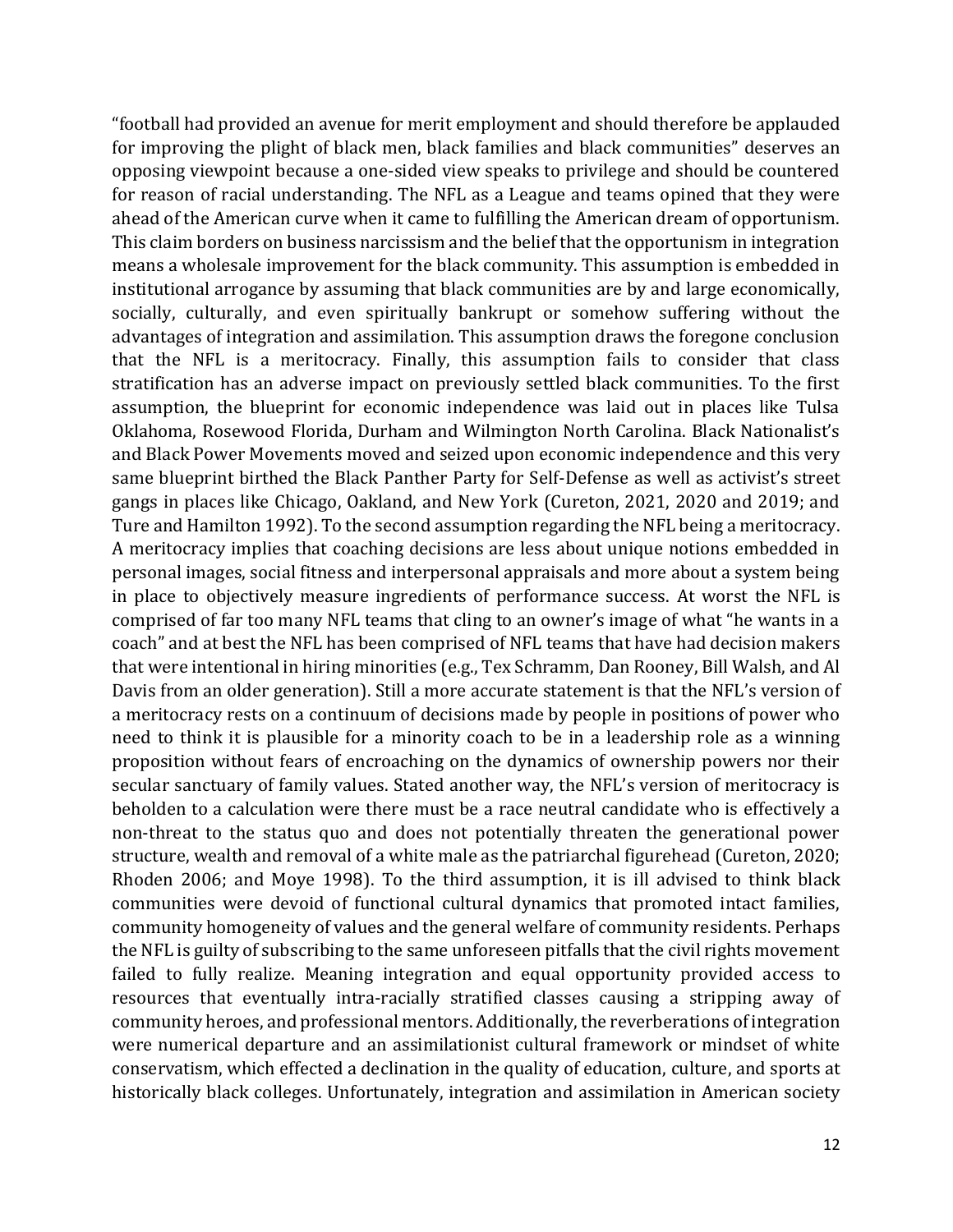and the NFL transformed far too many once profound leaders who were athletes to social, cultural and material robots having no desire or conviction to engage in any revolution that would benefit the masses more than themselves. Ultimately, integration and assimilation manifest as black flight, which is wholesale intra-racial economic, social, cultural, physical, spatial, and spiritual abandonment and so now there is a permanent underclass of blacks who themselves are immersed in subcultural politics that are distanced from mainstream America (Cureton 2020; Cureton 2019; Wilson 2009; Rhoden 2006; West 2001, Lomax 1998; Dyson 1996; Wilson 1996 and 1987). Why is this important for NFL owners and decision makers to understand? Being informed about region of the country, residency and socialization provides context clues that are critical in filling in the blanks when thinking about a coach's image and therefore his candidacy for hire. This information is equally important for minority coaches because it can contribute to a coach's confidence in proclaiming that he too, needs to feel a level of comfort before accepting a head coach position. Miami Dolphins current head coach, Brian Flores believes that confidence and comfortability are critical criteria for a successful interview. What steps have African Americans taken to alleviate the adverse psychological processes that are operating in the minds of owners who have preconceived notions of the image of a coach? By image such a candidate for a coaching position would need to be white or have demonstrated that his blackness is more indicative of a non-threatening race neutral coach who understands his place as an advanced on the field general more than someone who aspires to become a team owner (Thornton 2009).

# **The Rooney Rule: Pre and Post Dynamics of Fair Competition1990-2000**

The Rooney Rule was and remains a necessary strategy to bridge the gap between "what coaches want" (their image of a coach) and who is professionally ready. It is worth repeating that the Rooney Rule is the product of one exchange that happened between Mr. John Wooten and Mr. Tex Schramm over 40 years ago.

Schramm: *When I'm hiring, I know who I want.*

Wooten: *Well of course, but we're not arguing whether you know who you want or not, we're arguing whether you got the best guy. How can you tell me you got the best guy when you haven't interviewed all these guys? (Duru 2011:56).*

The Rooney Rule does not happen without a cadre of lawyers, long-time activist athletes, an academic study that contributed to a hall of fame report and finally decision makers that can be classified as Commissioners, owners, league executives, and influential coaches who had proven that they could be counted on to advance the interest of minorities who were seeking consideration for merit-based opportunities and as having strong intent to correct long standing racial disparities. Prominent civil rights lawyers Cyrus Mehri and Johnnie Cochran saw a need to challenge the NFL's labor racial disparities. They hired an academic, Dr. Janice Madden to conduct a study, which confirmed adverse racial disparities in coaching opportunities, and coaching tenure. The Mehri, Cochran, Madden report, famously known as *Black Coaches in the National Football League: Superior Performance,*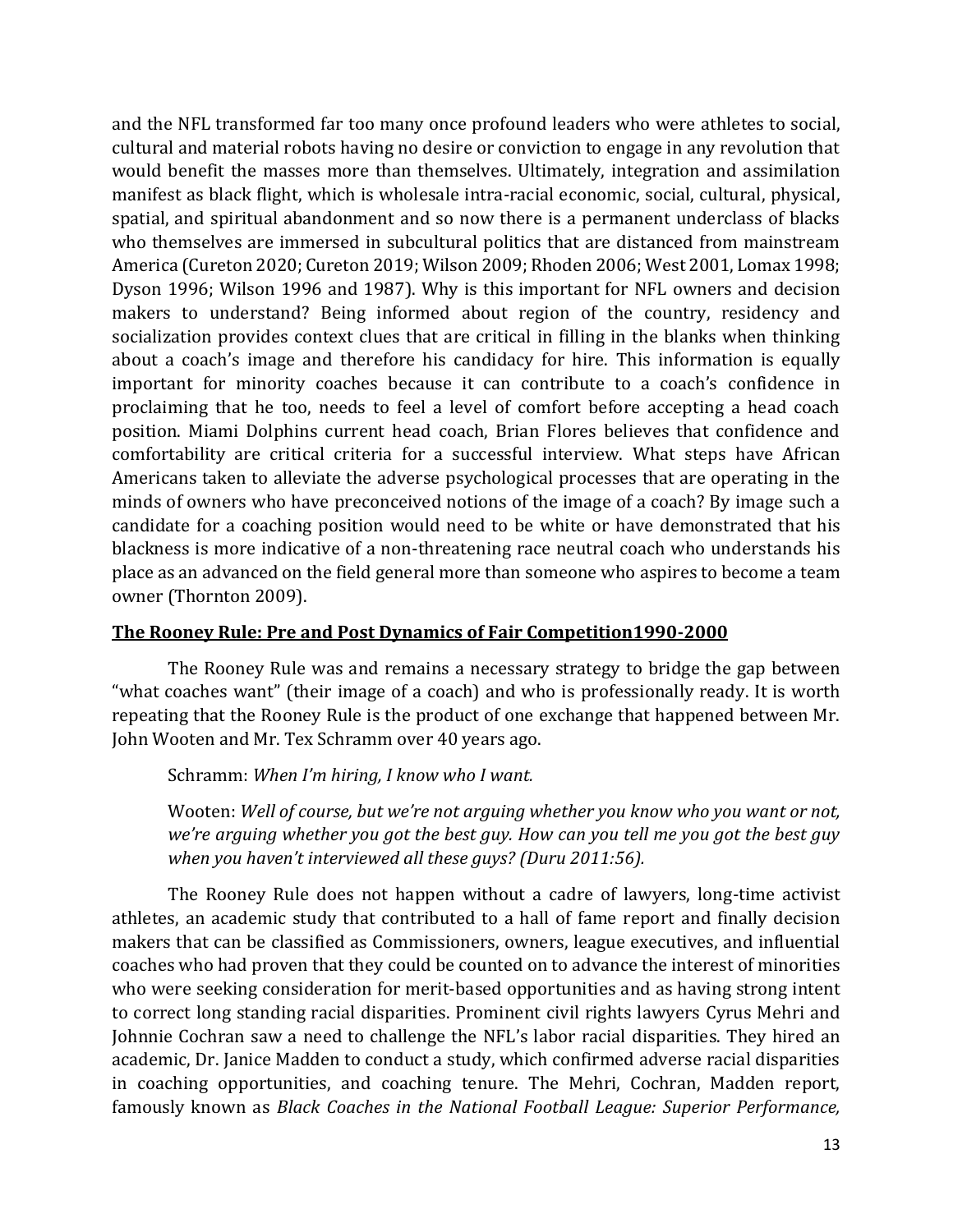*Inferior Opportunities* soon became a hot button topic amongst the NFL's governing body and team owners. Activist athletes, led by John Wooten who had been addressing racial disparities for over 40 years teamed up with Gilliam, Younger and Mitchell to initially focus on opportunities for black head coaches. Wooten, Gilliam, and Younger would influence then Commissioner Pete Rozelle to accept the Black Coaches Visitation Program. This of course caught the attention of another progressive mind in Bill Walsh who had an internship program that was expanded to include minority coaching opportunities in the NFL. Hence, the shift from concentrating on black head coaches became inclusive of all minorities in 1987.

Although the NFL's executive vice president and general manager Jeff Pash fundamentally concluded that the threat to successful litigation was more about sensationalism, he intentionally moved progressively to convince the right people to engage Mehri and Cochran, which resulted in NFL Commissioner Paul Tagliabue's attention. Commissioner Tagliabue made sure each team received a copy of the report and two diversity teams were commissioned. One diversity team was comprised of team owners, led by Dan Rooney and the other diversity team was comprised of team executives who were forward thinking and vocal when it came to opportunities for minority advancement for head coaching positions. Fundamentally, the Fair Competition Resolution, which implied that there is a need for serious diverse candidacy during hiring cycles did not quite overcome the perception that it was an attempt to force owners to hire minorities. In other words, opposition to the Fair Competition Resolution perceived it as lawyers trying to tell owners how to conduct business. The outsider status of Mehri and Cochran's Fair Competition Resolution would eventually be adopted as a NFL League policy due to the coalition formation with Wooten, Winslow, Gilliam, Younger, and the continuous growth of support from other minority voices inside the NFL, which would become the Fritz Pollard Alliance in 2003, and Dan Rooney. Dan Rooney, the owner of the Pittsburgh Steelers convinced team owners that fair competition should not only take place on the field but should also have a strong presence with respect to head coaches. Hence, the Fair Competition Resolution received unanimous support emerging as what is known as the Rooney Rule in 2003 (NewKirk 2019; and Duru 2011).

The Rooney Rule's origin, successes and failures have been well documented since inception. Hence, the goal is to discuss it differently. The origin of the Rooney Rule rests with the reality that minority men were being bypassed for head coaching jobs with such frequency as to establish a pattern of intentional discrimination. The success of the Rooney Rule is tied to: (1) activist athlete pioneers who had been fighting for equal opportunity for over 40 years prior to an equitable slate suggestion; (2) the pressure to avoid the optics of labor litigation featuring men who were being denied opportunities to demonstrate intelligence off the field, while simultaneously being disproportionately employed as physical performers on the field; and (3) decision makers who acted in ways to prove themselves centrally focused on increasing opportunities for minorities. The failure of the Rooney Rule is related to the turbulent reluctance to consistently embrace the Rooney rule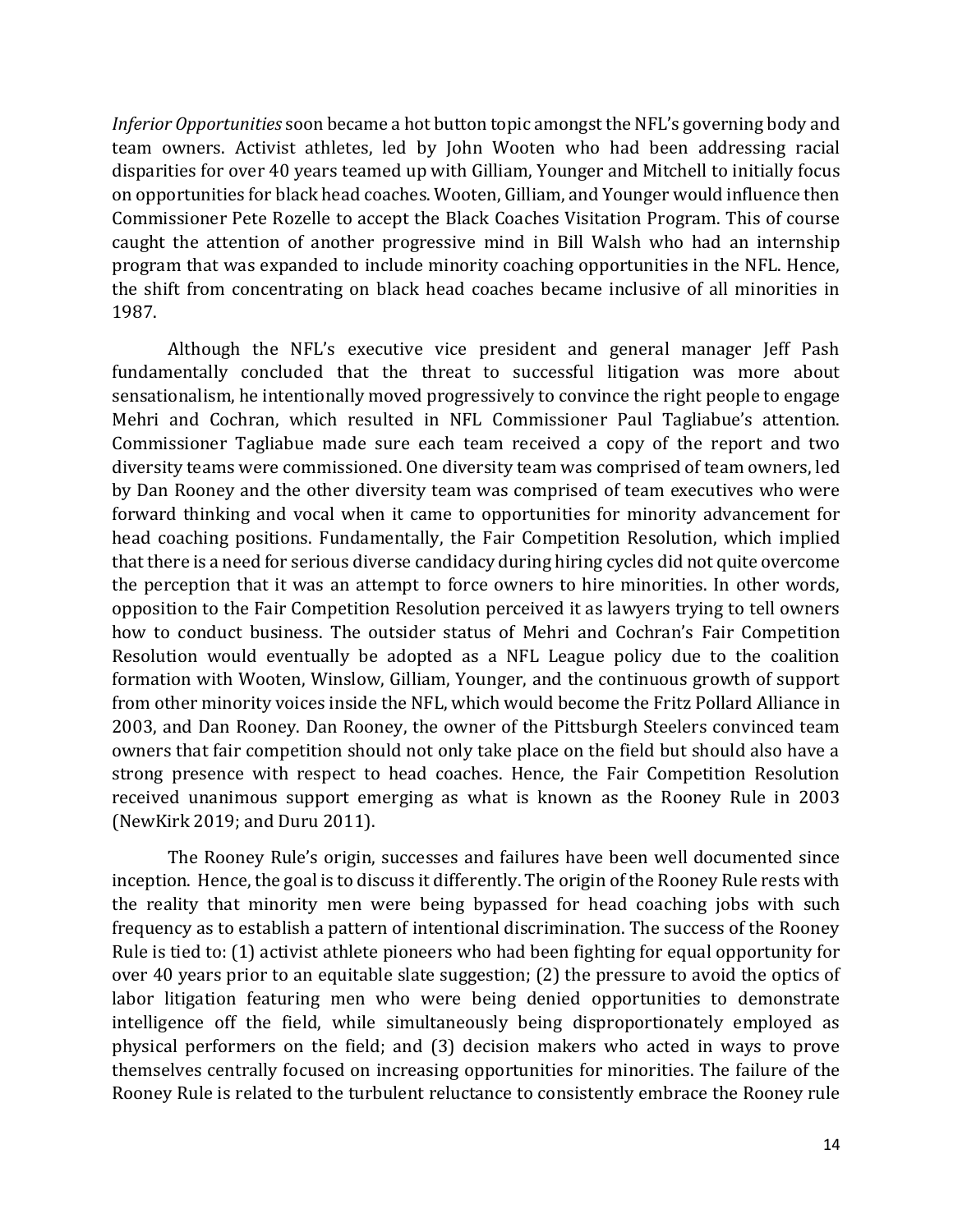because: (1) owners felt imposed upon by lawyers and academics who were outside alien agents to the business of football within the context of family ownership; and (2) lack of severity, celerity, and certainty in legitimate sanctioning from the League and/or intraownership pressure to comply.

At worst the Rooney Rule has been rebuffed outright by owner's and decision makers and at best the Rooney Rule has failed to rise above suspicious speculation that it reeked of some type of affirmative action-based mandate or quota requirement that unfairly challenged owner's rights to determine their workforce. Although there was a 32-team consensus in adoption, it is easy to agree on something when there is no intention to follow through or no severe penalty for not upholding such an agreement. Adoption of the Rooney Rule can be likened unto a marriage proposal, with no absolute marriage date, other than concessions or extended courtship. Fritz Pollard was the first black to be recognized as a head coach although this recognition was with the American Professional Football Association (APFA) and not the professional football league that is now known as the NFL. Thus, in some circles, Art Shell was technically the second black head coach, who was hired by Al Davis to coach the Oakland Raiders. Contrarily, Art Shell can be recognized as the first black head coach of the modern-day National Football League (Proxmire 2008; and Lomax 1998). Stated another way, the NFL, founded in 1920 did not have a black head coach until 69 years later in 1989. It took close to 7 decades into the NFL's 102-year history for a first modern era black head coach. It took owner's and decision makers 69 of its 102 years to eventually do the right thing, which is throw one rock at the glass ceiling of head coaches, just to see how it looked and sounded.

Pre and post Rooney Rule coaching data is nothing more than numerical illusions. Meaning what appears to be success is failure and what appears to be failure is success. It really depends on perspective. Before the Rooney Rule 1990-2002 (covering 13 seasons), the range was a minimum of 1 and a maximum of 3 minority coaches. During the post Rooney Rule 2003-2015 (covering 13 seasons), the range was a minimum of 3 and a maximum of 8 minority head coaches. The remaining post Rooney Rule seasons 2016-2021 (covering 6 seasons), the range remained at a minimum of 3 and a maximum of 8 minority head coaches. Essentially then, the first 13 seasons of the post Rooney Rule netted: (1) a higher minimum range starting at 3, which was the maximum number of minority head coach lead teams over the 13 pre-Rooney Rule seasons (1990-2002); and (2) a higher range between 3 and 8 minority head coaches that was sustained over 19 seasons (2003-2021). Therefore, it is logical to conclude that the Rooney Rule had an impact on increasing minority head coaching opportunities for over 19 years.

So why the speculation on Rooney Rule failures given there were: (1) two seasons (2003 and 2020) when there were 3 minority head coached teams, (2) two seasons (2013 and 2019) when there were 4 minority head coached teams, (3) three seasons (2004, 2014, and 2019) when there were 5 minority head coached teams, (4) five seasons (2005, 2007, 2009, 2016 and 2021) when there were 6 minority head coached teams, (5) three seasons (2006, 2008, and 2010) when there were 7 minority head coached teams; and (6) three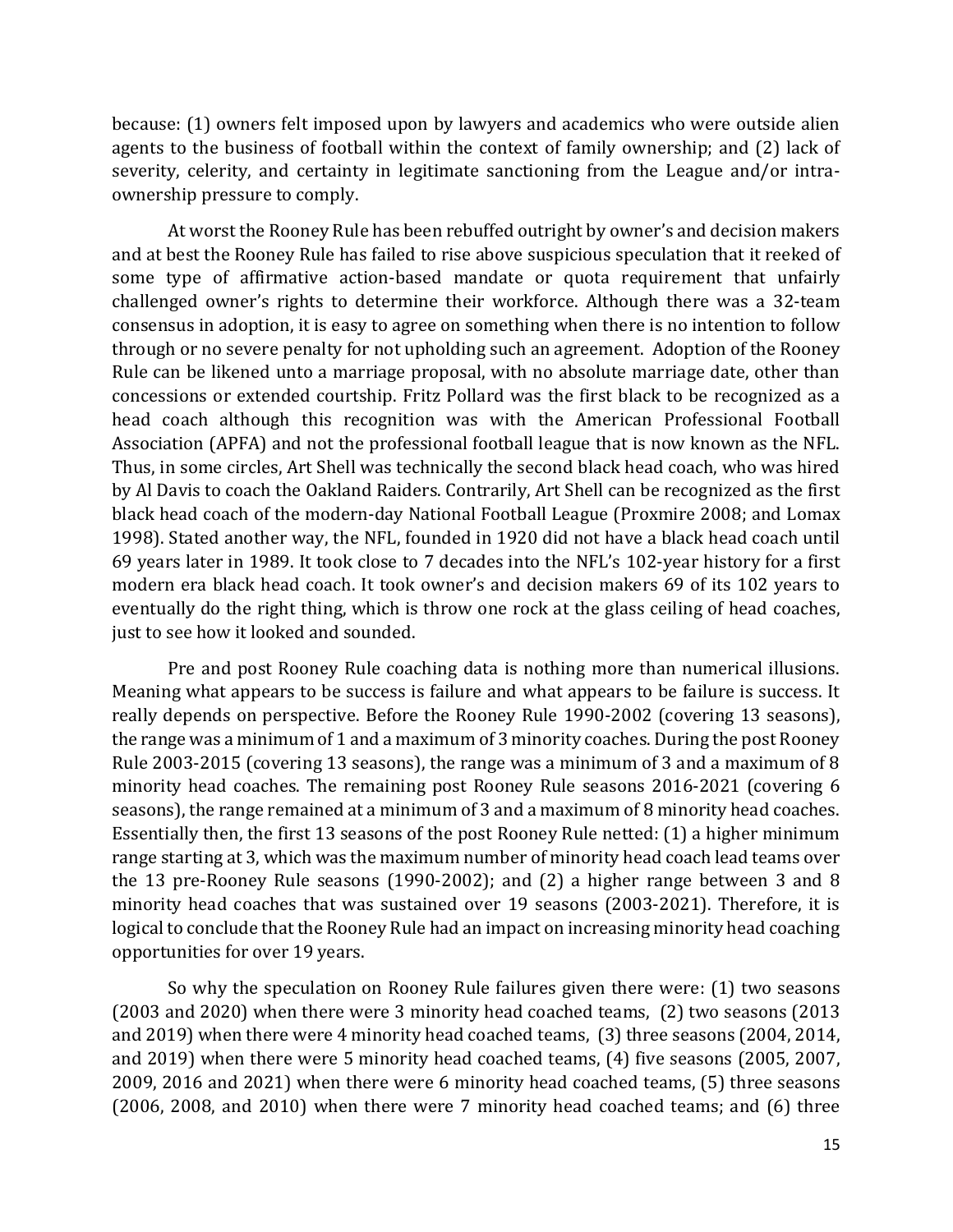seasons (2011, 2017, and 2018) when there were 8 minority head coached teams? There are several answers, and all are related to the firing and hiring cycles that occur every season. Foremost, post Rooney Rule, there were head coaching vacancies where minority coaches were either passed over completely or hired at a disproportionately lower number than white coaches. Second and this is related to the first, there were instances where teams conducted pseudo interviews given, they already had a white candidate in mind. In these cases, teams were just being routine ritualists to the Rooney Rule. Third, post Rooney Rule there were situations where more minority coaches were fired than hired. Fourth, post Rooney Rule even at its highest success level at 8 minority head coaches, alternatively that meant 24 teams were coached by white males and for 19 seasons this would be the case. Stated another way at the highest count of 8 minority head coaches over 19 seasons, that amounts to 25% (8 out of 32 coaching jobs) of the minority head coaches for an NFL league that has 70% minorities on their teams' rosters. Without the full weight of sanctioning coming from the league, the requirements of the Rooney Rule could be ignored, and/or manipulated depending on ownership and decision makers (Rosenburg 2021; Stump 2020; Greenberg and Brenk 2018, Duru 2011, and Madden and Ruther 2010).

In 2009 the Rooney Rule was expanded to include general managers (NewKirk 2019). Leading up to the Rooney Rule there were at least 2 general managers. Post Rooney Rule Expansion that number has hovered around 5, climbed to 7 in 2016, dropped to 1 in 2019 and now stands at 3 when the 2021 seasons gets underway. With 32 general managing opportunities the single digit representation of minority general managers suggests that the Rooney Rule is a work in progress (Rosenberg 2021; Stump 2020; and Greenberg and Brenk 2018).

# **The National Football League's Diversity, Equity, and Inclusion Reports**

In 2013, the NFL commissioned its own study to assess racial variance in coaching opportunities, occupational upward and downward mobility, and trends in coaching tenure. Dr. Keith Harrison and Scott Bukstein from the University of Central Florida produced 9 volumes of research from 2013 to 2021. Their research was primarily based on NFL datasets. Harrison and Bukstein's research concluded: (1) social capital, racial relatability, and social networking significantly impacts coaching prospect; (2) coaching candidacy is contingent upon decision makers who are themselves looking for key intangible qualities that speak to trustworthiness, competence, leadership style and ability to be persuasive within a diverse environment; (3) decision making within organizations are influenced by implicit bias or some degree of adverse perceptions regarding minority candidates; (4) coaching mobility, is negatively impacted by racial stacking, reshuffling, and a bottle neck pipeline, which is problematic because it covers up opportunities to take on coaching leadership roles and ages out otherwise talented coaches; and (5) recycling head and positional coaches is not beneficial to minority and/or first time head coaches.

Harrison and Bukstein's 9 volume reports produced three solid recommendations for future research that this research report has adopted: (1) future research should explore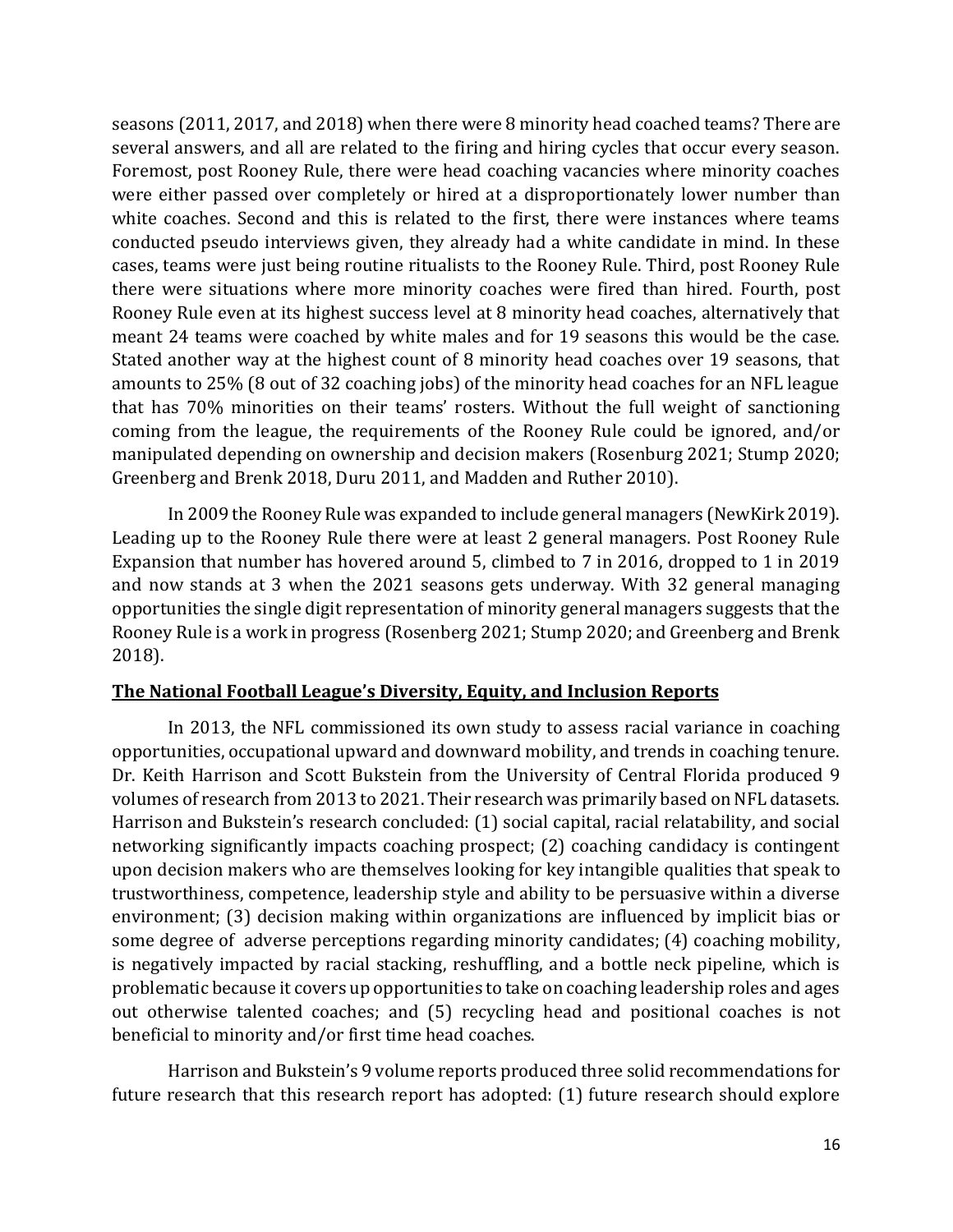hiring practices from a quantitative and qualitative perspective; (2) future research should uncover the unique nuances of hiring decisions using a qualitative approach; and (3) future research should be used as a basis to promote organizational hiring decision transparency through the application of a systemic scoring system (Harrison and Bukstein 2013-2020).

### **Part 1: Sociological Research Report Synopsis**

Recall that sociology is a social science that examines human agency, culture, choice, behavioral outcomes, and interaction patterns. In attempting to understand, forecast and even predict the likelihood of a phenomenon occurring, the best indicator is significantly related to what has transpired in the past. I am a sociologist, and the NFL is the unit of analysis for this report. To summarize this report has provided a narrative of the NFL as a League and 32 team organization that has proven to be a combination of good, bad, and ugly with respect to race in the NFL. Certainly, the NFL being 102 years in operation has amassed a racial legacy that has had sustained pockets of turbulence, and measured successes that were consistently trespassed upon resulting in stagnant diversity, equity, and inclusion results. The front end of this report is a tough pill to swallow and perhaps some will dismiss it outright as pure speculation, sensationalized racial polarization, illogical inferencing and lacking generalizability and validity. My sociological lens of the NFL has not stepped outside of any of the sources that were used to examine the NFL, dating back to 1920. Moreover, this research report reflects the NFL's collective record of behavior. Certainly, this report has not exhausted every avenue and may have missed some pivotal incidences; however, nothing thus far can call into question the logical progression of presentation that is derived from a literature review of the NFL.

A good predictor of a phenomenon is best captured by its history. That part is completed. Now comes, Part 2, the opportunity to examine interviews from individuals who have some level of experience and tenure with the NFL. The second half of this report examines interviews from journalists, civil rights lawyers, athletic directors, professional head coaches, general managers, and team owners. An overview of the data permits one preliminary statement. Diversity, equity, and inclusion as it pertains to hiring head coaches is contingent upon not having enough decisive intentional minded decision makers (perhaps in the mold of Tampa Bay Buccaneers owner Bryan Glazer, and coaches the likes of Bruce Arians and Andy Reid), coupled with a disproportionately higher number of owners who seem to be influenced by cultural definitions, and cultural image making perspectives on humanity with respect to racial deservedness, power dynamics, racial indifference, dismissiveness, and tolerance for inter-racial occupational inequality.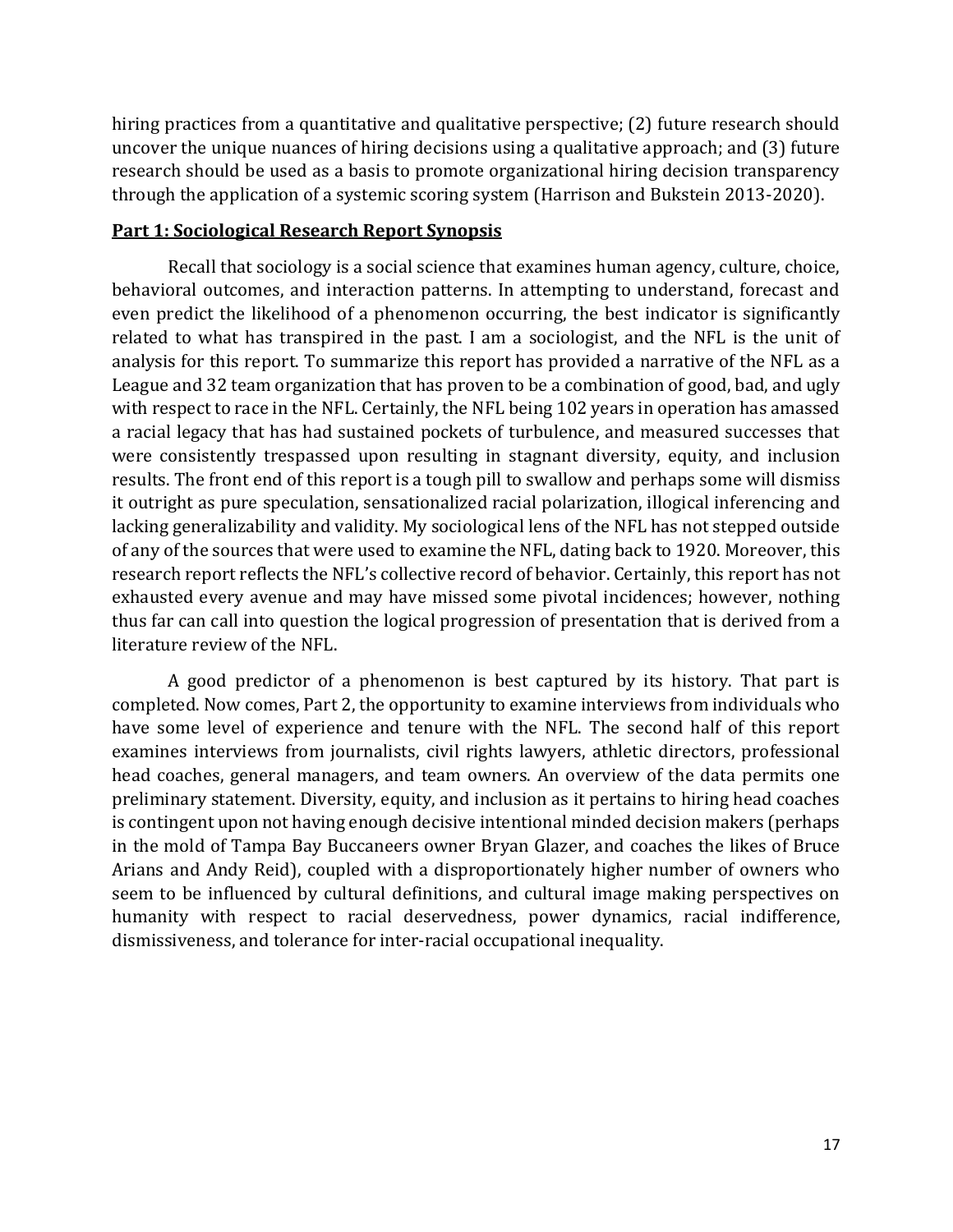#### **PART 2: DEFINITION OF THE PROBLEM**

Sociologists are interested in understanding social phenomenon. From that interest a research statement is constructed to define the issue and/or the problem to be explored. For purposes of this research, the social phenomenon is the business of hiring minority head coaches. The problem to be explored is the NFL's diversity, equity, and inclusion efforts. The literature review of the NFL's 102 season history from Part 1 of this research project makes it logical to conclude that the NFL's efforts at numerical diversity at the head coach position has been problematic regardless of the NFL's best and worst attempts to reconcile the consistently disproportionately lower number of minority head coaches spanning over the NFL's 102 seasons. Stated another way, the Rooney Rule being the NFL's marquee hiring consideration policy has delivered per season at worst 3 minority head coaches and at best 8 minority head coaches since 2003. This means that at no time post Rooney Rule has minority head coaches come close to 12 out of 32 teams, which is the number the great Bill Walsh's envisioned. Bill Walsh's pedigree stems from Paul Brown and then he in turn developed an impressive generational minority head coach tree. These 10 minority head coaches over 6 generations include Dennis Green, Ray Rhodes, Tony Dungy, Leslie Frazier, Lovie Smith, Herm Edwards, Mike Tomlin, Marvin Lewis, Jim Caldwell, and Romeo Crennel. At worst all of them have experienced being in a Super Bowl as a player or a coach and at best seven have Super Bowl Rings as head coach, coordinator, assistant, or positional coaches. At no time has minority head coaches been consistent with minority athlete representation (that has climbed from 16% to 70%) on NFL rosters since 1946, nor even at its highest number of minority head coaches, 8 out of 32 (25%) for the 2017 and 2018 seasons come close to 50% of minority head coaches.

The book end comments made by Tex Schramm and John Wooten continue to drive this report. Whereas Tex Schramm stated, *"when I'm hiring, I know who I want"* and John Wooten rebutted *"of course but we're not arguing whether you know who you want or not, we're arguing whether you got the best guy"* (Duru 2011:56). It logically follows that there is something unique about what an owner, team president, general manager, executive or decision maker wants that has at times contradicted hiring the best person for the job. This report attempts to operationalize, numerically ground, or quantify what is meant by decision makers "knowing what they want" in a head coach by examining indicators of "uniqueness." Uniqueness is assumed to be significantly related to "want." Stated another way, when decision makers suggest they know what they "want" then they are in effect saying a coach is somehow unique to them. What are the criteria for meeting a decision maker's "want" and/or what makes a coach unique enough to satisfy a decision maker's "want?" To be clear then, the research questions are: (1) does head coach criteria exist and (2) how unique is a head coach criteria? The problem that has been created is there is an obvious gap, (inequality) in decision maker's preferences (wants) and hiring the best coach as captured by statements made by Schramm and Wooten. Hence, the NFL's hiring practices has been problematic in terms of inequality and this report aims to address the gap or inequality in hiring by constructing a qualitative assessment instrument.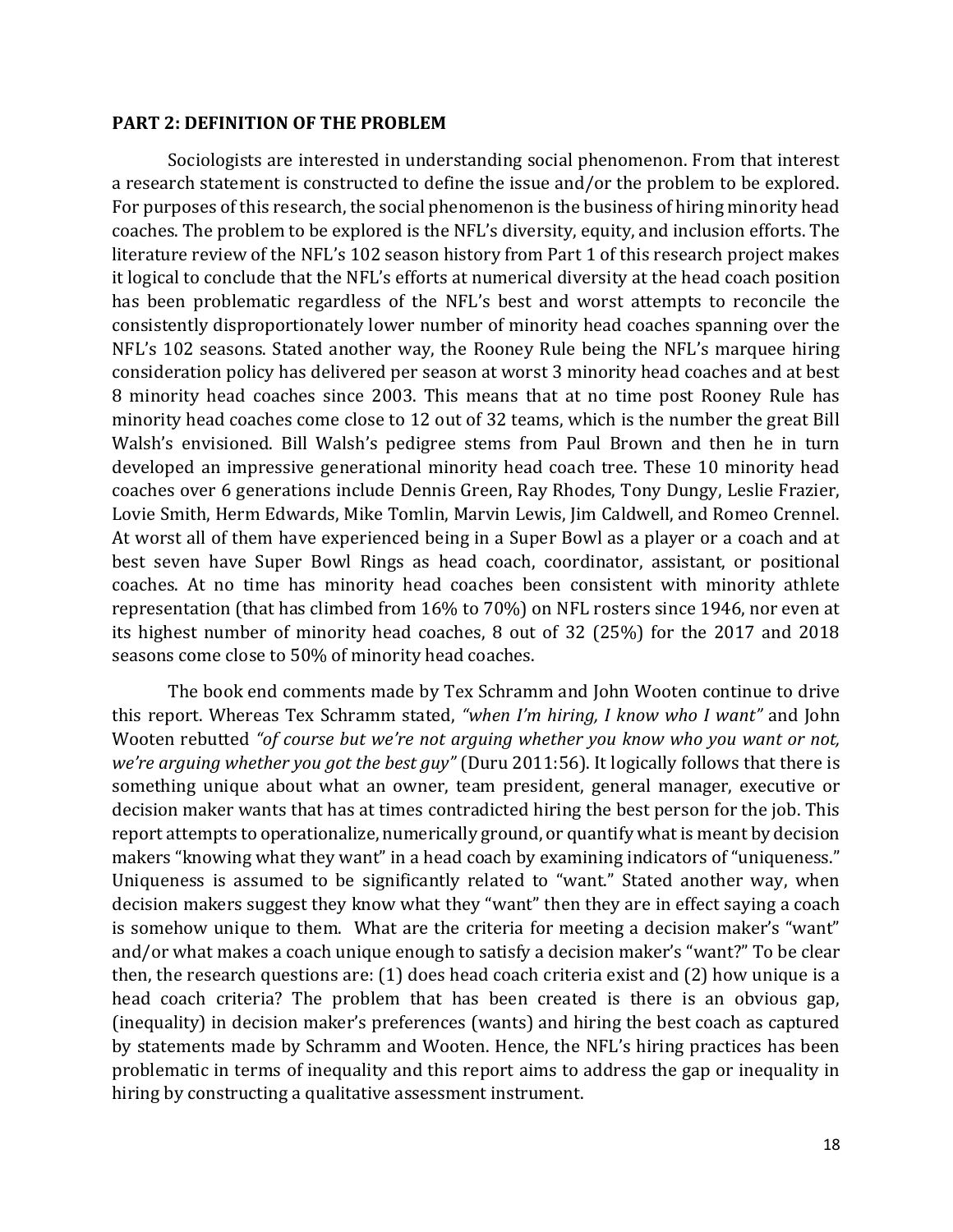This qualitative assessment instrument will be combined with a quantitative algorithm to provide a mixed methods strong measure that can be used to assist decision makers during their hiring deliberations.

Sociologists immerse themselves in data, are objectively consumed by it, and allow the data to reveal the storyline. There is usually something in the data that emerges to warrant attention. For this study, the data indicated that decision maker's firing and/or not hiring minority head coaches has had a negative impact on those that were fired, and/or passed over for a head coach position. Going into this project, it was a cut and dry examination of the chasm that exists between decision maker's wants and them not consistently hiring the best person. Meritocracy as a beacon of NFL practices has suffered and has led to minority coaches reluctantly resigning themselves to an arbitrary, subjective, discretionary decision maker's preference over merit. In other words, at the end of the day minority coaches are losing out on opportunities because of what appears to be some interracial notion of image that has become justified as a reason to hire over merit. This begs the question that minority participants in this research not only generated but also answered. What damage has been done to minority coaches? The answer is submission and diminishing hope that a return on their lifelong investment securing their merit has been rendered insignificant to decision maker's image of a head coach. Decision makers need to know the emotional turbulence that they have created whenever they hire outside of merit. Yet another question as it relates to emotional turbulence is, do decision maker's care? It's been 102 seasons and if actions speak louder than words, then the answer seems obvious. Removing that 102 season layer permits optimism if the NFL and its teams invest, embrace, and evolve into a post-racial entity. Then it becomes a safe assumption that there is potential for team owners, team presidents, and general managers to intimately interact in diverse social networks where rapport can be established. Diversity, equity, and inclusion are on the table every hiring cycle, which means the opportunities to reflect on preferences and merit is routinely at the forefront.

# **METHODS**

The sample size at  $(N=32)$  was constructed from a two-pronged approach. A qualitative approach, inclusive of interviews (e.g., in person, zoom, and telephone) and direct responses to emails produced 18 participants (56% of the sample size). Secondary data collection inclusive of documentaries, videos, journal articles, books and book chapters, and journalist insider research article discovery products produced 14 contributors (44% of the sample size). Thus, the two-pronged approach of qualitative, and secondary data collection netted a sample size for this study that allowed for variance in responses, validity, and generalizability. The theme for qualitative and secondary data collection was to concentrate on people who have intimate knowledge and tenure with football in general and specifically, the NFL. A thorough sociological analysis of the NFL's efforts at diversity, equity, and inclusion warrants exploration and examination.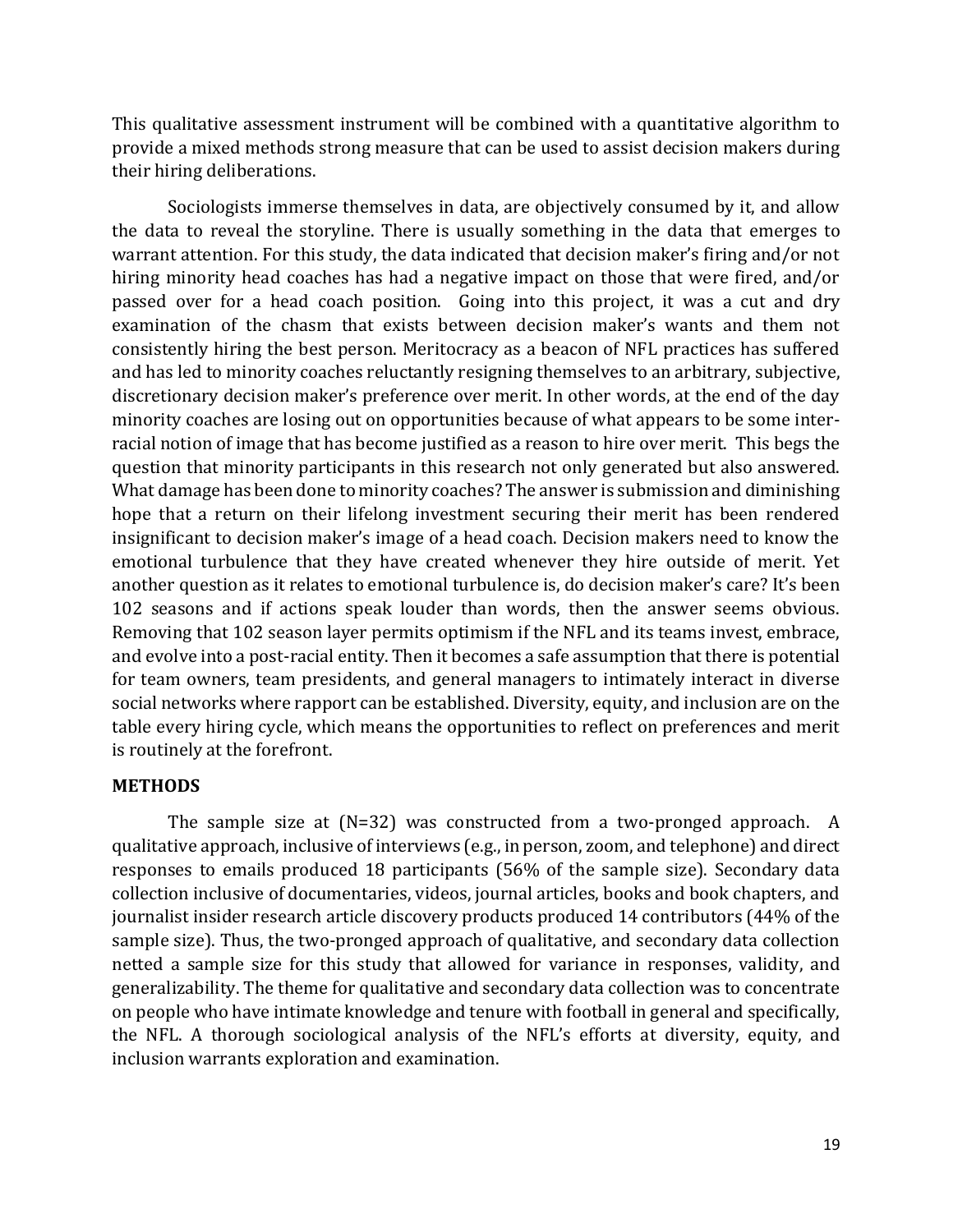Part 1 of this report completed exploration of the NFL's employment practices with respect to minority athletes, and head coaches. The findings from Part 1 leads to the conclusion that the NFL and its teams were: (1) consumed by adverse inter-racial issues that effected discretionary, and impartial personnel decisions and (2) there were signs that the NFL as a league of teams had the potential to deliver racial fairness and equity. Part 2 of this report is the examination component. It is important to be repetitive to maintain focus. This section attempts to operationalize what Tex Schramm stated, *"when I'm hiring, I know who I want"*  and approach a quantifiable solution to John Wooten rebuttal *"of course but we're not arguing whether you know who you want or not, we're arguing whether you got the best guy"* (Duru 2011:56). A qualitative approach is the best method to gauge the experiences of a tenured population that understands the nuances of hiring head coaches.

Qualitative research is an organized method of describing people's experiences and internal feelings. It can be said that qualitative research provides a thorough and deep overview of a phenomenon through data collection and presents a rich description using a flexible method of research. In this method, qualitative information, which is gathered in the form of non-numerical data, is presented. Sampling is the process of choosing a part of the population to represent the whole. If the researcher considers a part of the population as a representation of the whole. The analysis will be more comprehensive (Naderifar, Goli, and Ghaljaie 2017:1).

Mr. John Wooten was instrumental in encouraging an otherwise exclusive and hard to reach group of people to participate in this study. It is accurate to state that Mr. John Wooten was the primary domino that resulted in 10 out of the 12 people he personally contacted to participate in this study (83% response rate). An argument can be made that a domino style of recruiting detracts from variance and generalizability in findings. However, this caveat was overcome by open ended questions and interviews that lasted between 30 minutes to an hour and sometimes over an hour. Open ended questions and interview length allowed time for participants to individually express their opinions about criteria for hiring head coaches. The domino style is also known as "snowball sampling."

Snowball sampling is a convenience sampling method. This method is applied when it is difficult to access subjects with the target characteristics. In this method, the existing study subjects recruit future subjects among their acquaintances. Sampling continues until data saturation…The snowball method not only takes little time but also provides the researcher with the opportunity to communicate better with the samples, as they are acquaintances of the first sample (Naderifar, Goli, and Ghaljaie 2017:1).

The qualitative component where participants were interviewed via zoom or telephone or responded to an email consisted of questions concerning head coach criteria, uniqueness of cultural identity, and personal experiences as a tenured coach, general manager, executive, and athletic director at the college level. Lawyers with intimate knowledge of the origins of the Rooney Rule and journalists that have covered the NFL for decades were also interviewed. The secondary data component was instrumental in gathering data from team owners, team presidents, general managers, head coaches, and coordinators. Consolidating the qualitative approach and the secondary data gathering method produced 32 contributors: (1) four team owners 13%; (2) two team president 6%;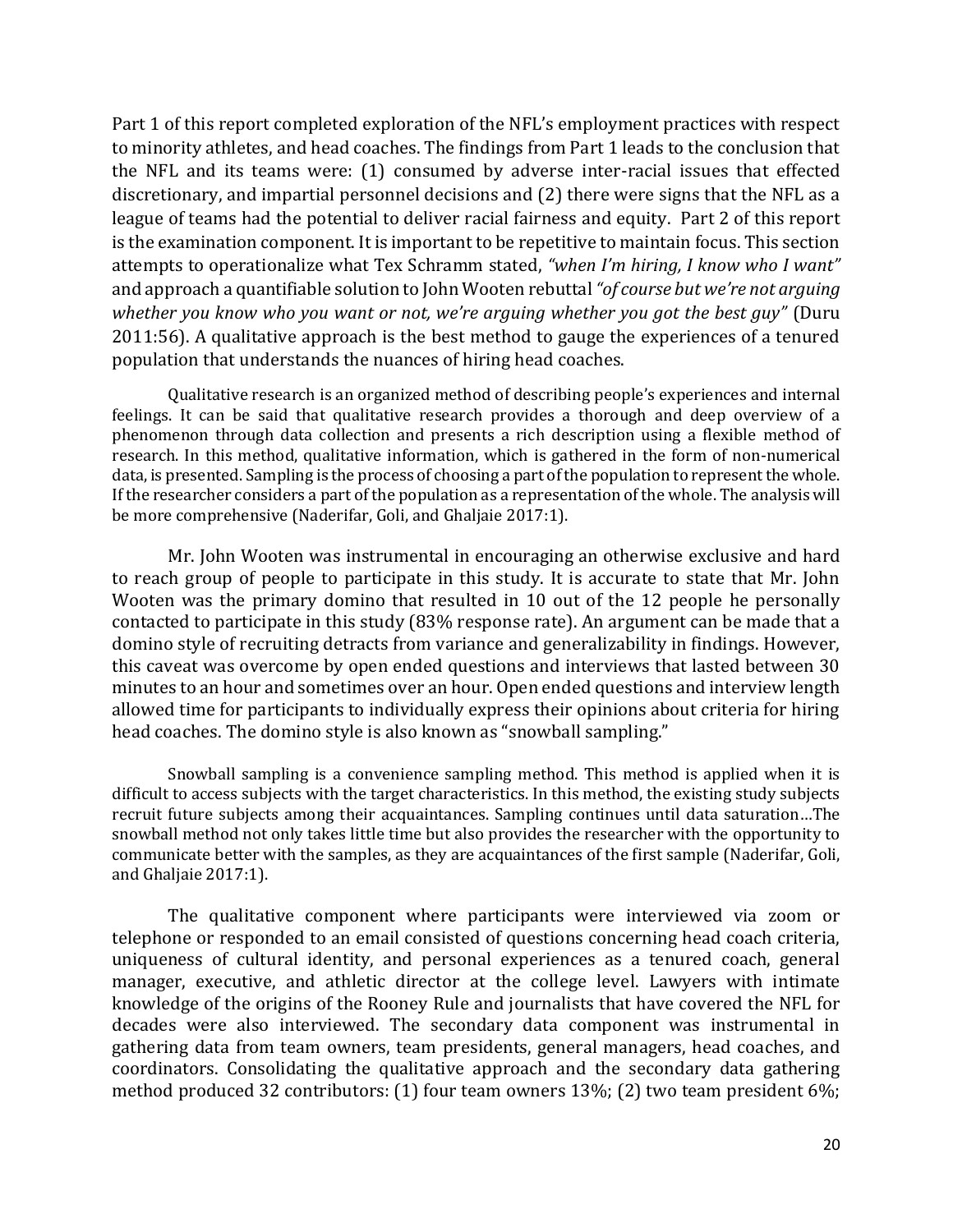(3) one executive of team operations 3%; (4) three general managers 9%; (5) ten coaches 31%; (6) three coordinators 9%; (7) four athletic directors 13%; (8) three journalists 9%; and (9) two lawyers 6%.

The qualitative assessment tool was developed based on responses to the openended questions and observations from secondary data sources. Nominal labels were assigned as indicators of criteria for a head coach, cultural identity, and evidence of impartiality, inequity, and discretionary decision-making outcomes. Additionally, psychological processes operating in the minds of individuals who were impacted by perceived racialized choices were also categorized. Nominal labels were based on established themes or perceptions which resulted from the frequency of times a word was mentioned, duration or concept elaboration, and/or intensity of association, which rises above researcher arbitrary nominal assignment. Stated another way, nominal labels were constructed based on a word audit of conversations that took place between interviewer and interviewee, open ended responses to emails and observed responses offered during documentaries and videos. Additionally, nominal categories were derived from memoirs, journal and magazine articles, and book chapters.

### **Results: Journalist's Perceptions Concerning Coach Criteria and More**

Journalists are public service agents who endeavor to enlighten the public. Journalists hold themselves accountable for accuracy throughout the life cycle of a news report. Journalists have a healthy respect for protocol steps that understand facts as critically aligned with information that can be verified. This report benefited from 30 minute to 1 hour zoom interviews from three top tier journalists who have decades of tenure covering the NFL. Their voices are important because although they focus on the NFL, they too have an allegiance to the public more than the NFL. Clarence Hill, Jr. has been a critical information disseminator as a Senior Sport's writer for the Fort Worth Star Telegram. He has covered the Dallas Cowboys for over two decades and has authored the book, *A Game for Life: Troy Aikman A Pro Football Hall of Fame Biography* (2019). Jarrett Bell is an NFL columnist covering professional football for 40 years, 28 of those years with USA Today. Jarrett Bell has been a consistent contributor for ESPN between 2013-2017 and was a featured panelist for SportsCenter's NFL Insiders and contributor on the NFL network. Jarrett Bell is also a Pro Football Hall of Fame selector. Jim Trotter is a NFL.com senior columnist and is known for producing research intensive specialist articles. Jim Trotter has contributed to the NFL network and *Sport's Illustrated*. Jim Trotter is known for his story telling approach and has candidly tackled issues concerning the legacy of race media coverage and the impact of racial representation in the NFL and journalism. Jim Trotter has authored a book *Junior Seau: The Life and Death of a Football Icon* (2016) and is co-authoring a book with potential professional football hall of famer, Larry Fitzgerald. Additionally, Jim Trotter has also served as president of Pro Football Writers of America and is a hall of fame selector.

Mr. Clarence Hill, Jr., provided context for his responses to coach criteria. For Mr. Hill, Jr., NFL team owners are 32 organizations operating as a family producing several issues at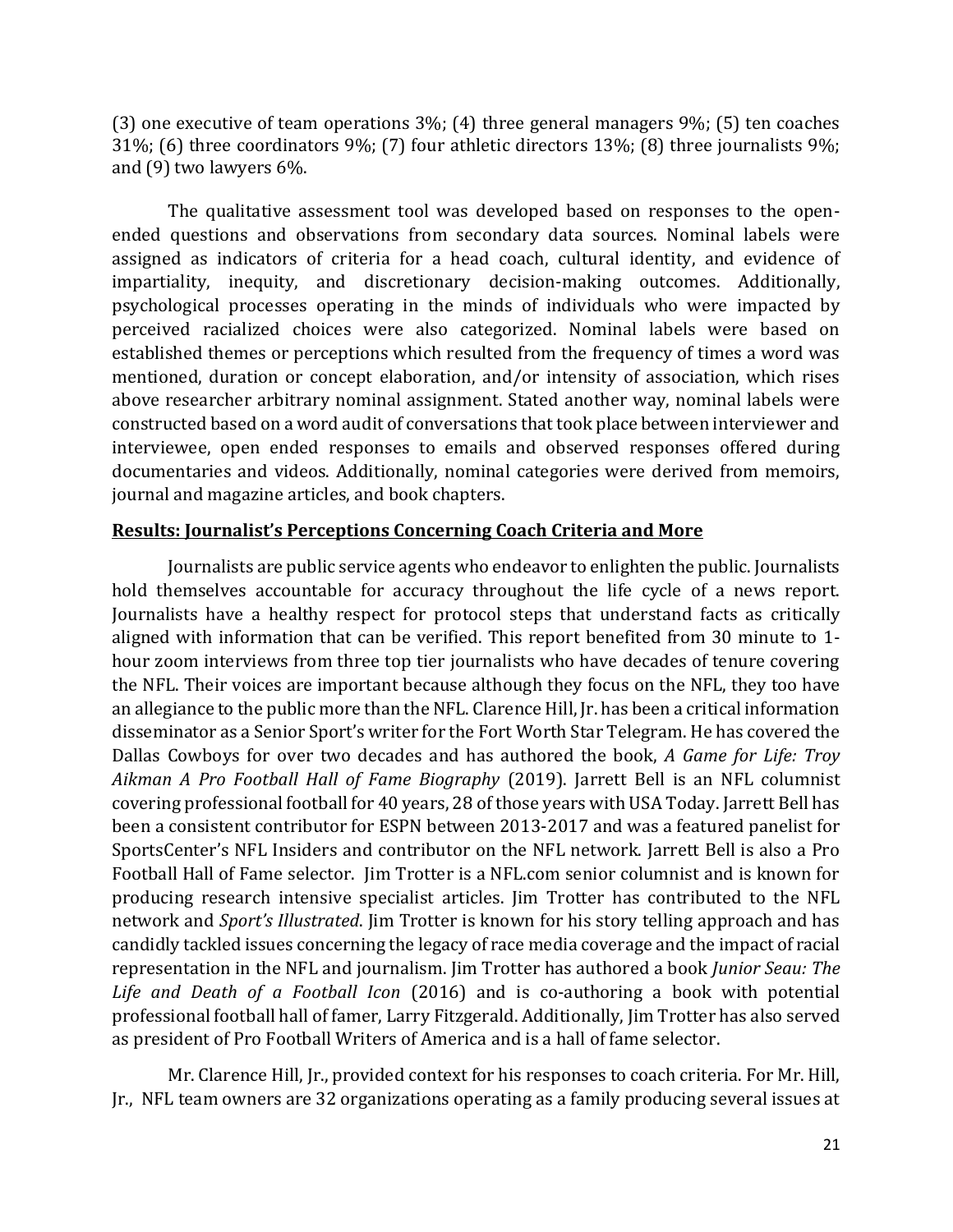play with respect to coach hires: (1) the hiring process is unique to a team's market; (2) subject to perceived coach readiness, which is influenced by owners willingness to see potential, go out on a limb, or afford the benefit of the doubt for white coaches more than black coaches; (3) owners are driven by their egos, and prefer a coach that can be controlled and/or a coach that will allow degrees of freedom for owners to move within the organization with respect to player personnel, and executive-to-player access; and (4) owner-to-coach comfort and/or fitness and trustworthiness amongst team owner family members. Mr. Hill Jr. also opined that the Rooney Rule is a good effort at attempting to approach some degree of meritocracy, but Mr. Hill Jr. thinks that the owners will hire who they want. Hence, for Mr. Hill Jr., the yester-year Jimmy Raye II and Sherm Lewis of the NFL will continue to have some modern-day reminiscent version in the form of an Eric Bieniemy.

**Mr. Hill Jr***.: We can do all the research we want and do the statistics but at the end of the day this is a one-to-one ownership issue in hiring people that look like them… this is really about racism and a glass ceiling and owners hiring people who look like them. They come up with the image of what they want as their coaches. Minority coaches get shut out no matter how long they have been in the league.*

According to Mr. Hill Jr. , a diversity, equity, and inclusion hiring crisis with respect to disproportionate representation of minority head coaches, can be averted because team owners can continue to hire who they want in the absence of professional athletes converting their numerical representation to a powerful unified influential voice demanding more minority hires. For Mr. Hill Jr., performance-based hiring for minority coaches will be nullified by owner's criteria: (1) image (e.g., skin tone comfort in white skin as opposed to black); (2) social appraisal (e.g., coach's appearance); (3) notoriety (e.g. who the fan base will socially welcome and support); and (4) marketability (e.g., who the fan base will financially support via ticket purchases)?

Mr. Jarrett Bell seemed to offer a different take on research, and data collection. For him, the worst part is having to routinely cycle through news coverage about an overabundance of NFL caliber black head coaches who consistently get by-passed or overlooked during hiring cycles. Alternatively, at best witnessing a couple of black coaches get the opportunity to become a head coach and then have that tenure be short lived or stagnate the process of the following hiring cycle is frustrating as a black man and a black journalist. Mr. Bell contends that humanitarianism, the human element of subjective feelings not only guides coach hires but also adversely impacts the self-efficacy of minority coaches that continue to be passed over for less comparable white coaches or coaches who have retread survivability in the NFL. Mr. Bell implied that the institution of journalism may have some inherent biases (e.g., journalists who prefer not to disrupt a cozy relationship with their sources for fear of being cut off) that prohibit detailed research-intensive enterprise publications (e.g., the kind of journalism that delves into the impact of employment-based decisions). Additionally, Mr. Bell was adamant that the inter-racial coverage and perhaps concern about societal racial issues, and the racial divide amongst head coaches is far less a concern for white journalists as it is for black journalists. Those white journalists that do engage in race related stories, approach it more as anecdotal novelty work. Ironically, white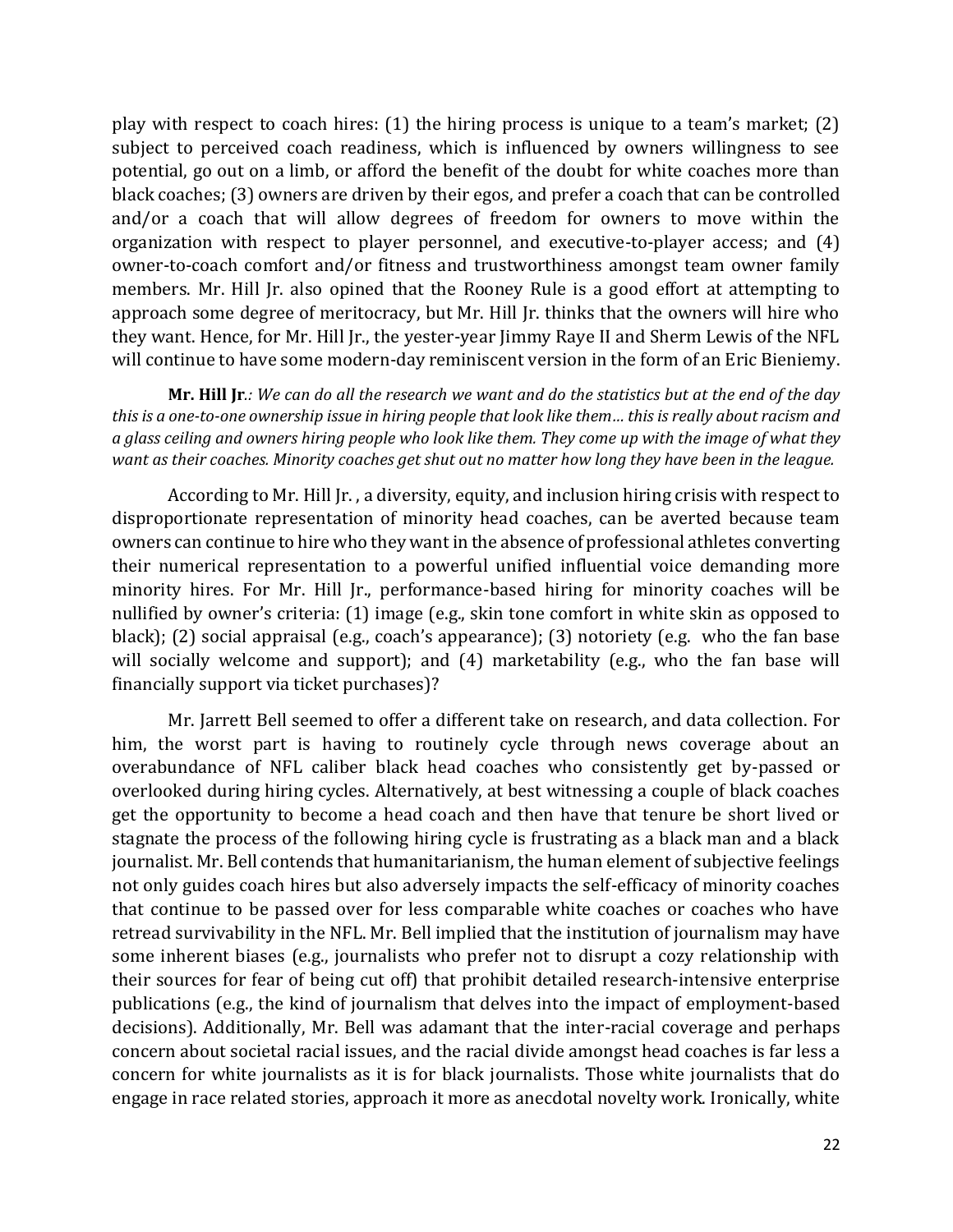voices or narratives about racial issues could indeed carry more weight than black voices or narratives about the impact of race on equity and inclusion. Mr. Bell further laments that the journalist presentation on the Rooney Rule has been research intensive and race and labor issue exhaustive (more on an enterprise level) than coverage on the distinction between the NFL as a league and the NFL as an organization of 32 separate teams.

**Mr. Bell**: *The more information, the more data that are there are going to confirm what we know already. That's really the weird thing about it. You can try to slice it and come after this issue from so many different angles, and it will lead to the same place. Like give these people opportunities. There is always something to be said in terms of you know if two candidates either the same color or of a different race are close and then there is the human element of it and that is really where all of this stuff comes up. So how do you measure the human element?*

After moments of contemplation, Mr. Bell suggests that the human element is linked to owner's ability to consider hiring coaches independent of social and political statements. Mr. Bell seems to be suggesting that humanitarianism and individualism are interchangeable components of the unique hiring process. Mr. Bell contends that the criteria for coach should concern: (1) authentic presentations of self; (2) full disclosures that are embedded in the truth; (3) evidence of respect for decision makers, being accountable and accessible in times of adversity; and (4) uniqueness is equivalent to perception of a "feel good" or comfortable hire. Although Mr. Bell cautioned that owners are probably not as caught up in the disproportionate racial divide with respect to diversity, equity, and inclusion (particularly long-time team owners), he did speculate on how changes in team ownership in the 1990's increased diversity given new team owners appeared to operate independently from good ole boy networks or aged cultural standards that perpetuate racial intolerance or perceived threats to ownership power dynamics. Mr. Bell contends that a winning proposition is merit based and should be a race neutral consideration. Whatever the racial coach landscape looks likes after consideration of a winning proposition-based humanitarianism, individualism, character assessments and mutual comfort is a level of acceptable fairness.

Mr. Jim Trotter contends that the NFL has had a complicated relationship with race and that like most American institutions of employment, education, social networking, and cultural lifestyle narrative construction (relative to print, electronic and media driven journalism), the problem is significantly related to the absence of minorities in defined positions of power. During the zoom interview, Mr. Trotter provided a data driven comparative assessment of the history of the NFL, with respect to its collective record on diversity, equity, and inclusion. It is noted that Mr. Trotter was careful to not cast dispersions about team owners and decision makers being racist. Instead, he consistently trumpeted several examples of hiring decisions that were less about performance-based outcomes and more about "a difference," which makes it completely logical to abandoned perceptions that the NFL is a meritocracy. Mr. Trotter discussed the cyclical nature of the racial divide in hiring practices by offering Eric Bieniemy as the modern day Sherm Lewis indicative of the repetitive epitome of a black head coach by-pass. Mr. Trotter's offering the hiring outcomes comparing Eric Bieniemy, Doug Pederson, and Matt Nagy was probably rhetorical. According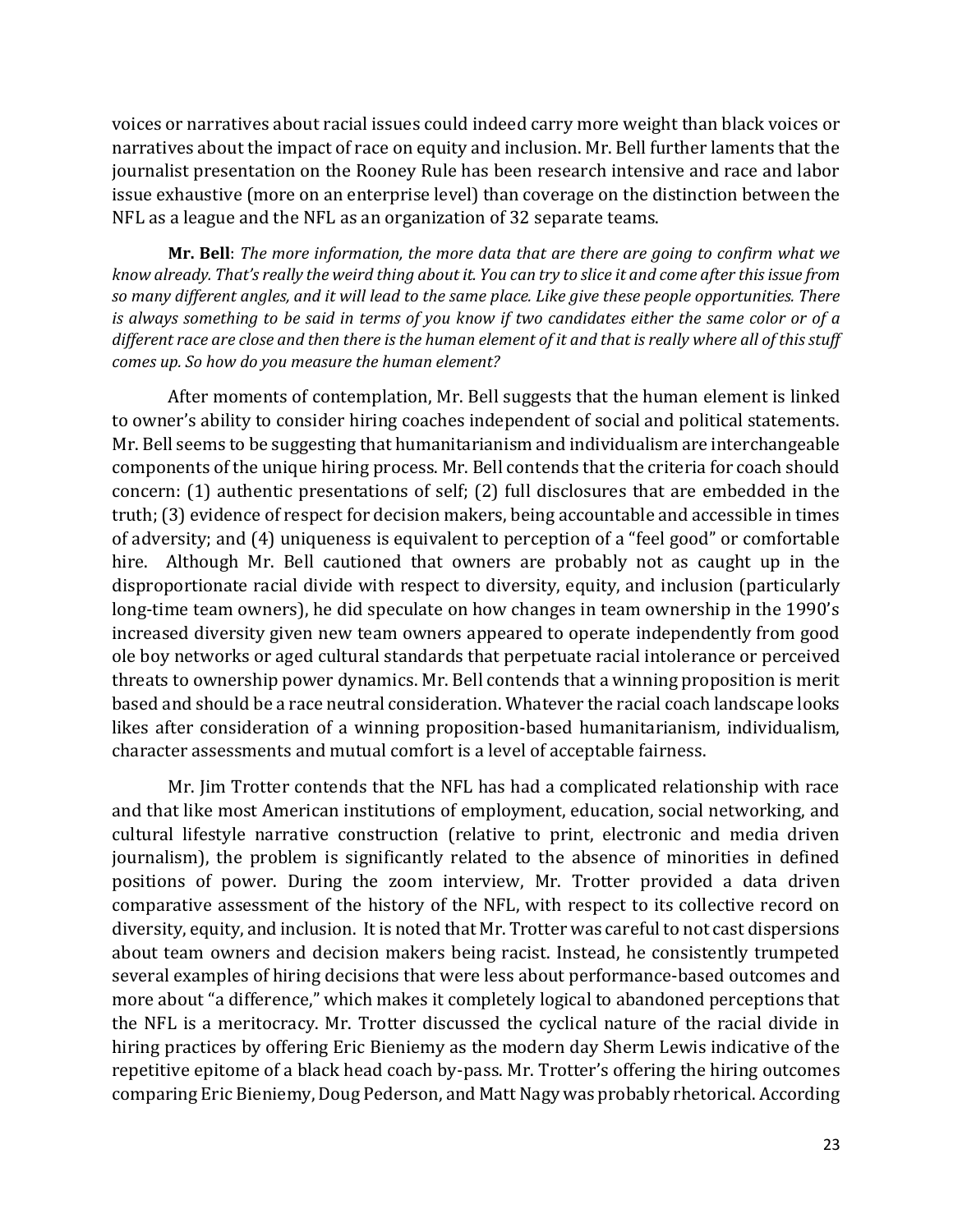to Mr. Trotter, team owner's sense of morality is unaffected by appeals to a racially balanced mindset as owners have not had to share in the racial marginalization, racial alienation, suppression, opportunity denial, value judgment appraisals, and racial image distancing as it pertains to being presented as the antithesis of whiteness.

**Jim Trotter**: *I'm saying this from a point of studying history of the NFL. If you are trying to reach these owners on a moral level, you are not going to do it. Because it's never been done and that's not a me thing, its history saying it. As I said until Cyrus Mehri and the late Johnnie Cochran threatened to sue the NFL over discriminatory hiring practices as it relates to head coaches there was no movement towards diversity and inclusion at the head coach level in the NFL. It wasn't until that threat of the*  lawsuit that the Rooney Rule was implemented, and its undergone different changes since then but that *is where that came from. So, what is history saying to us and again this is not me this is history. History is saying that the only way you get these men and women to move is either through the threat of litigation or actual litigation or somehow impacting their bottom line through their revenues. They only speak two languages and that's litigation and revenue. Those two things. If you are appealing to them on a moral ground, it's simply not going to happen. And that's history saying that to us it's not me saying it…. Let me say this to you. The reality to me is when it comes to diversity and inclusion you have to be intentional about it because when we are talking about white men and women in power. They live in a different world than we live in and that is just the reality of it. So, the things that are important to us and that matter to us does not impact their daily lives. And that is why I am saying if you are trying to appeal to them on a moral ground history has shown us that is not going to work. I'm not sitting here saying to a man and woman that these are racist individuals who simply don't like black people and won't hire black people. They have implicit biases that prevent them from seeing some of the things that we see, or we go through…. Sometimes I don't think that they understand or are willing to accept that the game is played by different rules and that we see things differently and things impact us differently, that they simply aren't willing to acknowledge. I know some of these owners personally. I know they are not racist, but I also know that what is going on does not impact them in the same way that it impacts me or you or another person of color and that is just the reality.* 

Mr. Trotter continued to lament how his career has given him access to owners and decision makers who candidly disclosed that race related hiring decisions are prisoner to perceptions of comfort, which is bolstered when the candidate is of the same race and comes from similar backgrounds as the owners and decision makers. Upon close inspection, an objective standard of characteristics is absent prior to hiring decisions, which makes it even harder to navigate implicit bias or decisions based on a natural gravitation to perceived appearance, cultural, and lifestyle similarities. Mr. Trotter suggested the development of written categorical characteristics where owners can objectively examine the number of boxes a potential head coach candidate fulfilled during an interview process. Mr. Trotter rebuffed the concept of coach pipelines, and the value of having coordinator experiences for two reasons. First, Mr. Trotter contends that pipeline conversation is nothing more than an obstacle prop that is positioned to be a proverbial "wait your turn" that could be nothing more than coach stacking or a line that white coaches are not subjected to in consideration for hiring. Second, Mr. Trotter suggested that there is frustration given the bar for qualifications is elusive or swings like an octagon pendulum resulting in a never ending one sided racial pursuit where only black coaches must give chase. Still Mr. Trotter offered head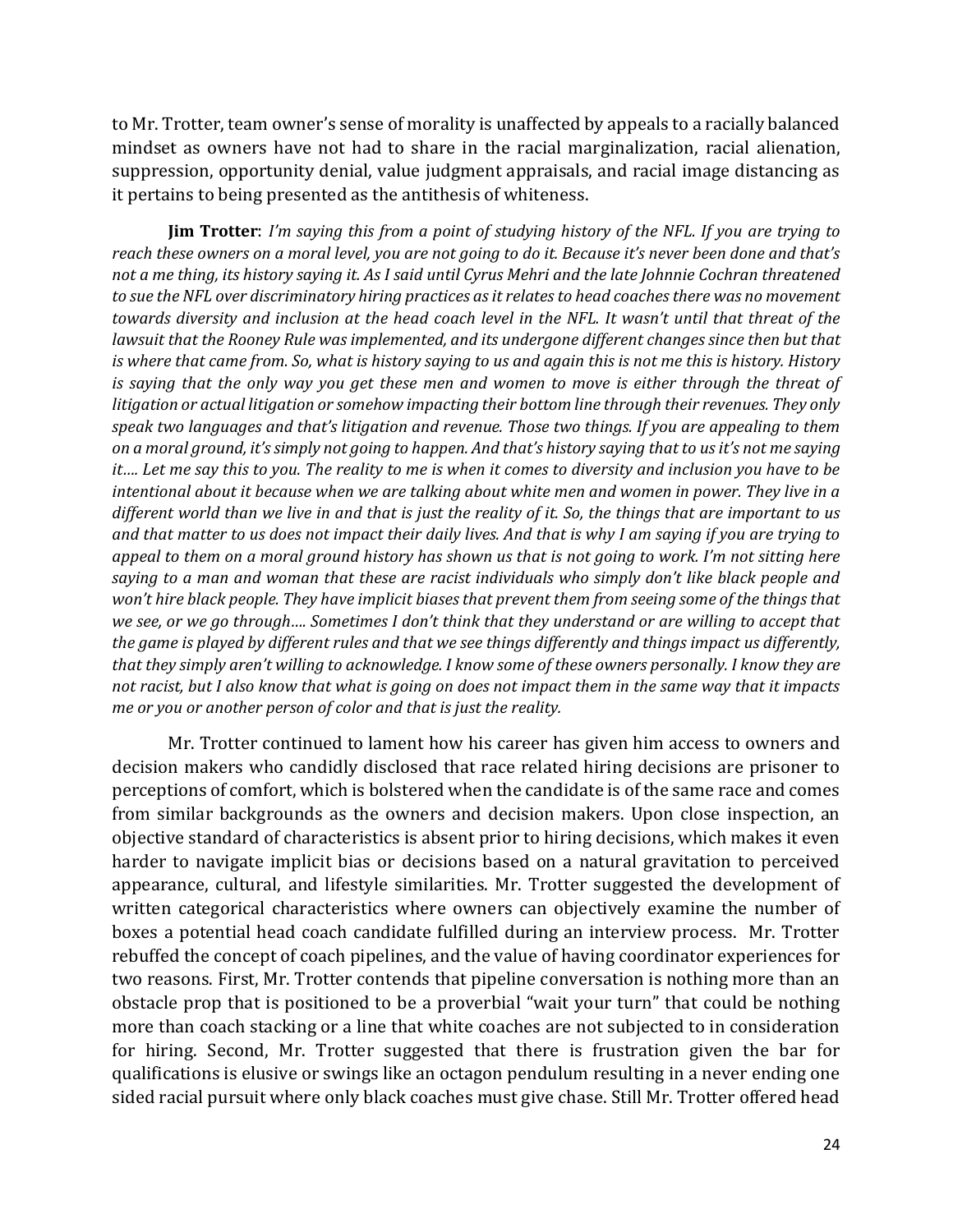coach criteria that is best captured by the terms "relatable humanity": (1) ability to lead men; (2) ability to connect and/or establish relationship rapport; (3) ability to communicate in order to be an effective teacher; and (4) ability to empathize.

Mr. Trotter did not shy away from the notion that owners can afford to be nonchalant about racial equity and inclusion because they understand that the NFL is a brand of sport that has a loyal fan base no matter the racial struggle that is happening from within. For the most part the public persona (in terms of fan financial support and fan identification with their respective favorite teams) of the NFL is that it is a sport and is not nor does it have to be an equitable employment industry. Stated another way, no matter the racial disparities, in coach, executives, decision makers and/or owners, kickoff will proceed as it has for 102 seasons and fan support will be overwhelmingly supportive. The new component that Mr. Trotter introduced above and beyond the frustration that Mr. Clarence Hill Jr. and Mr. Jarrett Bell referenced is a more detailed adverse impact on black coach's self-efficacy to a point where black coaches feel they must continue to somehow improve upon an already highly employable skill set.

**Mr. Trotter***: Look I am not impacted by this, when you talk to these men and they are honest with you. And you hear the frustration, the anger, the disappointment, and I think worse the sense of hopelessness in their voice. If you are not impacted by that, if you are not affected by that then man you just ain't got a heart. Believe me I don't want to keep talking about this stuff, but I keep saying if I don't who will? Because I know my white media brethren are not going to continue talking about this. And whether it gets me fired at some point, which it might. I will be cool with that because you know what? I have been true to my conscience. And somebody has to speak up for these men because they can't do it themselves for fear that they may get the same Colin Kaepernick treatment.* 

Mr. Trotter stated that after talking to black men who have suffered being passed over for head coach opportunities, there is a sense of pain, anger, frustration, disappointment, and sense of hopelessness. Moreover, the consistent, unrelenting racial burden has left Mr. Trotter fighting against feeling "beaten down." Still, Mr. Trotter forges on in the fight to speak for those black coaches who operate out of a sense of concern for the consequences of being maligned or even fired. He too, has an awareness that he could be fired for his persistence in detailing the inequity and racial disproportionality in the NFL as a league and organization of 32 teams, NFL media and sports' news desks.

### **Results: Lawyer's Perception About the Rooney Rule, Coach Criteria and More**

Mr. Cyrus Mehri and Mr. Jeremi Duru are two exceptional legal minds specializing in seeking justice in an ever evolving economic, employment, business, social and cultural landscape. Mr. Cyrus Mehri certainly understands that litigation is required to effectuate change with respect to institutions that have long-standing discriminatory practices that function to block or restrict opportunities for social mobility. Mr. Cyrus Mehri has become an iconic challenge through litigation against intentional preoccupations vested in racial intolerance. Mr. Cyrus Mehri successfully litigated against Texaco and Coca-Cola, who had a "wall of legal counsel." Mr. Mehri was undaunted and secured legal victories via monetary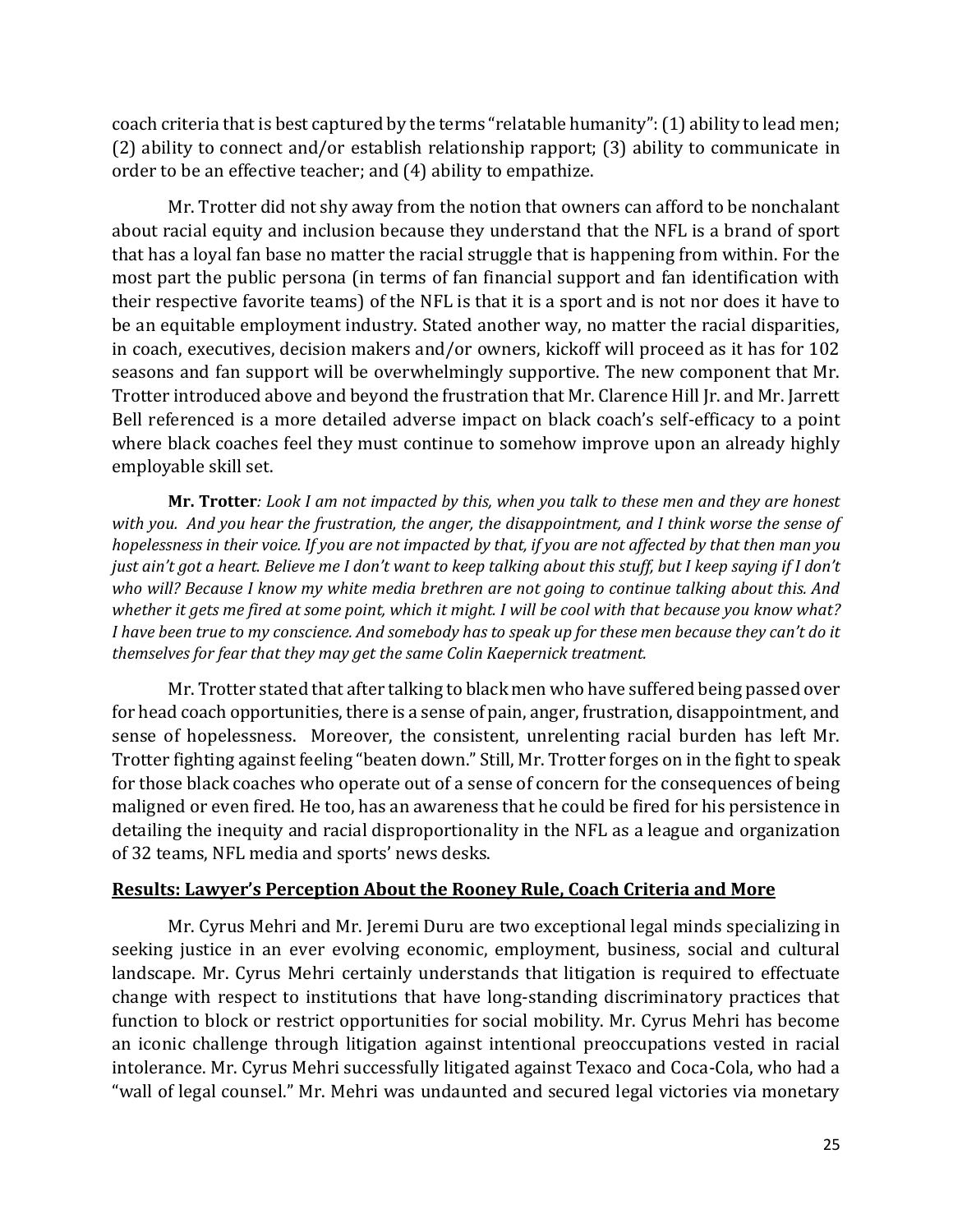damages in the millions in 1997 and 2001, respectively. Certainly, his cache along with Johnnie Cochran, another iconic attorney would command the NFL's attention with respect to the threat of litigation against what was long-standing evidence of labor inequity, and racial disparities in a predominantly minority driven "athletic" landscape ruled by a nonminority elite class of business owners, executives, general managers, and head coaches.

Mr. Jeremi Duru is a solid legal mind in areas of sport law, civil procedure, and discriminatory employment practices. Mr. Jeremi Duru is a premier sports' law authority to say the least and has authored *Advancing the Ball: Race, Reformation, and the Quest for Equal Coach Opportunity in the NFL*. This book offered an exceptionally detailed account of the evolving nature and impact of race on opportunity affordances in the NFL. According to Mr. Jeremi Duru, Tony Dungy's termination was a significant prompt to push the NFL on its unfair labor practices.

**Mr. Duru**: *To effectuate change, Mehri knew, he had to convincingly prove even to skeptics, that the competition for NFL head coach positions was fundamentally unfair and that African American coaches were judged against more exacting standards than their white colleagues. Mehri believed that the trend of head coach hirings and firings throughout the League over the preceding several years supported his hypothesis, but he knew anecdotes could propel his arguments only so far. Cynics would trot out counteranecdcotes and attribute seeming disparities to coincidence* (Duru 2011:20).

The purpose of the results in this section is to present findings related to coach criteria from Mehri and Duru's zoom interviews and not rehash the nuances of the Rooney Rule, which was covered in Part 1 of this report. For recall purposes, a snapshot of the Rooney Rule offered owners the opportunity to "clarify the meaning of what they want in a coach" by advancing the idea that merit-based opportunities should be equally accessible and not default to racial differences. The ultimate philosophical challenge or push back against the Rooney Rule was team owners feeling the rule was equivalent to a civil rights mandate attempting to enforce a quota, legislate their hearts or pre-determine their freedom of choice as a business owner (New Kirk 2019 and Duru 2011).

**Mr. Mehri***: Bill Bidwill turned out to be a pretty good champion (for the cause of a level playing field)* …*The Bidwills are one of the more progressive group of owners…The question now is are we going to get it right going forward? There are some glimmers of hope. There are chunks of people that are in power who are now humbled now by the issue of race…Who are trying to do things… are companies and leaders going to do something meaningful or are they just going to be going through the motions? Literally what is going wrong right now if you look at the owners. The owners are making a decision based on who makes sense to them who they can relate to. They should be thinking who is it that the locker room can relate to and that should give certain guys an edge.*

Mr. Mehri contends that despite minority coaches coming from an experienced coach pipeline, and have been prepped and prepared for interviews, the frustration rests with checking all the criteria for a head coach only to be passed over by what seems to be irrational choices from owners and decision makers. Thus, for Mr. Mehri it is the owners that must be self-reflective given the owner's wall is a tough wall to break through because it would require owners admitting that they are susceptible to in group favoritism, decisions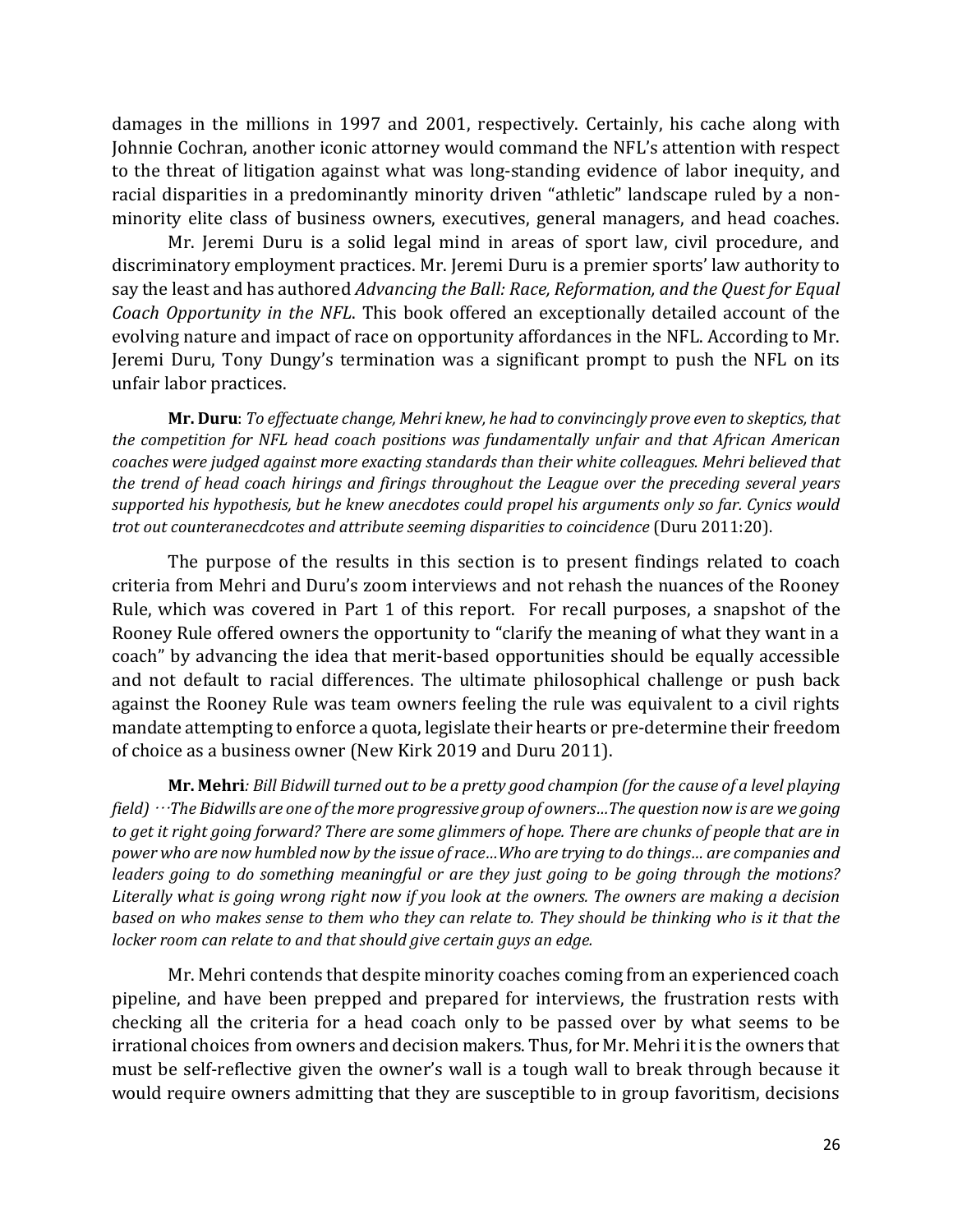based on colorism and hiring coaches that have been less prepared to handle the duties of a head coach. Mr. Mehri's criteria for a head coach is linked to leadership, which is indicated by: (1) can a coach get the most out of what he has or can he get the most out of people that make them effective; (2) can he inspire an entire locker room; (3) coach-to-athlete relatability and/or having a strong human side of things, possessing a high level of social and emotional intelligence; (4) organizational skills or ability to map out and/or plan; (5) be able to effectively evaluate other coaches; and (6) strong communicator within the locker room and to the community at large. For Mr. Mehri, these criteria could serve as a counter to racial discrimination or perceived customer bias where owners imply that they are not racially prejudiced, but their customers are biased.

Mr. Jeremi Duru considers himself an "activist academic," which means, construct a work product that thoroughly examines a problem, and then work towards a solution. An activist academic is a methodical problem solver and should engage in work that has recommendations that impact policy. According to Mr. Duru, the Rooney Rule is a modest request, simply asking teams to interview a minority without the mandate of having to hire a minority candidate. Still, Mr. Duru implied that 5 to 6 teams are progressive and invested in diversity, equity, and inclusion. Another 5 to 6 teams would prefer not to hire a minority coach and/or would prefer to avoid the process entirely. The rest of the teams can be convinced that the Rooney Rule has value and is a winning proposition when a minority coach is selected from a balanced objective team process and helps the team be successful.

**Mr. Duru***: I believe that at the end of the day you need to be able to lead a group of men. All of whom in order to have gotten to where they are will be strong willed and often times alpha men. Alpha males, right and so you can have coordinators is a quote, unquote genius but you have to have someone who can lead and that's Dan Rooney's principle criteria.*

Mr. Duru opined that the Rooney's are intentional in their pursuit of fairness and are guided by the primary principle of leadership. Mr. Duru offered that Dan Rooney was guided by: (1) hiring someone that players would follow; and (2) inspires confidence in a vision that aligns with the team's vision for success.

Taken together Mr. Mehri and Mr. Duru focused on leadership as the primary criteria for coach consideration. Both offered that there are pockets of potential where diversity, equity and inclusion can be intentionally pursued on a consistent basis given decision makers are progressing towards some level of racial awareness and may operate independently of long-standing prejudiced preferences that a disproportionately higher number of NFL organizations continue to be welded.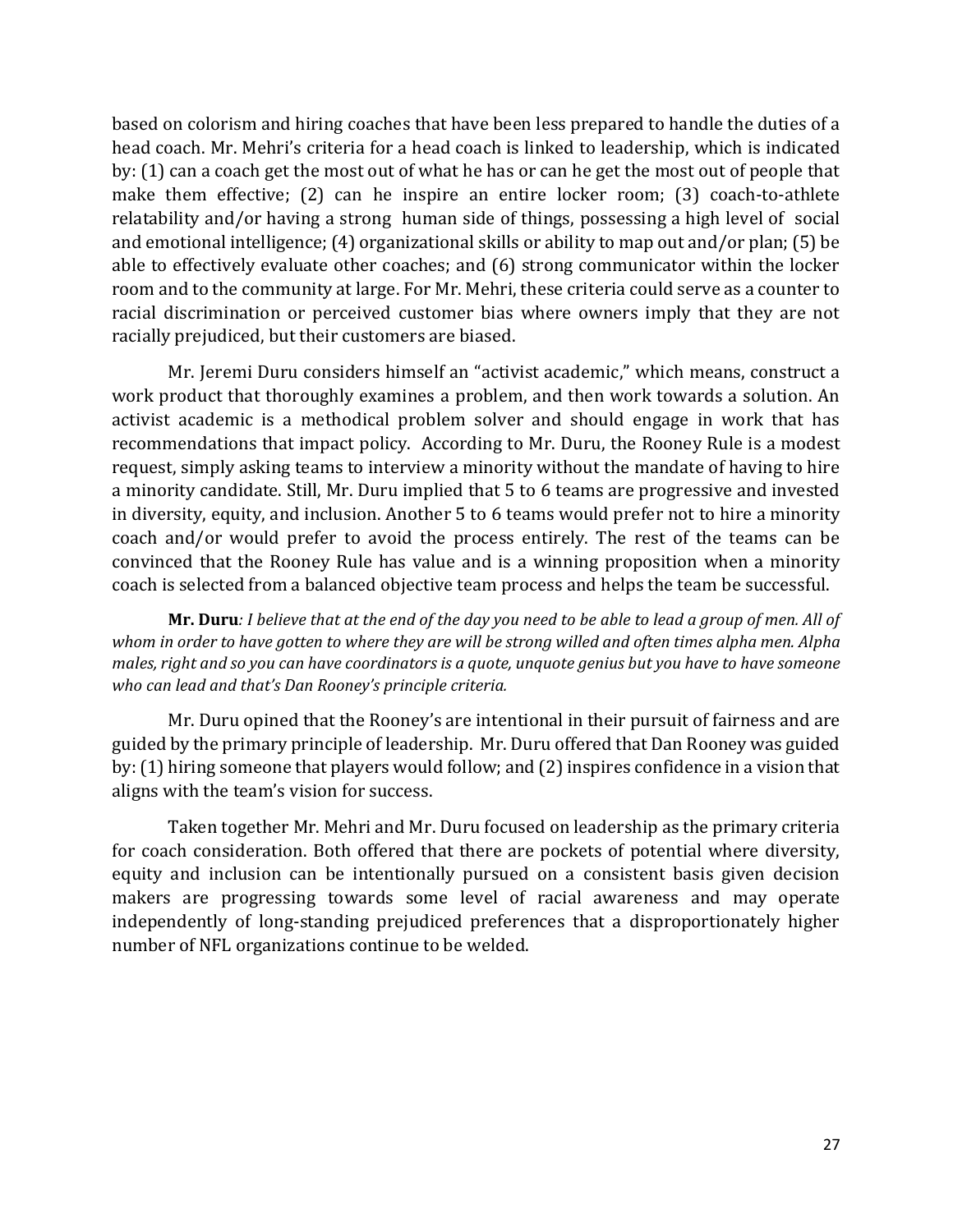#### **Results: Athletic Director's Perceptions about Coach Criteria**

The NFL's coach pipeline is often used to imply there is an organized process of development that is necessary to become a professional head coach. In other words, there is a pipeline or an incubation period where potential head coaches are being mentored, exposed to, and provided valuable experiences to develop a head coach skill set. Coaches become part of a pipeline by virtue of a coaching tree or working under the tutelage of more experienced coaches. Hence the pipeline can be as entry level as someone entering a mentoring program, an assistant to a positional coach, a scout, positional coach, coordinator and or an assistant head coach. The coaching tree is presented as an investment in a tenure process where upward mobility is contingent upon acquiring skills and positive performance. In short, the coach pipeline is assembled to produce a professional head coach. Another vessel to the professional coach pipeline is through college football. The college football coach pipeline is the feeder system to the professional coach pipeline. Hence, the college football coach pipeline runs parallel in many ways to the professional pipeline, so the college football pipeline's goal is to produce a professional level talent. For this reason, it logically follows that athletic director's criteria for a head coach hire would be beneficial to know. Four athletic directors participated via zoom call for this study: (1) Mr. Ray Anderson, Athletic Director at Arizona State University; (2) Mrs. Etienne Thomas, Athletic Director at Winston Salem State University; (3) Mr. Terry Tumey, Athletic Director at Fresno State; and (4) Mr. Markus Jennings, Assistant Athletic Director at Sacramento State.

Mr. Ray Anderson's responses likely combined his current position as an athletic director with his NFL experiences. Mr. Anderson's tenure includes being a NFL's executive vice president for football operations, and a professional sport's agent for primarily African American coaches. Mr. Anderson also represented white coaches. Additionally, Mr. Anderson also was an agent for MLB (major league baseball) players. Mr. Anderson was also appointed by Commissioner Tagliabue who thought Mr. Anderson was one of the few progressive minded team executives. Hence Mr. Anderson who was then a club executive for the Atlanta Falcons was appointed to a committee to examine diversity in the NFL.

**Mr. Anderson***: By progressive I think that Tagliabue was referring that I was very deliberate, and I was very intentional in wanting to go out and represent African American head coaches, not just as an agent but as a lawyer and an advocate that would not just take the traditional route. I think what he meant by progressive is that I was also very vocal. I made no bones about the fact that we thought that the system was unfair, it was not diverse, it was not open, it was not ready on a consistent basis to make opportunities equal across the board for meritorious African American head coaches in particular. So, I went about it as a Harvard educated lawyer who had been an agent for a number of years…Paul Tagliabue and others called me progressive because I had Denny Green, Tony Dungy, Tyrone Willingham, Marvin Lewis, Willie Shaw, and Ray Sherman. I made no qualms that when opportunities became available that if my clients were not in the mix legitimately then it is because the good ole boy network was trying to continue itself in the NFL. So, working with John Wooten and others I was able to get their attention*.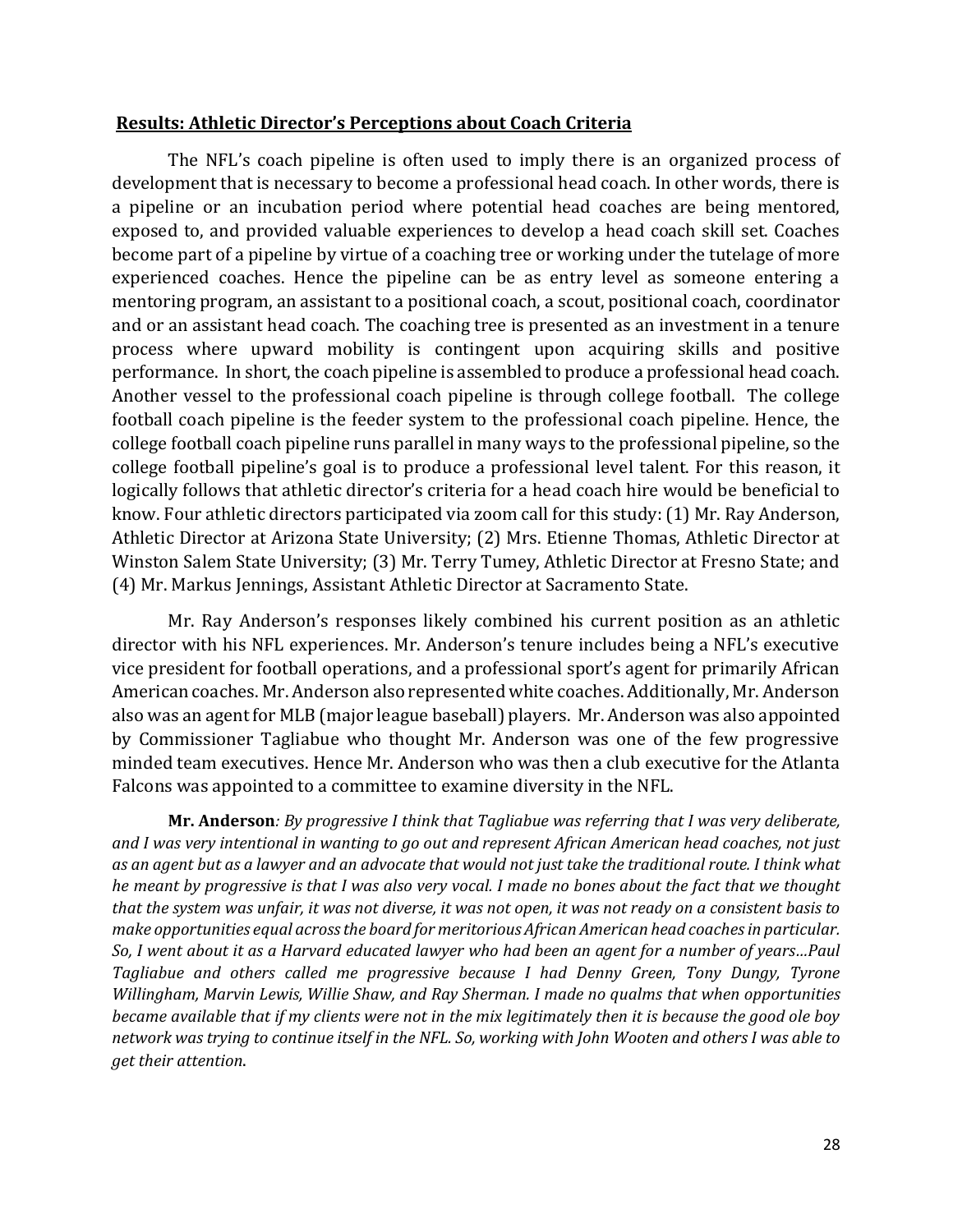Mr. Anderson revealed that a head coach criteria is contingent upon the philosophical dynamics of a "good ole boy" network. Mr. Anderson states that the "good ole boy" network adequately defines a league of owners who act along a racially homogeneous dynamic whereby the image of a head coach begins with appearance. More specifically, the best head coach candidate under a "good ole boy" network is one that looks like the owners. Mr. Anderson identifies owner's head coaching decisions as traditionally welded to racial dominance. Meaning that a major positive criterion for a head coach is the element of trustworthiness. Team owners are more likely to concede trustworthiness based on a racial appearance that favors being white, more than minority. In those instances where a minority candidate has become a finalist, he has a limited amount of time before team owners to garner their trust, which is a proxy for being either race neutral or not a racial threat. According to Mr. Anderson it boils down to impression management. Mr. Anderson contends that minority coaches need to be prepped on impression management or how to present themselves as clean cut, (inclusive of being neatly groomed and in some cases having no facial hair and a neatly managed hairstyle), articulate, less abrasive, and especially someone who contradicts negative racial stereotypes linked to blacks as being aggressive, stubborn, and unable to command a group of men from a leadership position. Stated another way, Mr. Anderson made it clear that criteria for a head coach candidate is the ability to convince team owners that skin tone differences are not a proxy for incompetence or an impediment on an ability to produce a winning football program. Mr. Anderson shared his head coach criteria as linked to those coaches he was an agent and advocate for when he offered that a head coach candidate: (1) must be competent in terms of knowledge of the game and how it is played; (2) must have confidence in ability to teach the strategy of football; (3) must be able to inspire confidence in other coaches and players and more importantly win the confidence of team owners; (4) must be able to lead a team of diverse men with diverse personalities; and (5) motivate players to perform at the highest of their abilities.

One caveat of this study is that it presents results based on a sample size of 32 of, which are mostly minority males 21 (66%), and 8 (25%) non-minority males, 1 non-minority female (3%), and 2 (6%) minority females (Asian and African American). It is clear this report is dominated by minority males. There was an effort to recruit African American women and this study benefited from Mrs. Etienne Thomas, an Athletic Director at Winston Salem State University, a historically black university that is in the Central Intercollegiate Athletic Association (CIAA). Mrs. Thomas' Juris Doctorate discipline often bubbled to the surface as she made matter of fact statements about a potential head coach candidate needing to have a concern and willingness to follow NCAA rules and run a football program that functions within academic compliance for the benefit of student-athletes.

Mrs. Etienne Thomas discussed the importance of social networks and how informal interactions build rapport for opportunities that may become available down the line. Informal social networks, communities of associates, contacts, and/or friends that can be likened to knowledge communities amongst African Americans can function as hidden societies allowing for opportunities to learn skills, showcase ability, characteristics and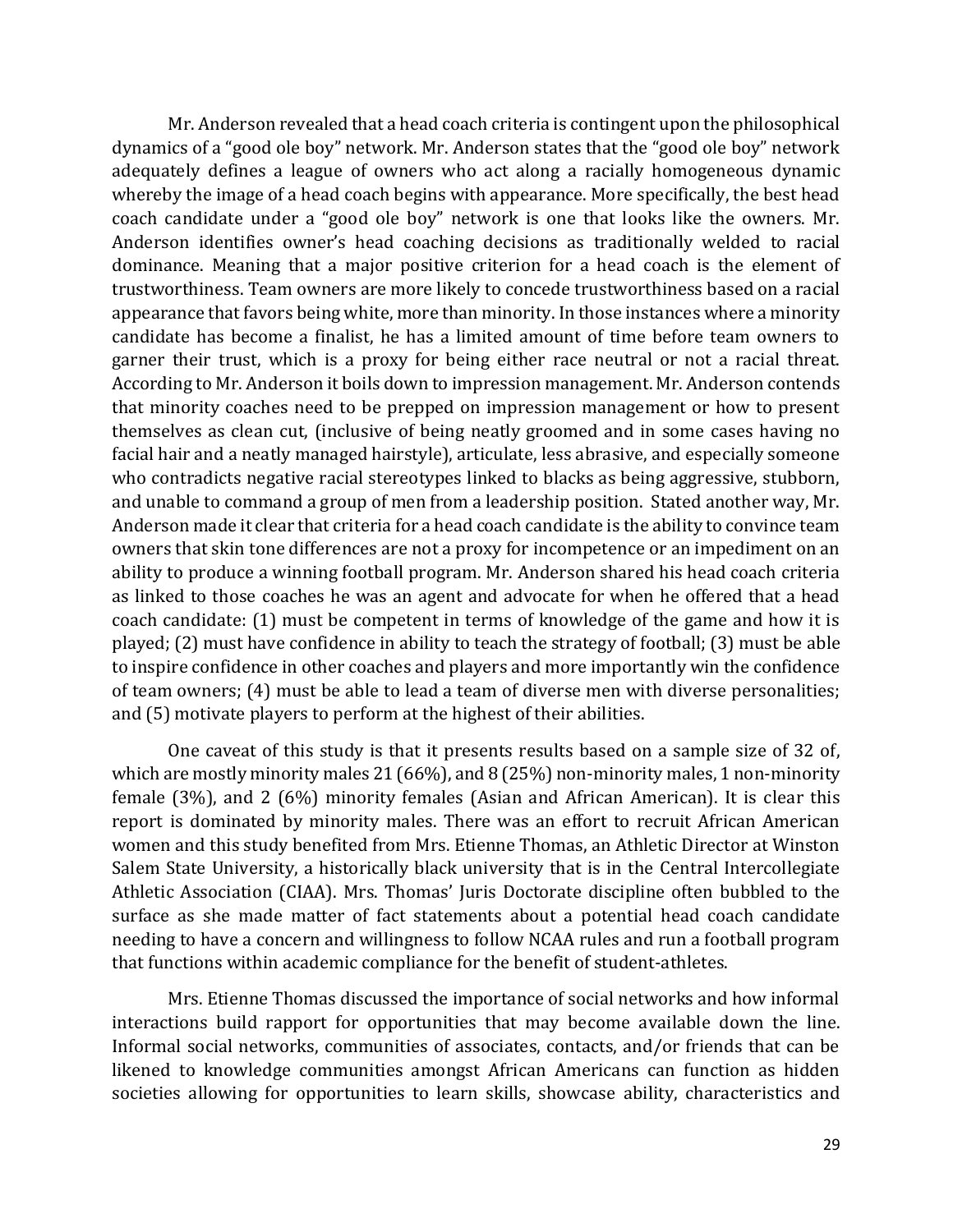efficacy that are pivotal towards successful job transitions, upward mobility and effective diversity, equity, and inclusion. These African American informal networks contribute to not only rapport building but also serves as a forecast relative to job positional comfort, and confidence in mutual support to make sure there are successful blueprints in place to achieve desired missions. In other words, professional social networks amongst African Americans are a preparatory pipeline of sorts. As a decision maker charged with the duty of hiring a head coach to turn a losing football program into a more respectable competitive program, Mrs. Thomas offered that she prioritizes coaches who are the "right fit." Mrs. Thomas also stated that coaches who have NFL aspirations are putting in the work to position themselves to coach on the professional level, so they are taking on college coach positions, inheriting sometimes adverse conditions in terms of relationships with boosters, number of scholarship players, and program financial hardships.

**Mrs. Thomas**: *What I was looking for, again looking for that right fit. I needed someone who would come in and nurture the young men. My intention (when referring to her Kentucky State hire) was not to find a black coach, my commitment to these young men was to find someone who could see them to being the men that they needed to be. Most of them black and brown men. I was not interested in somebody who was going to win a bunch of championships and not see them and them be commodities…I wanted a champion; I needed that person that knew how to win. They might not have won the national title, but they knew how to win, and they could teach that and embody that. I needed a team player somebody that I could say, look I am going to see a donor and I need you to come with me. Someone who wanted to be in a partnership, someone who would follow the rules. If they were not interested in NCAA rules, then I was not interested in them. Someone who was a family person, didn't have to be married but was a family person. Half of my team had children, but they didn't know what to do with the children, they just had them. And they were trying to find that balance, so someone that could help them do that. Someone who could grow a great team of a coaches who could support them and their vision…Bring it full circle to make sure our students left with degrees and left with championships…. At the end of the day, an athletic director, a general manager, an owner is looking for a CEO of their program. For me I want someone that can see an entire program and makes moves.*

Mrs. Thomas clarified the meaning of "culture of care." Meaning her head coach criteria was welded to a coach's ability to nurture and guide young black and brown college athletes. Hence, for Mrs. Thomas her criteria was presented as: (1) body of work that demonstrates a blueprint for winning games; (2) team and university fitness with respect to academic and NCAA rules' compliance; (3) someone who can help young athletes process and achieve responsible on and off the field actions; (4) disciplinary when necessary; (5) someone who could inspire vision and buy into the identity of a team and school spirit from positional coaches and players; (6) someone who could get the most out of their players by appealing to their inter-personal growth foremost as an avenue for on field production; and (7) someone that understood that coaches are a reflection of athletic directors and should embrace being hired as a partnership between themselves and decision makers be they athletic director, general manager, or team owner.

Mr. Terry Tumey is director of athletics at Fresno State. Mr. Tumey's leadership style merges experiences acquired as an assistant coach with UCLA and the Denver Broncos, and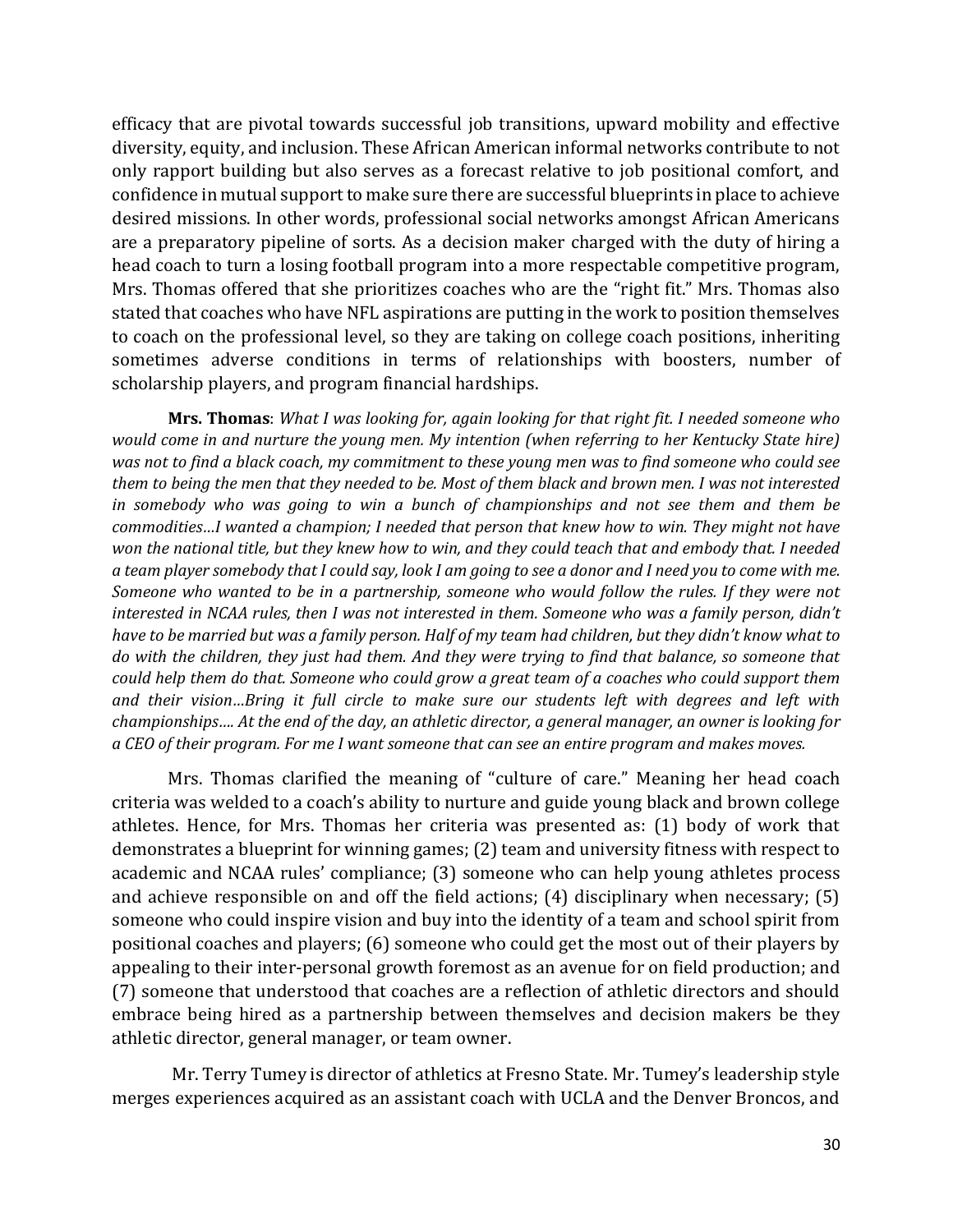front office work with the San Francisco 49ners. Mr. Tumey believes that operating from a position of leadership requires that he find problems to solve in a manner that serves the population of students on campus, faculty, and staff. Mr. Tumey offered that there is the business of sports, the culture of sports and the academic realm of sports and that a potential coach candidate must authentically check the boxes in being able to understand and teach a successful transformative blueprint to student-athletes. Hence, for Mr. Tumey the criteria for a head coach: (1) be authentic in a manner that promotes coach-to-student athlete relatability; (2) must be open to listening with good intentions to help student athletes' problem solve and mature, which requires being a good teacher and communicator; and (3) must embody a value set that prohibits cutting corners; (4) must understand that coaching is a partnership with the athletic, academic, and business fields within a university setting. One coach criterion that forges is that a potential head coach needs to help student-athletes develop into mature adults. Additionally, Mr. Tumey believes that a good head coach would be one that adapts and moves consistently to support students in times where there maybe racial tension, racial polarization and concern for life stressing events related to politics, criminal and social justice. Mr. Tumey believes that a central feature of good head coach would be an ability to get the most out of their players by supporting those things that matter to them off the field of play. Thus, it logically follows that a head coach must be able to evolve to empathize with players that are impacted by race relations in America. Mr. Tumey believes that collegiate level coach characteristics that transfer to the professional level are: (1) a value system with integrity, which is indicated by a coach not having examples of behaviors that damage the trust of owners and hiring decision makers; (2) leadership skills; (3) communication and being a teacher to diverse populations of men; (3) an organizer and visionary that inspires a group of adult Alpha type men to function for the betterment of the team; (4) be reflexive in the ability to be attentive to the mood of the locker room and/or situational circumstances that are happening that could impact the performance of professional athletes; and (5) ability to create a winning culture by being detail oriented and having a blueprint for the routine activities that occur during football practice.

Mr. Markus Jennings is in his seventh year as an Associate Athletic Director for External Affairs at Sacramento State. His contribution to this research was notable in that he is primarily tasked with revenue generation for the sport's program, and he brings to bare a more youthful generation of black males who hold some decision-making influence when deciding to hire a head coach. In fact, Mr. Jennings has lead searches that resulted in hiring a head football, track and field and women's basketball coach. Mr. Jennings admitted to the power of influence in times where there are famous or highly respected surrogate voices vouching for candidates. Moreover, informal interactions with candidates at professional conferences and/or social settings where there is evidence that promotes positive vibes with respect to character and efficacy are equally influential in hiring head coaches. Mr. Jennings offered that head coach criteria at the college level that transfers to the professional level could be: (1) one who has demonstrated that he knows how to win by providing examples of the characteristics of a winning culture; (2) coming from a winning pedigree as a former player and/or coach, believing that immersion and experience with winning programs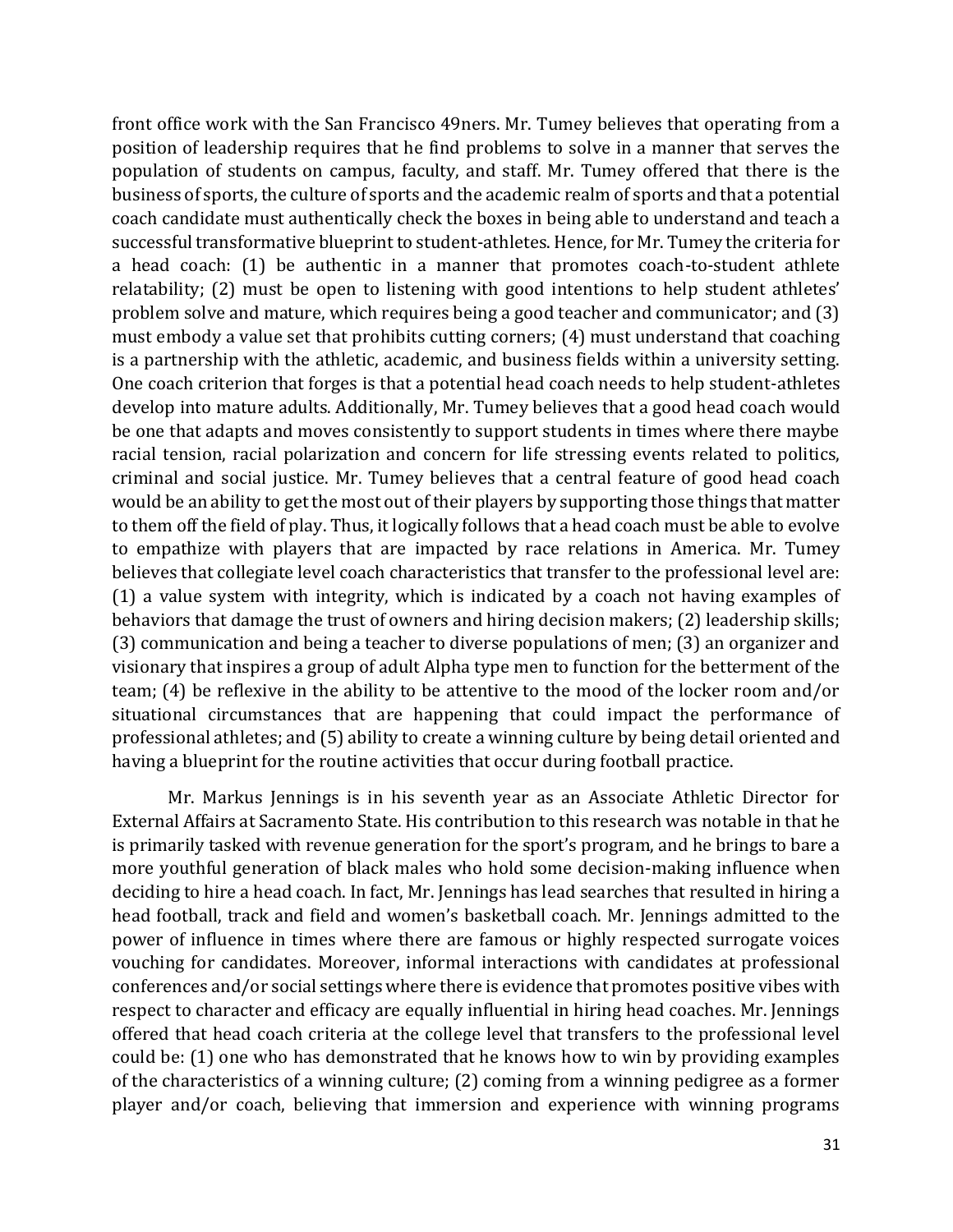instills winning values; (3) coach players and even other coaches in a manner that maximizes their respective skill sets; (4) cultural relatability as defined by an ability to understand the demographics of a team with respect to off the field situational circumstances that could impact field of play; (5) a coach that already has a diverse staff that is equally relatable to the demographics of a football team; and (6) ability to inspire current players to perform and provide a tangible philosophy that works to recruit the best athletes to the football program.

Athletic Directors, Mr. Anderson, Mrs. Thomas, Mr. Tumey and Associate Athletic Director Mr. Jennings provided head coach criteria indicators that place coaches into the professional talent pipeline. Taken together, the responses reveal that potential candidates need to be (1) leaders, teachers, communicators and able to control a room of Alpha type male athletes; (2) culturally aware of the demographics of the locker room; (3) able to build a winning program and implement a strategy that instills a winning culture; (4) able to provide a culture of care, and/or well-being as measured by mentoring, empathizing, and developing athletes to their fullest on and off the field potential; and (5) able to evolve in such a way as to produce consistent winning programs that generate revenue for colleges or team owners.

### **Results: Head Coaches and Coordinators in the NFL on Coach Criteria**

The results from journalists, lawyers, and athletic directors provided common themes with respect to head coach criteria at both the collegiate and professional level. This section reports the findings from 10 former or current head coaches and 3 coordinators. Hue Jackson, former head coach of the Oakland Raiders and Cleveland Brown participated via a zoom call. Brian Flores, current head coach of the Miami Dolphins completed a phone interview. Herm Edwards, former coach of New York Jets, Bruce Arians, current coach of the 2021, Super Bowl LV winner Tampa Bay Buccaneers, and Andy Reid, current coach of the Kansas City Chiefs, the AFC representative in the 2021 Super Bowl LV and 2020 Super Bowl LIV winner, participated by responding to emailed questions. Information relevant for this report gathered from remaining coaches, Tony Dungy head coach for the Super Bowl Champion Indianapolis Colts, Leslie Frazier former head coach for the Minnesota Vikings and current coordinator with the Buffalo Bills, Mike Tomlin a Super Bowl winning head coach with the Pittsburgh Steelers, Anthony Lynn former coach of the San Diego Chargers and current coordinator with Detroit Lions, and Ron Rivera, current head coach for the Washington Football Team, were the result of reading secondary sources (e.g. books, articles, and interviews). The same can be said about information gathered from offensive coordinators with the Tampa Bay Buccaneers, Byron Leftwich, Eric Bieniemy with the Kansas City Chiefs, and Jimmy Raye II who has been an offensive coordinator for several teams (e.g., Los Angeles Rams, Tampa Bay Buccaneers, New England Patriots, Kansas City Chiefs, and Washington Redskins).

Hue Jackson's zoom interview was rich with information regarding the appearance of social mobility within the NFL. Mr. Jackson spoke of smoking mirrors where a minority coach could receive a title, but it didn't mean transferring any power or experience that would be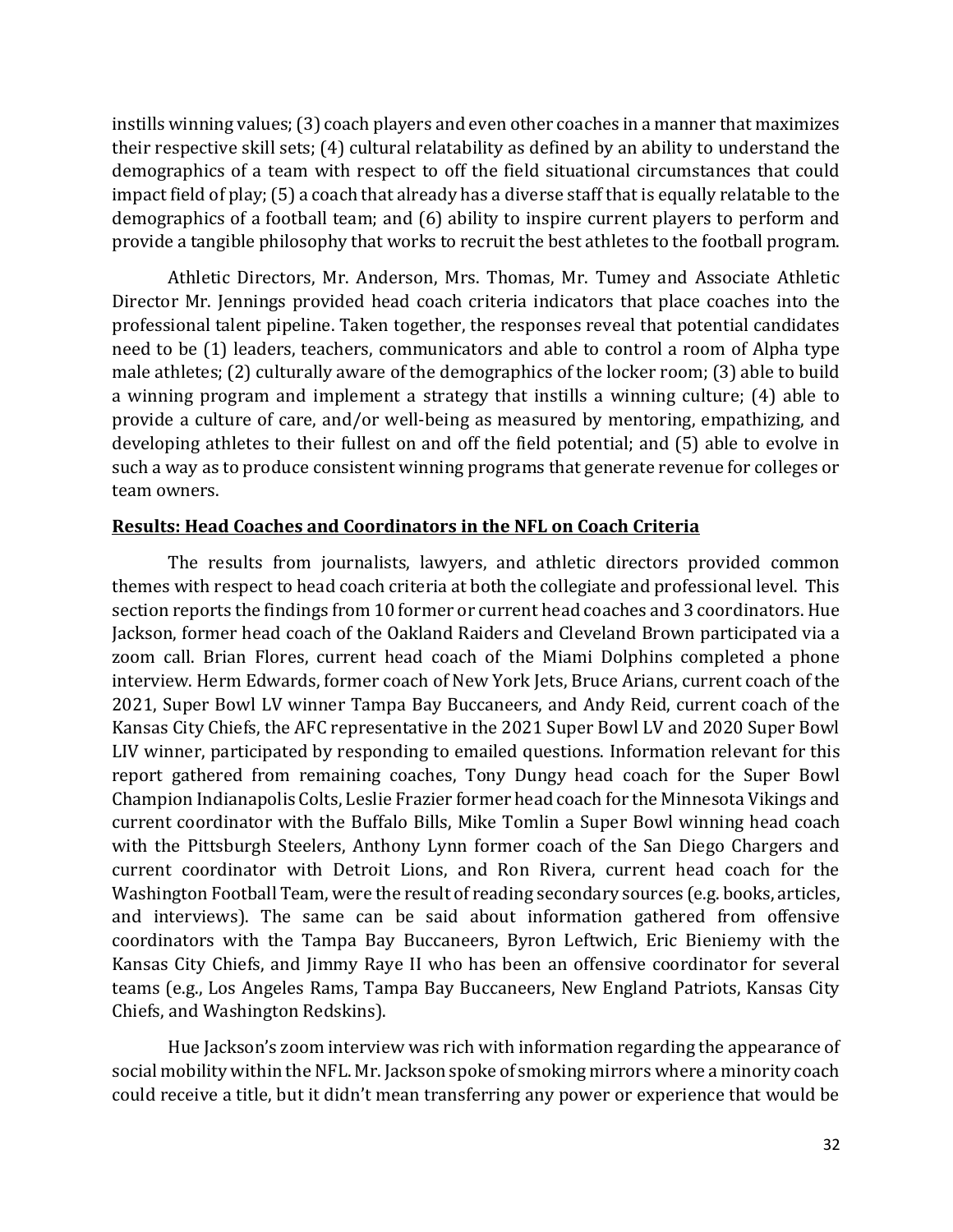credited towards becoming a head coach. Mr. Jackson offered that there was a time when minority players could go to ownership and request that a minority coach be kept on board and ownership would oblige only by bumping their salary but not necessarily offering a coordinating title. Moreover, minority players could request that a minority coach remain with a team and that a coach may even be given a title without having to engage in coach responsibilities that matched the title. For Mr. Jackson there was a time when teams simply wanted minority coaches who could control a player and thereby control a locker room. In other words, minority coaches were judged based on their ability to keep a locker room intact, manage player egos and/or make sure that players did not engage in activities that would prove detrimental to the team. An additional barrier for minority coaches was not having experience coaching quarterbacks, and play calling as an offensive coordinator, which is the most important position on the offensive side of the ball and arguably the entire team and offense being viewed as requiring more intellectual savvy, respectively. Coaching quarterbacks was viewed as an intellectual endeavor while coaching positional players were viewed more as being smart and able to manage players on and off the field. Mr. Jackson verbalized disappointment in times of being passed over where there was evidence that team owners hired a head coach based on "name sake, notoriety or the big splash" more than actual experience (e.g., The Washington Redskins, team owner Dan Snyder deciding to hire college coach Steve Spurrier instead of Hue Jackson).

*Mr. Jackson:* When responding to how was Steve Spurrier hired as a head coach and Hue Jackson landing the position as coordinator regardless of professional football tenure and merit. Mr. Jackson responded*. Dan Snyder like many of these owners they are looking for a name. They are looking to win the press conference and when you win the press conference you win in the ticket office. I get where all that comes from. I don't think it is right but that is how they see it. And so that is exactly what was going on and that is how it has been with a lot of these hires.*

Mr. Jackson's criteria for a coach represented an accumulation of experiences from being hired in Oakland and in Cleveland, and criteria he used when hiring a coach: (1) leadership skills must be equivalent to leading men of all colors, ability to build a winning staff of coaches, and improve the offensive side of the football team; (2) ability to convince decision makers that he subscribes to the culture of a football team described as "doing it their way:" (3) knowledge of the position a coach occupied when he entered the league; (4) knowledge of player responsibilities on the offensive or defensive side of the ball; (5) be able to coach a player toward positive progression, which is indicated by individual performance stats; (6)someone who can come in regulate and control the existing population of minority athletes who are holdovers from an outgoing coach regime; (7) not be afraid to have deep conversations with ownership and not be a "yes man" in a manner that declines from nonnegotiable issues related to hiring own staff and implementing vision for team success; (8) be prepared to flip the culture of losing and not fall victim to the old regime's cultural identity that may still resonate with players and/or any other team personnel and staff in the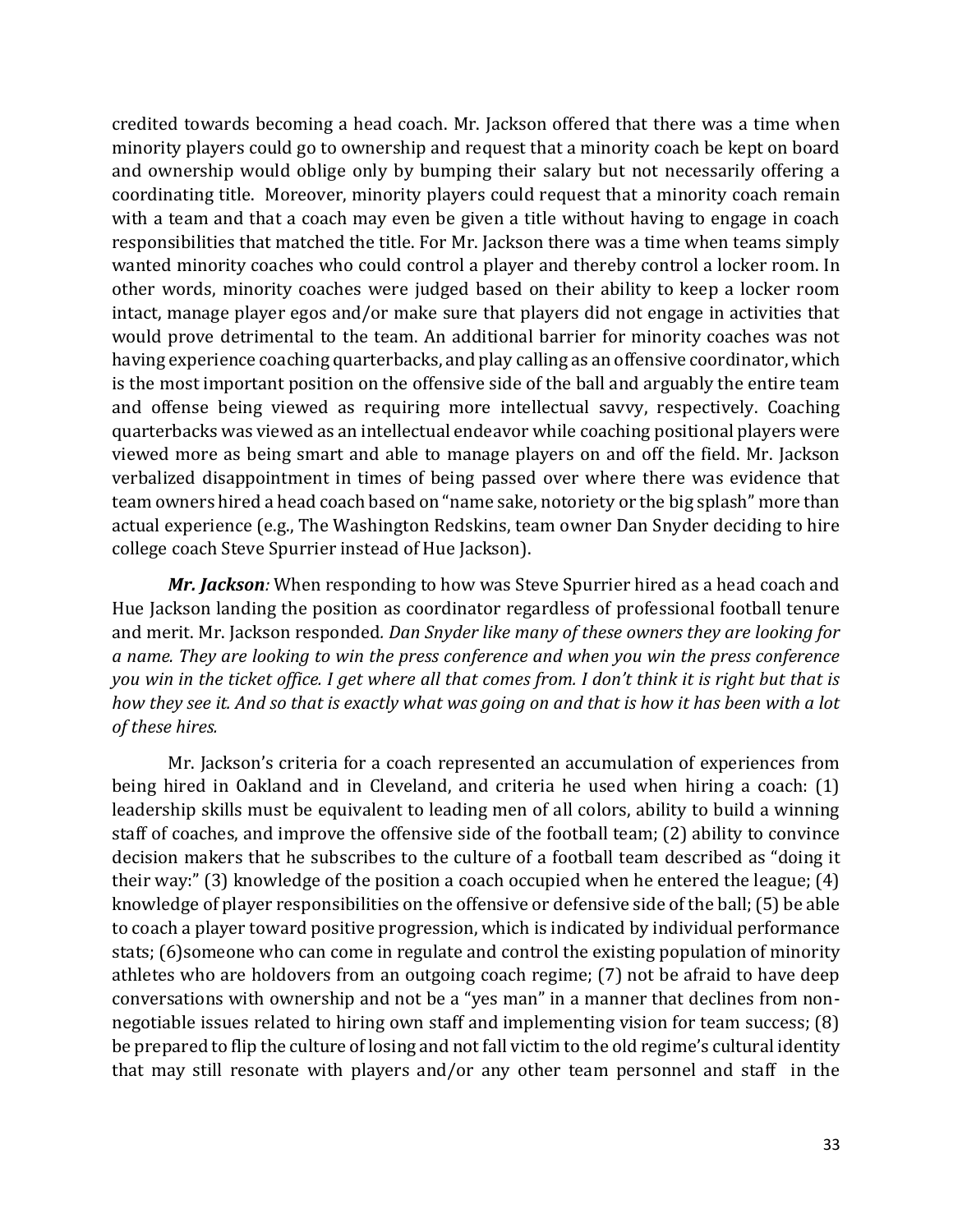building; and (9) be steadfast in the identity that you bring to a team, meaning stay true to values, and strengths.

# **Mr. Jackson***: a successful coach needs to be loyal, hardworking, understand your role and do your job. Make sure that you keep everybody all inclusive.*

Mr. Jackson offered a measured tone, particularly deferring to a forthcoming book that he is writing that would benefit a minority coach by identifying "the wolf in sheep's clothing." Mr. Jackson hinted at how the book will disclose the great divide between truth and lies that were persistent in Cleveland. Still, Mr. Jackson offered enough information to at least trace his experiences as a minority coach in the NFL in a manner that provided something of value for this research.

Brian Flores, the current Miami Dolphins head coach was a participant in this study by way of a phone interview on July 13, 2021. Mr. Flores was the last first person interview and his responses proved two things: (1) that Tex Schramm's statement "when I'm hiring, I know who I want;" remains a guiding principle for the modern day NFL; and (2) a minority head coach candidate would benefit from knowing what that "want" is given the interview presents a limited time frame to convince team owners that the right candidate for the job is comfortably standing before them (Duru 2011:56). Mr. Flores offered that what team owners really want is to "not be told what to do" and that includes who they decide to hire. The goal then is to offer information for consideration, which is exactly what this report has aimed to do. Mr. Flores lamented that the best preparation for head coach interviews is to have participated in a head coach interview. That's the dilemma that the Rooney Rule tried to solve, which is to get owners and/or decision makers to examine minority coaches during an interview process with a real chance at getting the head coach job. The push back is owners and/or decision makers already possessing an "image of what they want in a coach" and perhaps minimally are interested in proceeding with an interview process that won't change their minds. Enter John Wooten's rebuttal *"we're not arguing whether you know who you want or not, we're arguing whether you got the best guy. How can you tell me you got the best guy when you haven't interviewed all these guys"* (Duru 2011:56)? The issue, the gap between Schramm and Wooten seems to persist enough to warrant continued investigation given the disproportionate minority coach landscape after 102 seasons. Mr. Flores, summed it up when he stated that a successful head coach interview has a few components: (1) establish rapport; (2)break down preconceived notions about race that contributes to barriers; (3) have an understanding that you may be the first minority that owners have come into close contact with outside of what happens on a sideline of a practice football field; and (4) be prepared to establish rapport, owner comfort in you, break down barriers and attempt to gain some level of trust in a limited 3 to 6 hour time frame. Mr. Flores suggested that head coach candidates need to be infused with the type of confidence to make it known to owners that being comfortable is something that must be mutual. Stated another way Mr. Flores believes that a head coach candidate needs to have enough confidence to inform owners and decision makers that if the candidate is not equally as comfortable with the position, then there is not a guaranteed acceptance of a head coach offer. Mr. Flores believes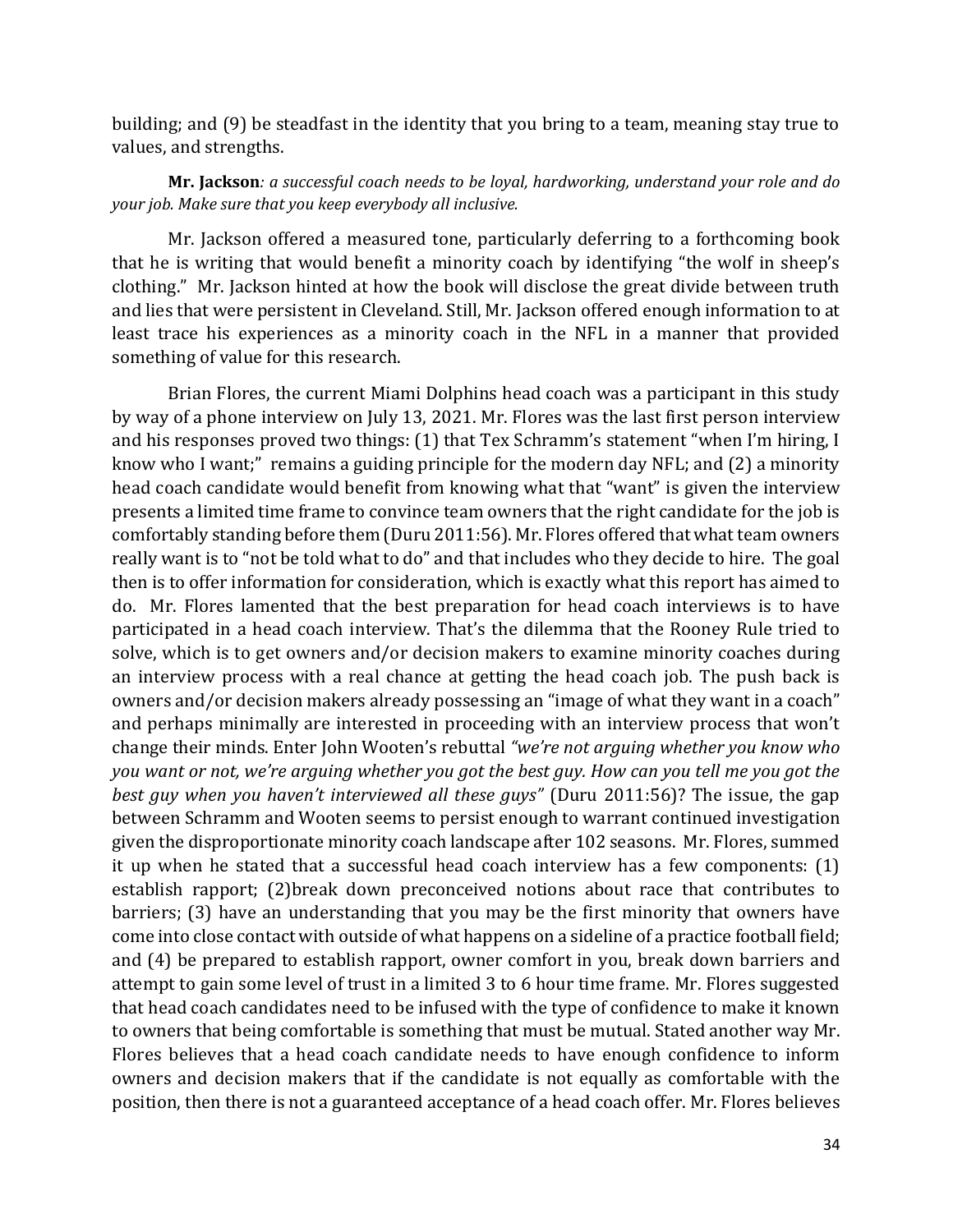that authenticity and understanding the functions of every aspect of every department in an organization is best achieved by bringing all of one's personal experiences over their lifetime with football into the interview. Pivoting, Mr. Flores offered his criteria for a coach hire: (1) leadership, communication and teaching is a concomitant relationship; and (2) hunger, a selfless desire to teach an athlete to be better in practice and perform better during games.

Three coaches emailed responses to five questions relative to the unique process of hiring a head coach. Bruce Arians, head coach of the Tampa Bay Buccaneers is lauded for having a diverse staff. In particular, the team recently won a Super Bowl with Byron Leftwich, the offensive coordinator and Todd Bowles, the defensive coordinator. Additionally, Mr. Arians has two other African American coaches holding significant positions in Assistant Head coach and run game coordinator, Harold Goodwin and Special Teams coordinator, Keith Armstrong. Andy Reid, head coach of the Kansas City Chiefs has arguably the number one discussed minority coach candidate for hire in offensive coordinator, Eric Bieniemy. Herm Edwards, a deserving coach and beneficiary of the Rooney Rule, former coach of the New York Jets and current head coach of the Arizona State Sun Devils. All share similar ideas about a head coach hiring process. Arians, Reid, and Edwards agree that a head coach hire is unique for each team because of perceived fitness and/or as one coach stated, "is this the voice of a franchise leader?" All three agreed that the uniqueness of a hiring process depends on a team's culture and identity. Herm Edwards offered a clear explanation of team culture.

**Mr. Edwards**: *Team culture to me means developing leaders and providing leadership*. *You need* to *empower players and allow them to collaborate, share knowledge, communicate, and most importantly - support one another. It's the way players and staff members speak to each other. The values, beliefs, attitudes, and behaviors shared by the players need to be a part of the culture of the team. Having respect for each other, even when there are different personalities and opinions, must be implemented. Your team culture must have diversity.*

Team identity defines a team's mission as not only winning but building a program that promotes a style of winning. Style of winning is contingent upon the appropriate mix of coaches who share, trust, and are loyal to the process that trickles down from ownership, team executives, and general managers. Stated another way, Arians, Reid, and Edwards agreed that head coach decisions are unique for every team because teams have different identities that are linked to team ownership, region of the country, city location, and fan base. It is both culture and identity that resonate with the fan base; therefore, a head coach must represent the culture and identity of a team in a way that wins the financial and social support of its fan base*.* 

Arians, Reid, and Edwards also share common themes concerning coach criteria: (1) be a knowledgeable communicator and teacher that instils loyalty and trust; (2) be a teacher that inspires confidence in players; (3) have a passion for the bottom line, which is winning and respect the process that it takes to win; and (4) demonstrate a strong work ethic as indicated by a thorough approach to coach duties, be accessible and accountable. Herm Edwards extends his responses to include: (1) be able to problem solve both on and off the field; and (2) have a balanced work and family approach. These two additional offerings by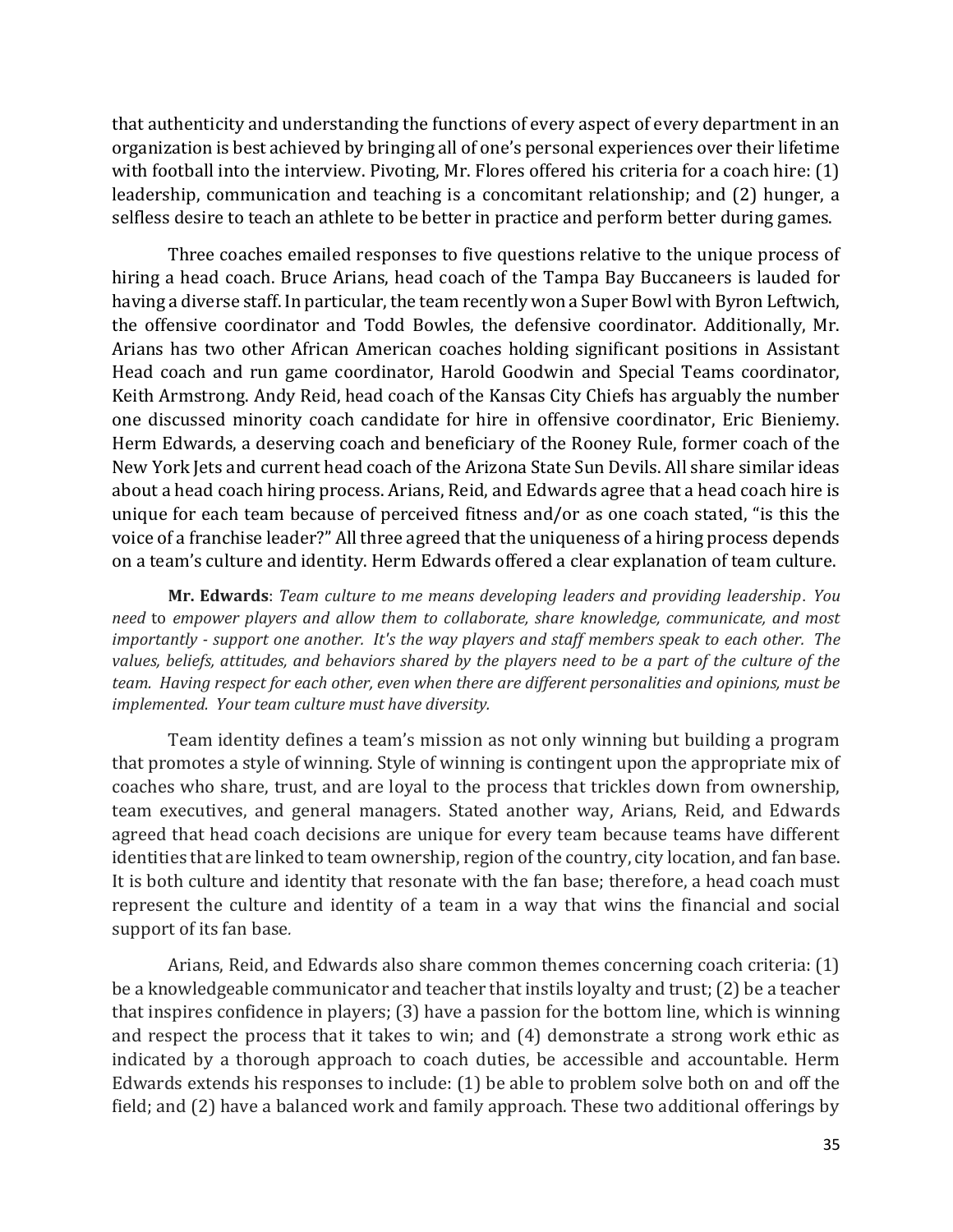Herm Edwards are indicators of a culture of care that seems to resonate with athletic directors in this study.

The next group of coaches at some point disclosed their thought process relative to the NFL's hiring cycle and this report seized the opportunity to dissect their responses whether their responses appeared in opinion pieces or were the result of interviews from another source. Tony Dungy, a Super Bowl winning head coach pinned a letter to the NFL during the early part of 2021, which identified the problem of hiring minorities and expressed confidence in the owner's ability to respond positively to diversity, equity, and inclusion. Mr. Dungy respectfully asks that team owners prove that his faith in their integrity and ability to correct racial disparities and inequity in hiring practices be justified by their sincere efforts.

**Mr. Dungy**: *The NFL has a lot of things to be proud of, but we are not giving our fans, or our players, the best possible game. We are cheating our fans and we are cheating ourselves. And you are the only people who can change this. The problem is we are not utilizing all of our resources because we aren't truly embracing minority hiring in every aspect of our game. Now I know there are many people who disagree with this statement. They would say, "Every owner is trying to win and therefore you will always hire the best people." But if you take a look at the hiring landscape of the last four years you will certainly come to the conclusion that is not true. And please understand this is not about one individual (Eric Bieniemy). It's not about whether we have two Black general managers or four. It is about the mindset of finding leadership and utilizing ALL the talent available to the NFL. This is not a new problem and it's one that you have fixed before. It has just taken a little work on your parts.*

Mr. Dungy's letter was a personal testament to what he felt he had to do to be a head coach in the NFL. Therefore, Mr. Dungy's open letter, provided evidence for head coach criteria: (1) be responsible and accountable for what is taking place with players on the team; (2) be a problem solver, fixer, and change agent in instances where players are acting in ways that are detrimental to the team; and (3) be a teacher, communicator, and developer of a plan to reach the goal of becoming a championship team.

Leslie Frazier, former head coach of the Minnesota Vikings and current defensive coordinator with the Buffalo Bills contends that he has more than met the threshold for consideration for another head coach job by being a head coach and a defensive coordinator. Still, he was passed over during the NFL's most recent hiring cycle. Mr. Frazier candidly revealed his frustration to co-team owner of the Buffalo Bills, Kim Pegula.

**Mr. Frazier**: *Kim, I didn't get an interview and how does that make me feel? I feel like there is something there, a sense of discrimination when I see other people getting at least an interview and I haven't gotten any recognition at all.*

Mr. Frazier in his conversation with co-team owner, Kim Pegula dialed into what the journalists had noted relative to frustration and disappointment of being omitted from hiring cycles regardless of merit at the expense of what appears to be some form of discrimination from the perspective of a black man. For Frazier, being bypassed by perhaps less comparable contemporaries is a refusal to even recognize NFL meritorious tenure (Gaughan 2020).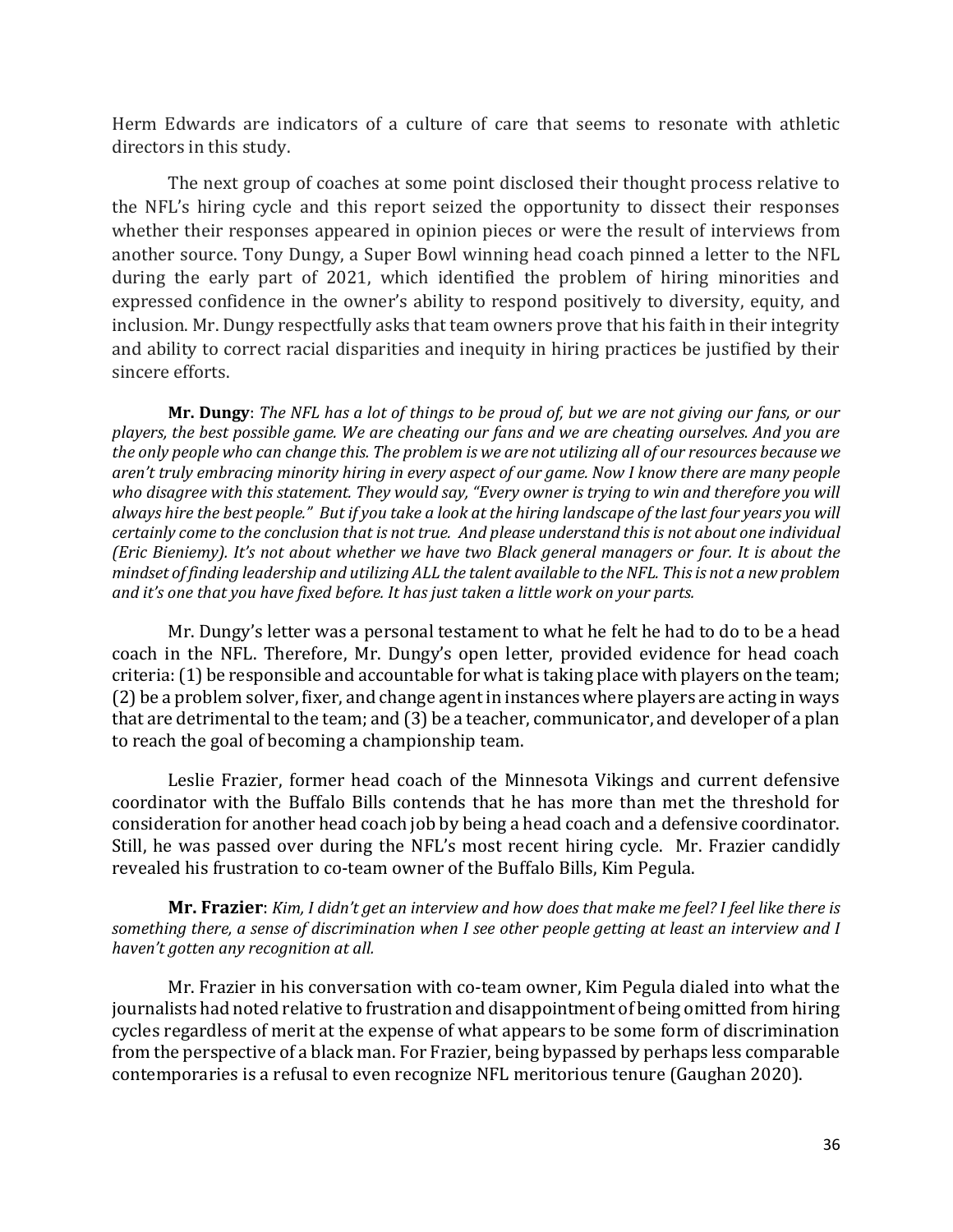Mr. Jason Reid's' article *NFL's Minority Head Coaches Weigh in on State of Diversity in their Ranks* (2019) queried, Mike Tomlin, head coach of the Pittsburgh Steelers; Anthony Lynn, head coach of the San Diego Chargers; and Ron Rivera head coach of the Carolina Panthers. Tomlin, Lynn, and Rivera offered that minority candidates are not getting opportunities and the downward trend in minority head coaches is disappointing. Lynn offered that there are pipeline jams due to a revolving criteria or call for coordinators on the offensive or defensive side of the ball. Rivera offered that the criteria does not seem to consistently apply for certain racial categories. Although Tomlin, Lynn and Rivera were cautious in their responses, it is logical to conclude that their responses represented a call for continued work ethic to develop young coaching talent, which does not necessarily bode well for minority coaches with years of investment in the NFL. The relevant takeaway from this article is that owners appear to be guided by criteria relative to being a coordinator and/or play caller and are aware that there is a pipeline, a training school for young coaches or a holding station for tenured coaches that is available. In fact, owners are given the same list of potential head coaches per hiring cycle but what they do with those names continues to warrant scrutiny about the racial divide in hiring outcomes that favors white coaches.

Journalist Mr. Jim Trotter (2021) produced an article that examined two high profile offensive coordinators for Super Bowl winning teams, the Tampa Bay Buccaneers and Kansas City Chiefs, respectively. Byron Leftwich and Eric Bieniemy are two primary candidates for consideration for a head coach position but were not extended either an interview in Leftwich's case or an offer in Bieniemy's case. Bruce Arians has gone on record stating that he is "pissed off" given Byron Leftwich has met the criteria for head coach consideration: (1) coached quarterbacks; and (2) play caller but has not received an opportunity to interview for a head coach position. Leftwich himself understands the responsibilities of a good coach: (1) ability to coach and lead men; and (2) working to make sure players are in the best position to be successful but won't allow himself to dwell on not receiving an opportunity to interview. Eric Bieniemy, having participated in several interviews for a head coach position has yet to secure a job offer. Mr. Bieniemy's philosophy speaks to being a well-rounded coach that is knowledgeable about as many positions on the football field as possible. Although Mr. Bieniemy acknowledged that he has frustration over not being offered a head coach position he has not allowed frustration to derail his commitment to his job as a coach, which is to prepare players to be successful enough to win football games. For the record Mr. Bieniemy has at least 4 essential criteria for a head coach: (1) he is a part of a successful coach tree under Andy Reid; (2) he is associated with a winning culture that has produced a Super Bowl victory; (3) he is an offensive coordinator; and (4) has worked with quarterback Patrick Mahomes. Despite, not receiving well deserved opportunities for a head coach position, both Leftwich and Bieniemy are committed to perfecting their craft and presenting themselves as the best candidates for hire. Alternatively, Mr. Jimmy Raye II has retired after more than three decades as a coach, senior offensive assistant, and coordinator for seven different NFL teams. Mr. Raye II more than likely possessed many of the criteria detailed in this study. He lists two that he felt he possessed: (1) expertise; and (2) skilled ability to lead men but never seemed to be "what team owners wanted." For that reason and being a witness to how other minority head coaches were passed over for head coach positions, Mr. Raye II has degrees of freedom to express the highest level of pessimism regarding team owner's commitment to diversity.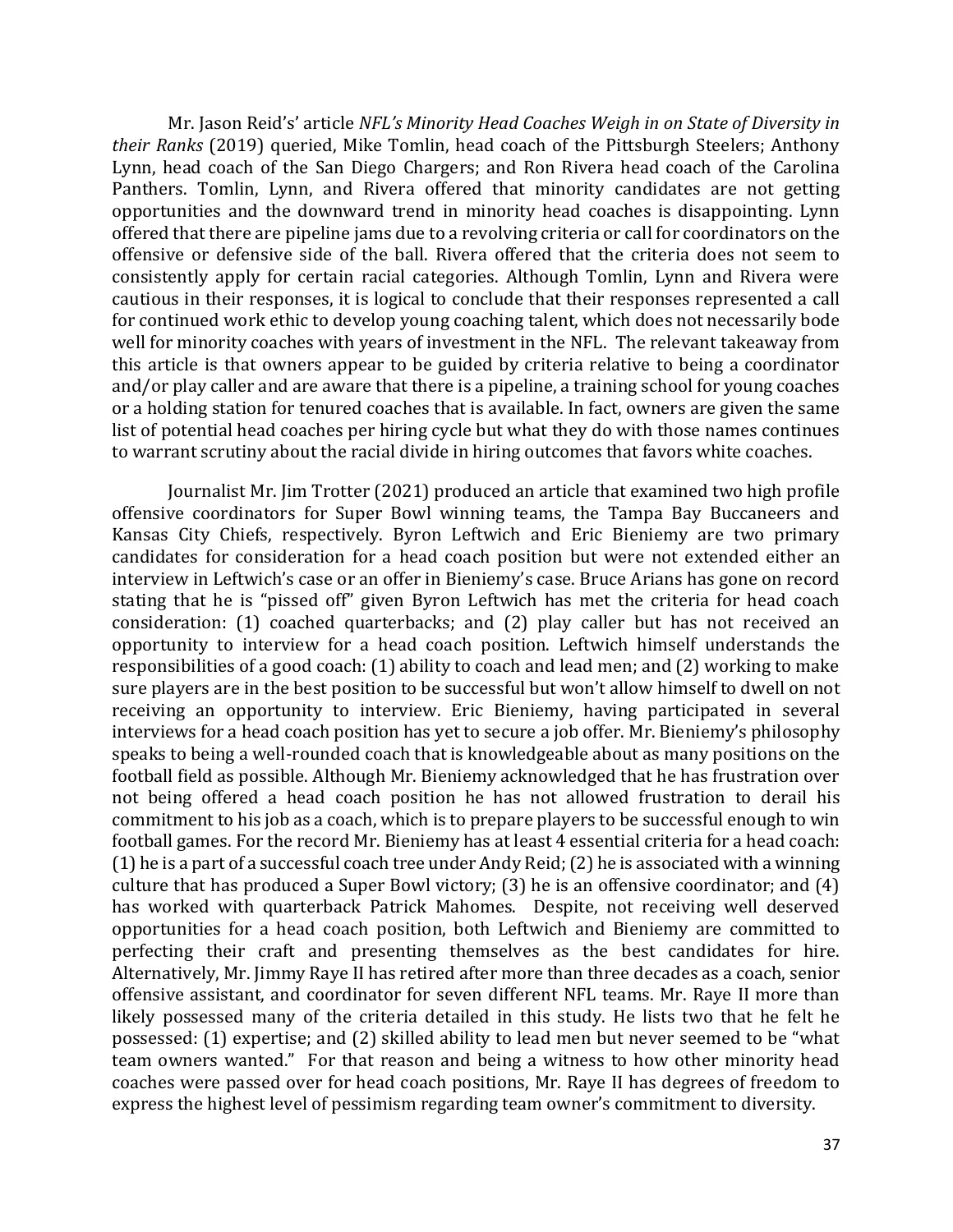*Mr. Raye II: You think you are in a fair and equitable system and being judged by your abilities and your expertise and your leadership qualities to lead men but in the end none of that matters because they don't have any rules in hiring. They hire who they want to hire, qualifications be damned…Owners are buffeted by who influences them—the general managers and team presidents, whoever they talk to because they don't run the business of football as they run their private business…But the toy that they play with as far as their football teams, they don't feel any responsibility to address the issue. They've proven that over the last 100 years* (Trotter 2021:3).

For Mr. Raye II, 42 years of personal experience and witnessing the continuous suppression of opportunities that befell not only him, but minority coaches like Mr. Sherm Lewis makes it too easy to plug in new minority names who are similarly circumstanced. This easy fill in the blank of so many well deserving minority head coaches can make it difficult for historians of the game to think optimistically about diversity, equity, and inclusion efforts.

### **Results: General Managers in the NFL on Coach Criteria**

General Managers and team presidents are influential decision makers when it comes to hiring head coaches. During a third party interview with Drew Dougherty (2021), Nick Caserio, General Manager for the Houston Texans identified his coach criteria: (1) teacher and communicator of the culture that focuses on team first, and others before self; (2) ability to lead men and optimize their performance on the field of play; (3) an organizer or having the ability to devise practice and game plans that deliver a winning blueprint; (4) ability to adapt and adjust to adversity; and (5) effectively evaluate players and coaches in order to make changes where necessary in the interest of winning games.

Tony Dungy, wrote a forward in Jeremi Duru's 2011 book *Advancing the Ball*. Tony Dungy recalled that then General Manager for the New York Giants, George Young (1979- 1997) offered him friendly advice about his aspirations of becoming a coach. Mr. Young's coach criteria centered on appearance.

**Mr. Dungy**: *George Young the general manager of the New York Giants told me that if I wanted to have a future in coaching. I needed to shave my beard. He felt I didn't look like a coach. George was a friend of mine and he wasn't insulting me. He was trying to be helpful. He didn't know it, but his words really laid out the problem the NFL had been facing for years. There was a stereotype of what an NFL coach looked like and even if I shaved, I (and the other African American assistant coaches) still wouldn't fit the perception of what owners were looking for in their coaches (Duru 2011: xi).* 

Mr. Dungy would go on to say that there is hope for improved equality because of changes in ownership, and a mindset that evaluates humanity differently. Mr. Jerry Reese, general manager of the New York Giants (2007-2017) when they won two Super Bowls participated in this study by way of being interviewed during a zoom call. Mr. Reese started out as a positions coach and then assistant coach on the college level. He then took a scouting job with the New York Giants and over the course of 13 years became an assistant director of professional personnel, then director of player personnel, senior vice president and general manager. According to Mr. Reese the criteria for a head coach is: (1) have the presence and charisma to lead men and convince them that you are there to help them be better; (2) be a motivator and knowledgeable about offense, defense and special teams; (3)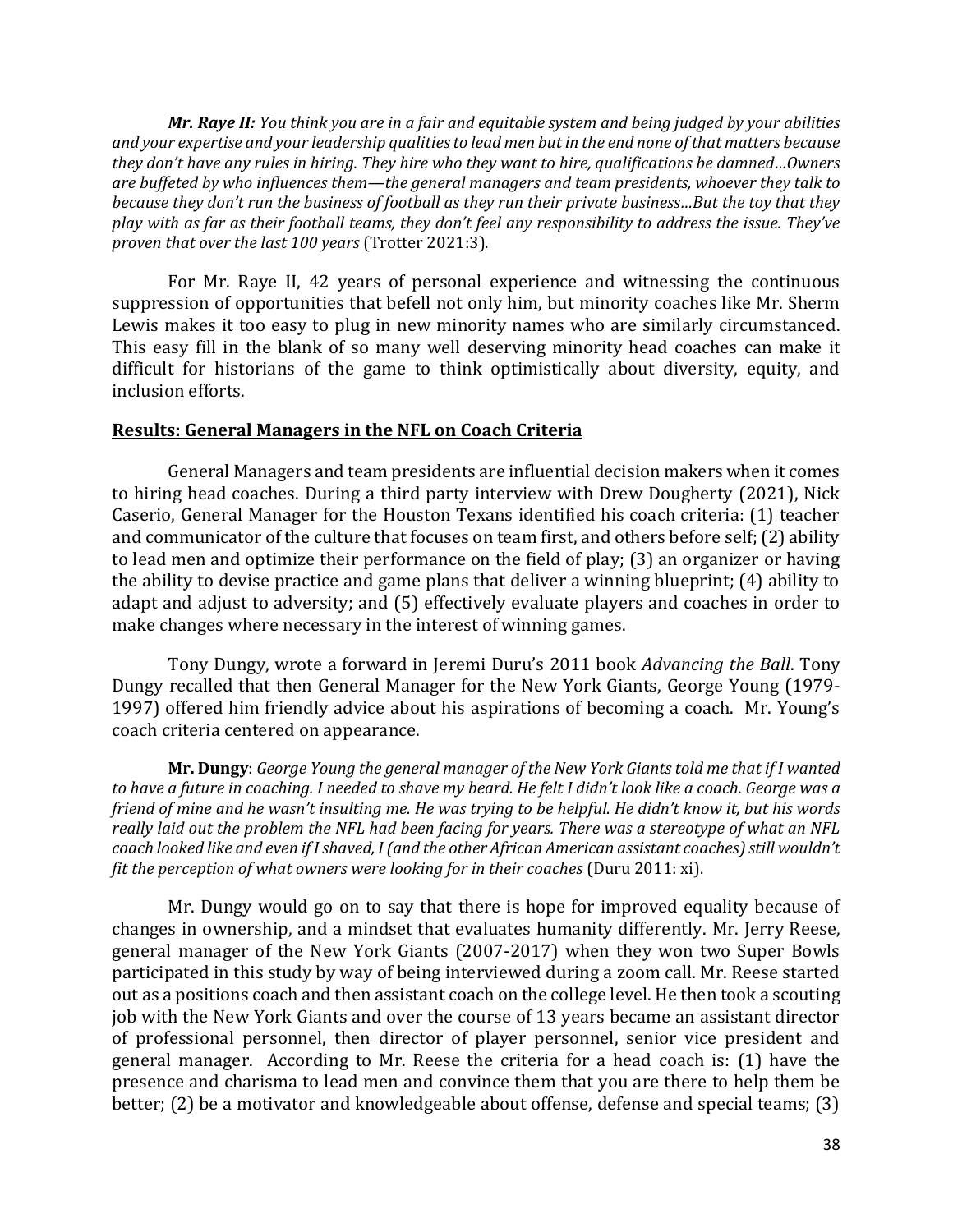be detailed oriented in practice that translates to how to manage situational football during games and making adjustments in response to competition; (4) be able to coach the coaches and coach the players; (5) be able to routinely command the locker room by being able to check the pulse of a team, evaluate players and identify players who can lead in the locker room; (6) be a manager, gate-keeper and problem solver of issues in a manner that prevents it from being detrimental to the team and warranting the general manager's attention; and (7) be able to teach and communicate to a diverse locker room about team culture and team identity where players are not functioning as independent contractors on the field but are working for the betterment of the team. In terms of assistant coaches, Mr. Reese states: (1) be able to control their room, handle their room and keep players in order; (2) get their players to play at a higher level by teaching and developing fundamental skills; and (3) must have the mentality of not allowing a player to fail. According to Mr. Reese, the connection between head coaches and assistant coaches is cemented by the trust that coaches extend to assistant coaches and that is why it is equally important for head coach candidates to have a staff ready to go upon being hired.

The findings from this section of general managers are consistent with what Mr. Reese suggested. Mr. Reese contends that the criteria for a head coach is not unique, rather it is the team that is unique in terms of ownership, culture, and identity, which are linked to a team's regional location and market. The findings support thematic indicators of leadership, teaching, communicator, motivational agent that inspires player performance, and manager of player personnel issues,

### **Results: Team Presidents and Team Owners in the NFL on Coach Criteria**

Result reported in this section were derived from third person introductory press conferences, videos, and documentaries specific to the Detroit Lions, Arizona Cardinals, New York Jets, Buffalo Bills, and Houston Texans.

Mr. Rod Wood was appointed Team President and CEO of the Detroit Lions by owner Sheila Ford Hamp. He has served in this capacity since 2015. Mr. Wood's criteria for a head coach were derived from an introductory press conference revealing the new coach of the Detroit Lions for the 2021 season. Mr. Wood's coach criteria: (1) ability to be an exceptional listener and communicator; (2) ability to engage players in a manner that builds a culture of inclusiveness; (3) have self-awareness and be reflexive concerning the issues of today's professional athlete; and (4) a tough-minded hard-working mentality that matches the tough-minded work ethic of a manufacturing industrial city like Detroit. Detroit Lions' team owner Sheila Ford Hamp agrees with team president Mr. Wood, but she added that a head coach needed to be: (1) competitive; (2) be able to establish a one heartbeat culture out of a room of diverse athletes; (3) be able to work with, teach and lead a coaching staff.

Mr. Michael Bidwill, Team President of the Arizona Cardinals hired Kliff Kingsbury because he fulfilled the following criteria: (1) young innovative, offensive mind and track record of play calling that would fit a quarterback driven league: (2) proven track record of success with grooming quarterbacks; (3) ability to manage a team and doing it at the college level where student-athlete demands and recruiting mattered, which served as proof that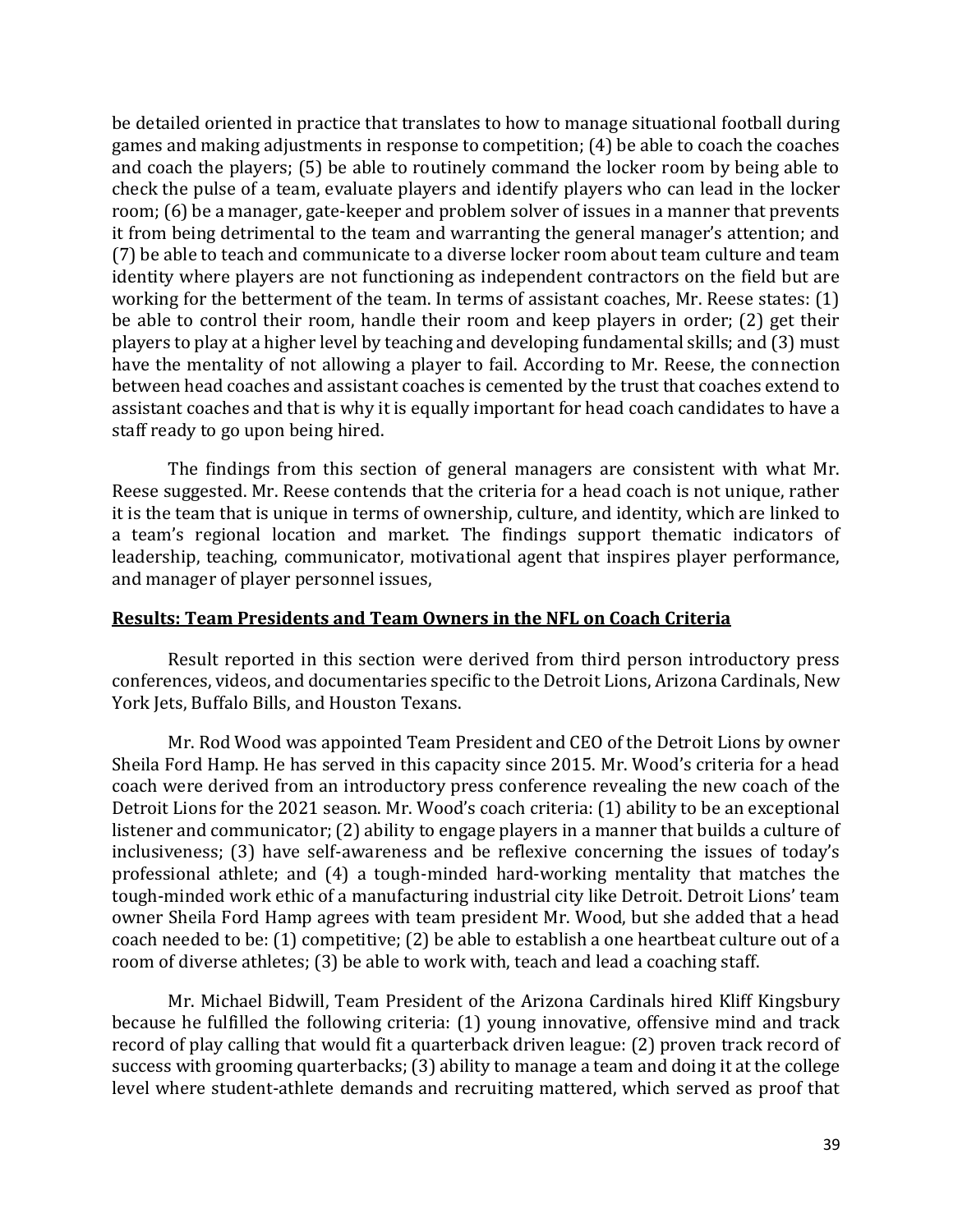the hire could successfully manage a professional team; (4) competent teacher and communicator that can get the best out of coaches and players.

Mr. Wood and Mr. Bidwill have answered the question of what the image of their coach looks like in the hiring of Dan Campbell and Kliff Kingsbury. Christopher Johnson, interim owner of the New York Jets offered that he was interested in a coach with an "all gas, no break mantra." For Mr. Johnson a head coach should be: (1) an engaged leader of men with character and passion; (2) an immediate presence on the football field amongst player; (3) able to handle the pressures of coaching a big market football team; (4) innovative, collaborative, and able to instill intensity and passion for the game of football; and (5) able to connect with players so that they feel part of a family. Mr. Johnson's criteria was apparently satisfied by the recent hiring of minority head coach Mr. Robert Saleh.

Mrs. Kim Pegula is co-team owner of the Buffalo Bills. Mrs. Pegula is one of eight members of the NFL's Workplace Diversity Committee of owners and executive personnel. Mrs. Pegula's take on coach criteria is reversed to include the team's investment in coach talent that is currently on staff, which she acknowledges can be adversely impacted when a team is not winning resulting in high coach turnover. Moreover, Mrs. Pegula believes that owner-to-potential coach interaction prior to hiring cycles breeds familiarity, rapport, comfort, and trust, which are necessary criteria for head coaches. The admitted irony is that functions that bring potential head coach candidates into the company of team owners is relatively non-existent. Hence, it is quite possible that a coordinator like Leslie Frazier could be ignored during hiring cycles. The remedy would be to allow coordinators to accompany team owners to otherwise exclusive team owner gatherings and allow meet and greets in such a way as to not violate NFL policy with respect to tampering.

Kai McNair, owner of the Houston Texans, and with the advice from General Manager Nick Caserio selected Mr. David Culley as the next head coach. Kai McNair's criteria for a head coach: (1) league respect; and (2) years of experience. Mr. McNair apparently desired a head coach that would build a family culture where players genuinely care about one another and the team concept of winning with integrity. Moreover, Mr. Culley, a minority was hired to lead coaches and players to bring out the best in one another.

## **Results: Player, Scout, Agent and Team Executive of the NFL on Coach Criteria**

Last but certainly not least is Mr. John Wooten's participation in this study. Mr. Wooten by far has dedicated the most time to this research project by completing emailed questions, several phone interviews and two in-person interviews at his home. Mr. John Wooten offered a rich assessment of the legacy of race in America, but those comments are beyond the scope of this study. Mr. John Wooten's detailed accounts of people, places, and circumstances in and around the NFL are the makings of a bestselling autobiography. Mr. John Wooten is the history of the NFL and he is a magnificent factual storyteller providing first person accounts and person-to-person interactions with so many people who have shaped and witnessed the NFL evolve from 1959 through 2021. Much of what he delivered during those interviews concerning the impact of race on professional football is mirrored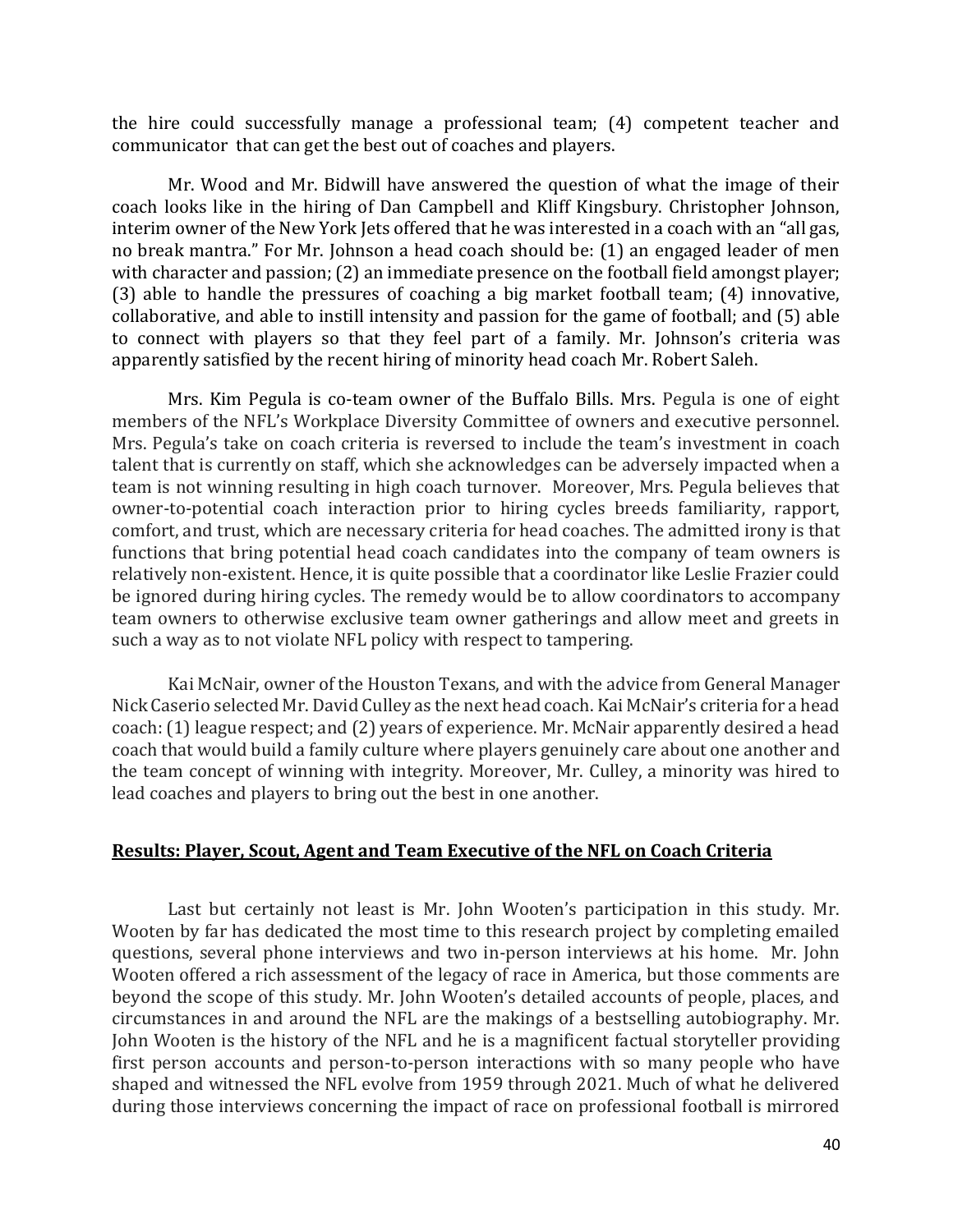in Part 1 of this research. In other words, the information provided by Mr. Wooten's during his interviews were consistent with the review of literature for this project. Now comes the results of his comments as it pertains to criteria for a head coach. Mr. Wooten has over a 62 year tenure in the NFL. Mr. Wooten's career started as a drafted player for the Cleveland Browns in 1959. Mr. Wooten would retire from playing football after 9 years. After which, Mr. Wooten became a sport's agent for Pro Sports Advisors between 1973-1975. He would then go on to become a scout for the Dallas Cowboys between 1975-1979 and was promoted within the organization to Director of Pro Personnel in 1980. In 1991, Mr. Wooten developed life-skills programs for players in his role as Director of Player Programs for the NFL. Mr. Wooten would take on the position of Player Personnel and Vice President of Player Personnel with the Philadelphia Eagles between 1992-1994. Mr. Wooten became Assistant Director of Pro and College Scouting with the Baltimore Ravens in 1998 and remained with the Ravens as a consultant until 2003. In 2003, Wooten became the chairman of the Fritz Pollard Alliance.

Mr. Wooten's tenure with the NFL has been extremely significant in advancing race relations in America, addressing minority coach and executive inequality in the NFL and implementing a culture of well-being for professional athletes. Mr. Wooten has been at the forefront of diversity, equity, and inclusion long before the Rooney Rule and the Fritz Pollard Alliance. Thus, his outlook on the criteria for a head coach is significantly related to his sixdecade long tenure with the NFL, which is more than any of the participants for this research.

Mr. Wooten's interest in equitable hiring practices stems from him not having ever played for a black head coach throughout his high school, collegiate and professional career. It was equally bothersome to Mr. Wooten that Marion Motley a two-way player, at the fullback and linebacker position for the Cleveland, who was a participant at practice daily, wanted to coach but never got a chance while other white teammates went on to become head coaches. It was bothersome for Mr. Wooten how white players were given opportunities to coach while black players were being denied. The opportunity for Mr. Wooten to be a scout, agent and then work with the Dallas Cowboys provided an avenue to address racial disparities in coaching in the NFL. Mr. Wooten is proud to have lobbied successfully for the Cowboys first black positional coach Al Lavan in 1980. He is equally proud to have been in attendance with predominantly black coaches who had convened whenever there was an all-star game, senior bowl, east west shrine game, Montgomery blue/grey game or combine. The purpose of these meetings was to strategize and support efforts to break into the head coach ranks of the NFL and the guiding principle for the movement would be solidarity. Mr. Wooten advocated for minority head coaches based on: (1) evidence of teaching and being knowledgeable about x's and o's of the game; (2) work ethic; (3) detailed oriented organizer who can coach players to be successful on the field; (4) track record of success; and (5) ability to evaluate player talent and effective assistant coaching.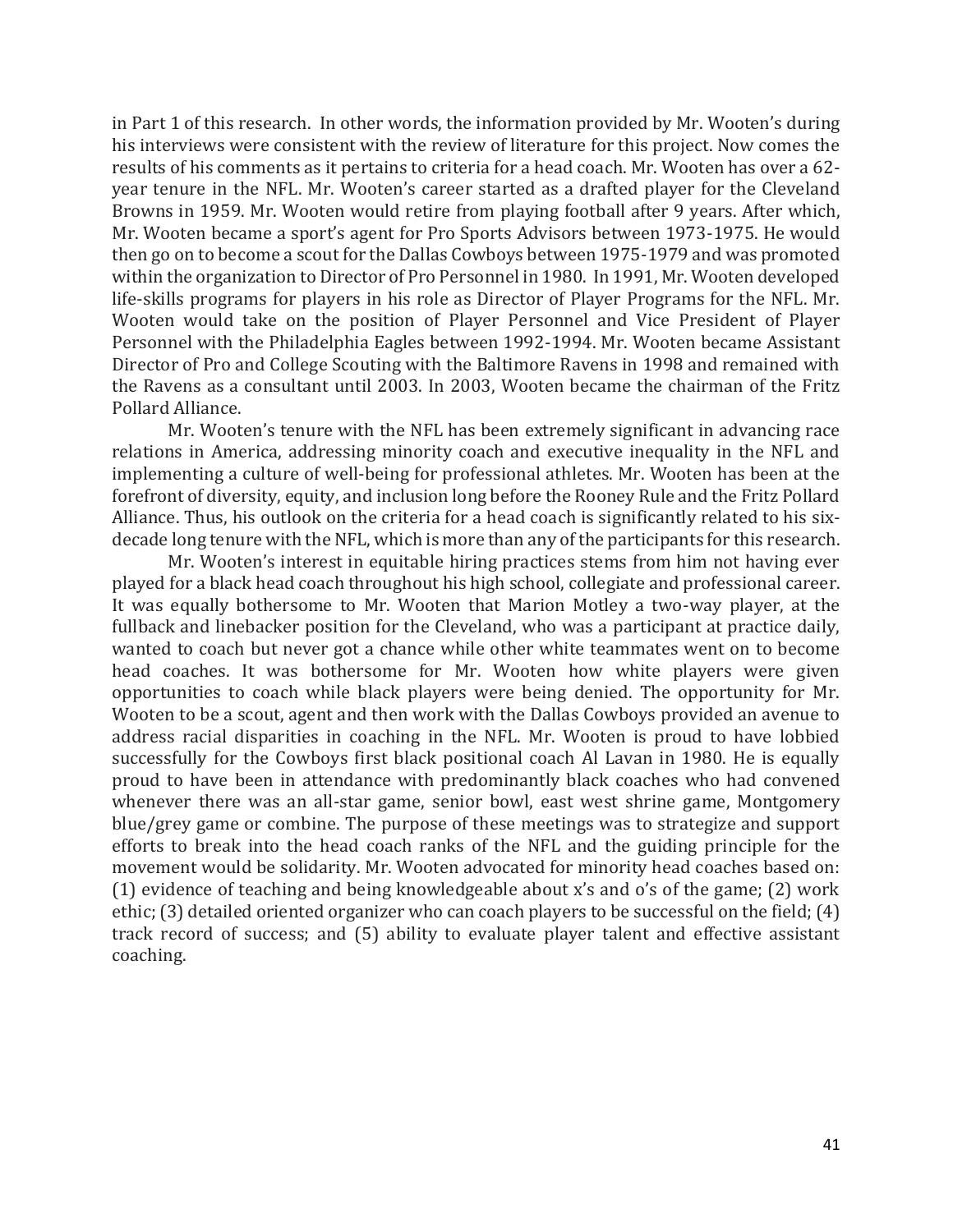#### **Discussion, Conclusions and Recommendations**

This research was guided by two questions: (1) does a head coach criteria exist; and (2) how unique is a head coach criteria? The results indicate that a head coach criterion does exist and is not necessarily unique. This is a data driven logical conclusion because there are numerous examples of criteria commonalities mentioned by journalists, lawyers, athletic directors, coordinators, coaches, general managers, team presidents, and owners (e.g. winning games, leadership, ability to teach, communicate, knowledgeable, problem solver, ability to coach and evaluate other coaches to improve team performance, instill confidence, inspire, motivate, ability to empathize, recognize and manage player behavior that is detrimental to team culture, identity and team family solidarity). However, the criteria for coaching merges with the reality of being a unique process because head coaches must be a unique fit for a football team. Head coach fitness is contingent upon: (1) owner's personality and preconceived image of a head coach; (2) team culture, identity and philosophy that are significantly related to team owners and decision makers philosophy on style of coach; (3) the market, city, regional location of a team; and (4) perceptions of social and financial support a head coach "face and voice of a franchise" would receive from the fan base.

This research has served the purpose of identifying a detailed coach criteria and to some extent has provided clarity regarding what team owners "want" in a head coach. Therefore, given an aim was to close the gap between Schramm and Wooten's discussion on owner's wants versus opportunity affordances, this report contributed data for consideration in addressing diversity, equity, and inclusion in the NFL.

The recommendations drawn from this report is based on the idea that a coach can be hired based on merit and fitness for respective teams in an equitable manner. The first recommendation is to acknowledge that team owners are entitled to choices. However, a verified qualitative approach based on owner and decision maker's objective criteria should be introduced into the equation in a nominally and operationally defined manner. The second recommendation is to apply a quantitative method where objective indicators of coaching success is examined. The third recommendation is to combine the abovementioned qualitative approach with the quantitative method, which would produce a numerically weighted candidate for comparison in a hiring cycle.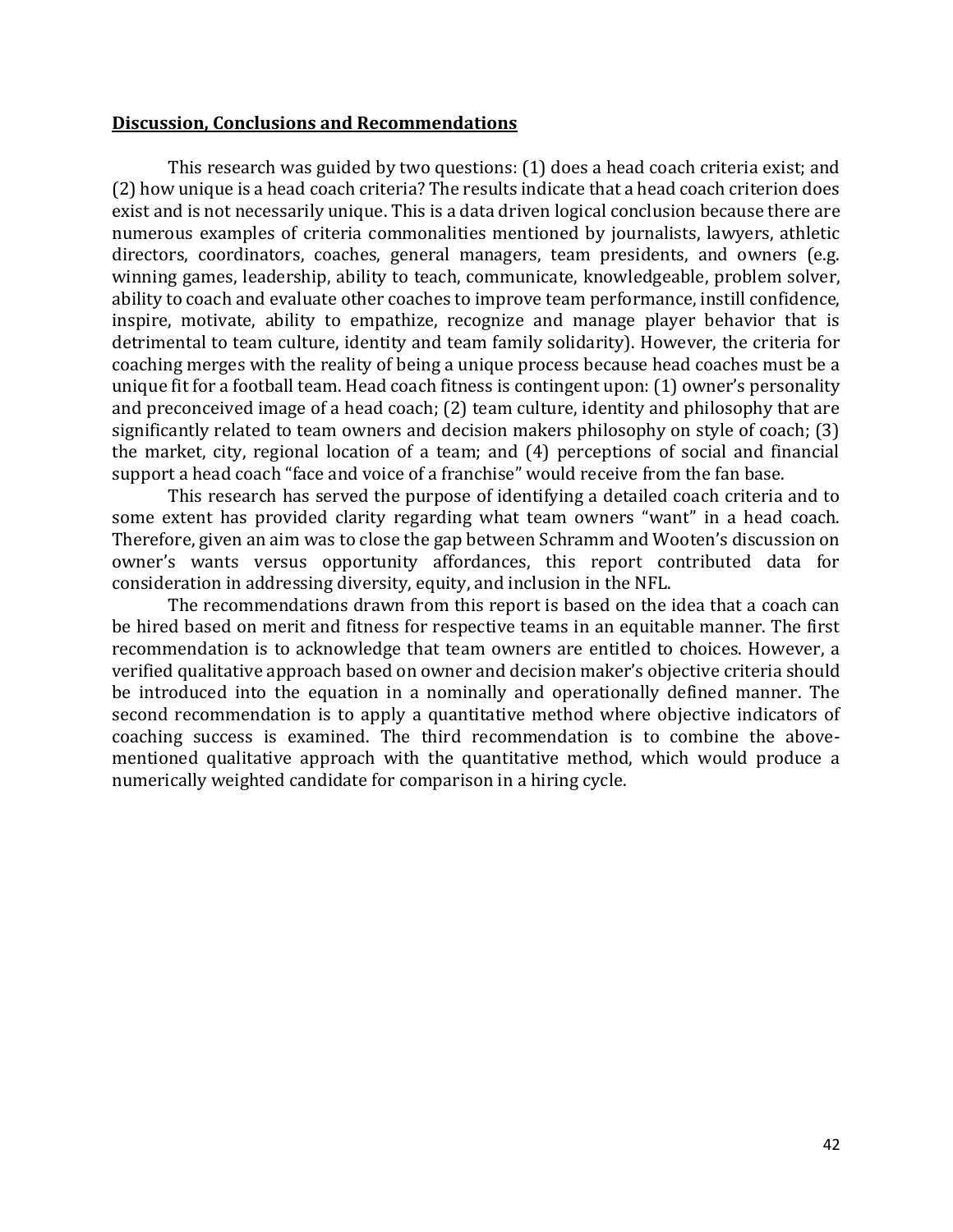# **REFERENCES**

Anderson, Paul (1996). Racism in Sports: A Question of Ethics. **Marquette Sports Law Review**, 6(9)357-408.

Cochran, Johnnie, Jr. & Mehri, Cyrus (2002). **Black Coaches in the National Football League: Superior Performance, Inferior Opportunities**. [www.findjustice.com](http://www.findjustice.com/)

Cureton, Steven (2021)**. Liberation Movements and Black-on-Black Survival Love: It's No Ordinary Love**. New York: Peter Lang.

Cureton, Steven (2020). **Racial Reconciliation: Black Masculinity, Societal Indifference and Church Socialization**, New York: Peter Lang.

Cureton, Steven (2019). **The Social Construction of Black Masculinity: An Ethnographic Study.** New York: Peter Lang.

Cureton, Steven (2002). An Assessment of Wilson and Frazier's Perspectives on Race and Racial Life Chances. **African American Research Perspectives,** 8(1):47-54.

Du Bois, W.E.B. [1904](1978). The Relations of the Negroes to the Whites in the South, in Green and Drivers (eds.) **Du Bois' On Sociology and the Black Community**, (pp.253-270). Chicago: University Press of Chicago.

Du Bois, W.E.B. (1953). **Souls of Black Folk. Essays and Sketches**. Greenwich, CA: Fawcett Publications.

Du Bois, W.E.B. (1920). The Souls of White Folk. In **Darkwater, Visions from Within the Veil** (pp.453-465). New York: Harcourt and Brace.

Du Bois, W.E.B. (1903). The Talented Tenth. An Essay by W.E.B. Du Bois.

Duru, Jeremi (2011). **Advancing The Ball: Race, Reformation, and the Quest for Equal Coaching Opportunity in the NFL**. New York: Oxford Press.

Dyson, Michael (1996). **Race Rules: Navigating the Color Line**. New York: Vintage.

Forester, Neil (2003). The Elephant in the Locker Room: Does the National Football League Discriminate in the Hiring of Coaches? **McGeorge School of Law**, 34(4)877-901.

Gaughan, Mark (2020). Kim Pegula says NFL Trying hard to Push Needle on Minority Coaching Hirings. **Buffalo News.com**.

Greenberg, Martin & Brenk, Courtney (2018). The Rooney Rule and Diversity in the NFL Workplace. Article appears/posted in **NFL, Professional Sports, Sport Law, Sport\$Biz-An Irreverent Looks at Big Business in Pro Sports**.

Harrison, Keith & Bukstein (2013-2021). Occupational Mobility Patterns in the National Football League. **Diversity & Inclusion**. Note\* Volumes 1 through 10 except there was no volume 2.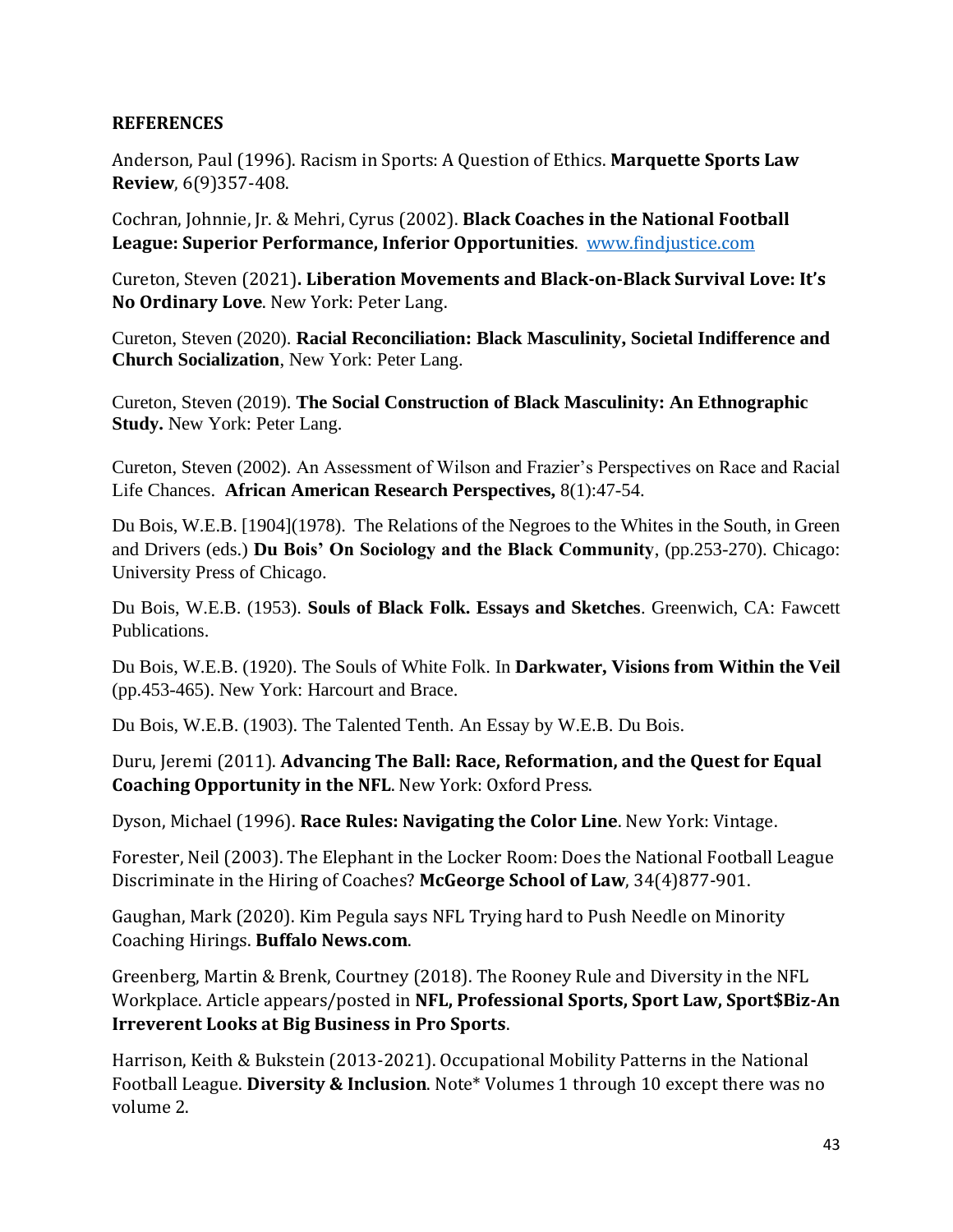Lomax, Michael (1999). The African American Experience in Professional Football. **Journal of Social History**, Fall Issue: pp. 163-178.

Madden, Janice & Ruther, Matthew (2010). Has the NFL's Rooney Rule Efforts "Leveled the Field" for African American Head Coach Candidates? **University of Pennsylvania Scholarly Commons,** 10(5)1-20.

Moye, Jim (1998). Punt or Go for the Touchdown? A Title VII Analysis of the National Football League's Hiring Practices for Head Coaches. **UCLA Entertainment Law Review**, 6(1)105-136.

Naderifar, Mahin; Goli, Hamideh & Ghaljaie, Fereshteh (2017). Snowball Sampling: A Purposeful Method of Sampling in Qualitative Research. **Strides in Development of Medical Education,** 14(3)1-6.

NewKirk, Pamela (2019). **Diversity, INC.: The Failed Promise of a Billion-Dollar Business**. New York: Hachette Book Group Inc.

Ozanian, Mike & Badenhausen, Kurt (2020). The NFL's Most Valuable Teams 2020: How Much is Your Favorite Team Worth? **Forbes Magazine**.

Proxmire, Douglas (2008). Coaching Diversity: The Rooney Rule, Its Application, and Ideas for Expansion. **American Constitution Society for Law and Policy**, pp:1-9

Reid, Jason (2019). NFL Head Coaches Weigh In on State of Diversity in their Ranks. **The Undefeated.** 

Rhoden, William (2006). **Forty Million Dollar Slaves: The Rise, Fall, and Redemption of the Black Athlete.** New York: Three Rivers Press.

Roberts, Randy & Welky, David (2001). **The Steelers Reader**. Pennsylvania: University of Pittsburgh Press.

Rosenburg, Michael (2021). What It Means and Doesn't Mean That Eric Bieniemy is Not a Head Coach. **Sports Illustrated**, Daily Cover. February

Sharbutt, Jay (1988). Jimmy the Greek is Fired by CBS, **LA Times**.

Silberman, Charles (1964). **Crisis in Black and White**. New York. Random House.

Stump, Scott (2020). The NFL Has Only 3 Black Head Coaches. What Will it Take to hire More? Article in **Today,** September 14, 2020.

Thornton, Patrick (2009). The Increased Opportunity for Minorities in the National Football League Coaching Ranks: The Initial Success of the NFL's Rooney Rule. **Willamette Sports Law Journal**, 6(1)45-56.

Trotter, Jim (2021). Erick Bieniemy, Byron Leftwich Left Waiting as Number of Black NFL Coaches Stagnates. **NFL.com.**